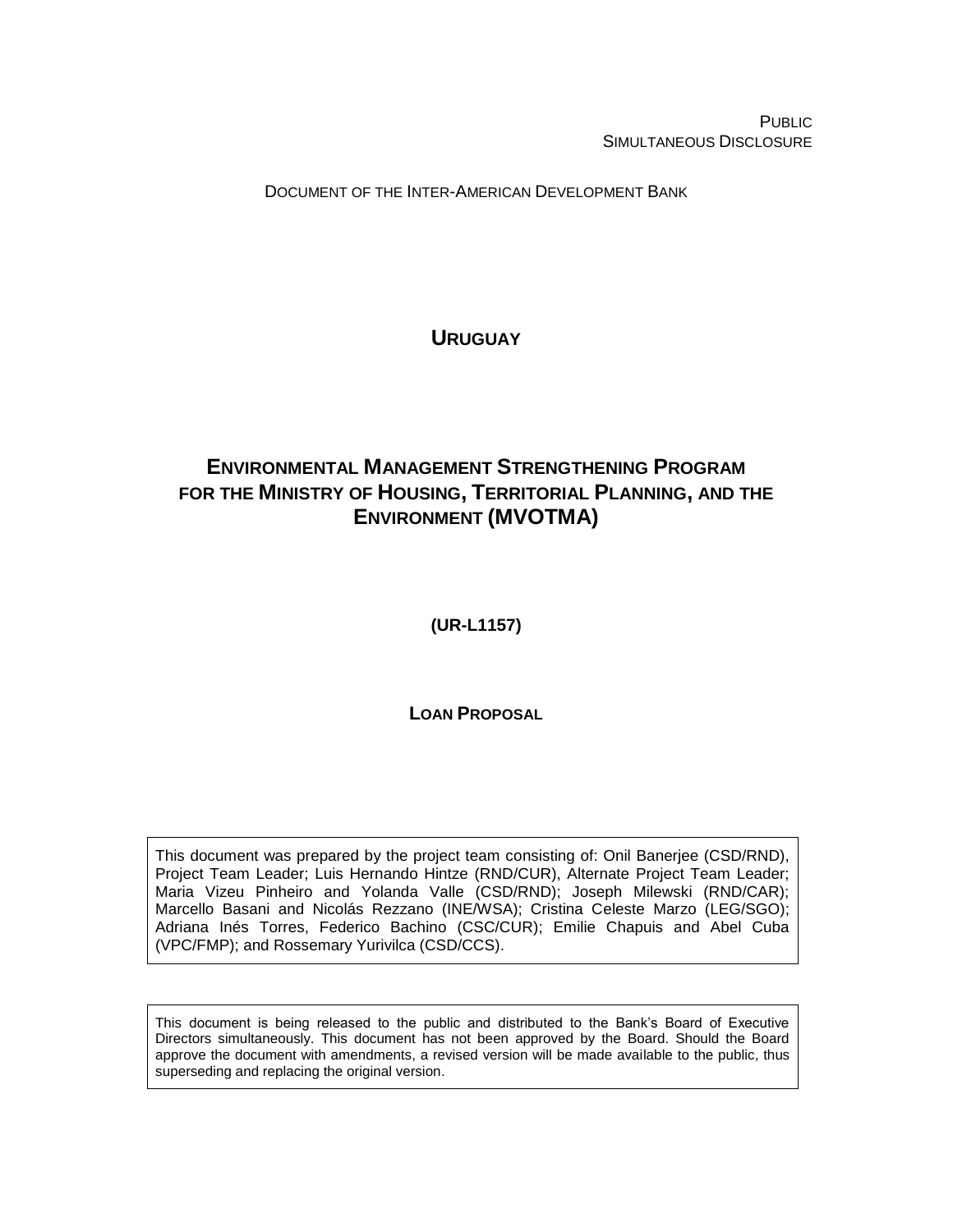## **CONTENTS**

## PROJECT SUMMARY

| $\mathbf{L}$ |                |  |
|--------------|----------------|--|
|              | А.<br>В.<br>C. |  |
| II.          |                |  |
|              | Α.             |  |
|              | В.             |  |
|              | $C_{1}$        |  |
|              | D.             |  |
| III.         |                |  |
|              | А.<br>В.       |  |

### **APPENDIXES**

Proposed resolution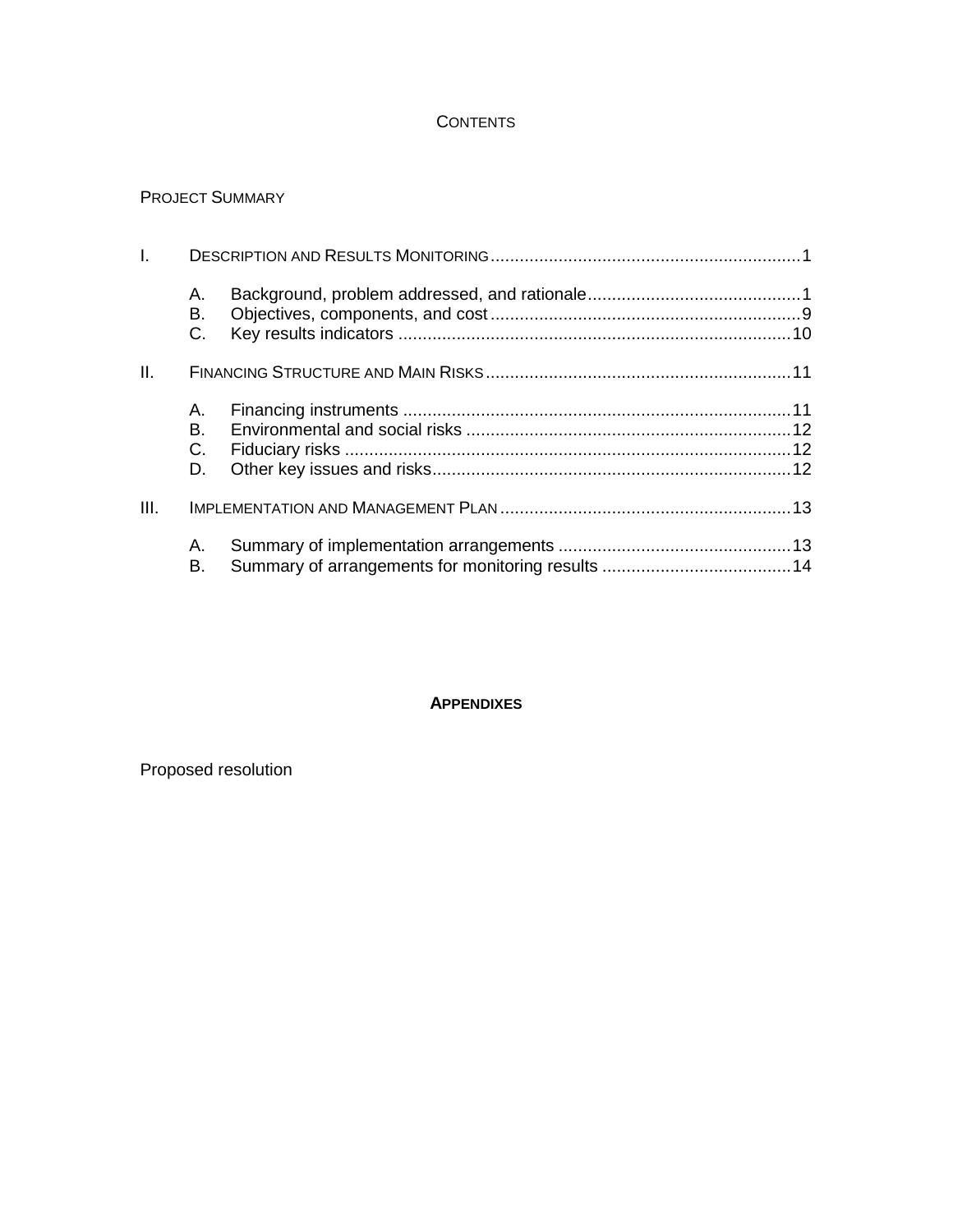#### **ANNEXES**

#### **PRINTED ANNEXES**

Annex I Summary Development Effectiveness Matrix

Annex II Results Matrix

Annex III Fiduciary Agreements and Requirements

#### **LINKS**

#### **REQUIRED**

- 1. [Multiyear execution plan/annual work plan](http://idbdocs.iadb.org/wsdocs/getDocument.aspx?DOCNUM=EZSHARE-434689127-27)
- 2. [Monitoring and evaluation plan](http://idbdocs.iadb.org/wsdocs/getDocument.aspx?DOCNUM=EZSHARE-434689127-37)
- 3. [Procurement plan](http://idbdocs.iadb.org/wsdocs/getDocument.aspx?DOCNUM=EZSHARE-434689127-26)

### **OPTIONAL**

- 1. [Economic analysis of the project](http://idbdocs.iadb.org/wsdocs/getDocument.aspx?DOCNUM=EZSHARE-434689127-28)
- 2. [Program Operating Regulations \(draft\)](http://idbdocs.iadb.org/wsdocs/getDocument.aspx?DOCNUM=EZSHARE-434689127-48)

## 3. [Bibliography](http://idbdocs.iadb.org/wsdocs/getDocument.aspx?DOCNUM=EZSHARE-434689127-22)

- 4. [Datasheets on outputs for Component I](http://idbdocs.iadb.org/wsdocs/getDocument.aspx?DOCNUM=EZSHARE-434689127-39)
- 5. [Datasheets on outputs for Component II](http://idbdocs.iadb.org/wsdocs/getDocument.aspx?DOCNUM=EZSHARE-434689127-40)
- 6. [Draft status report from loan 3080/OC-UR](http://idbdocs.iadb.org/wsdocs/getDocument.aspx?DOCNUM=EZSHARE-434689127-38)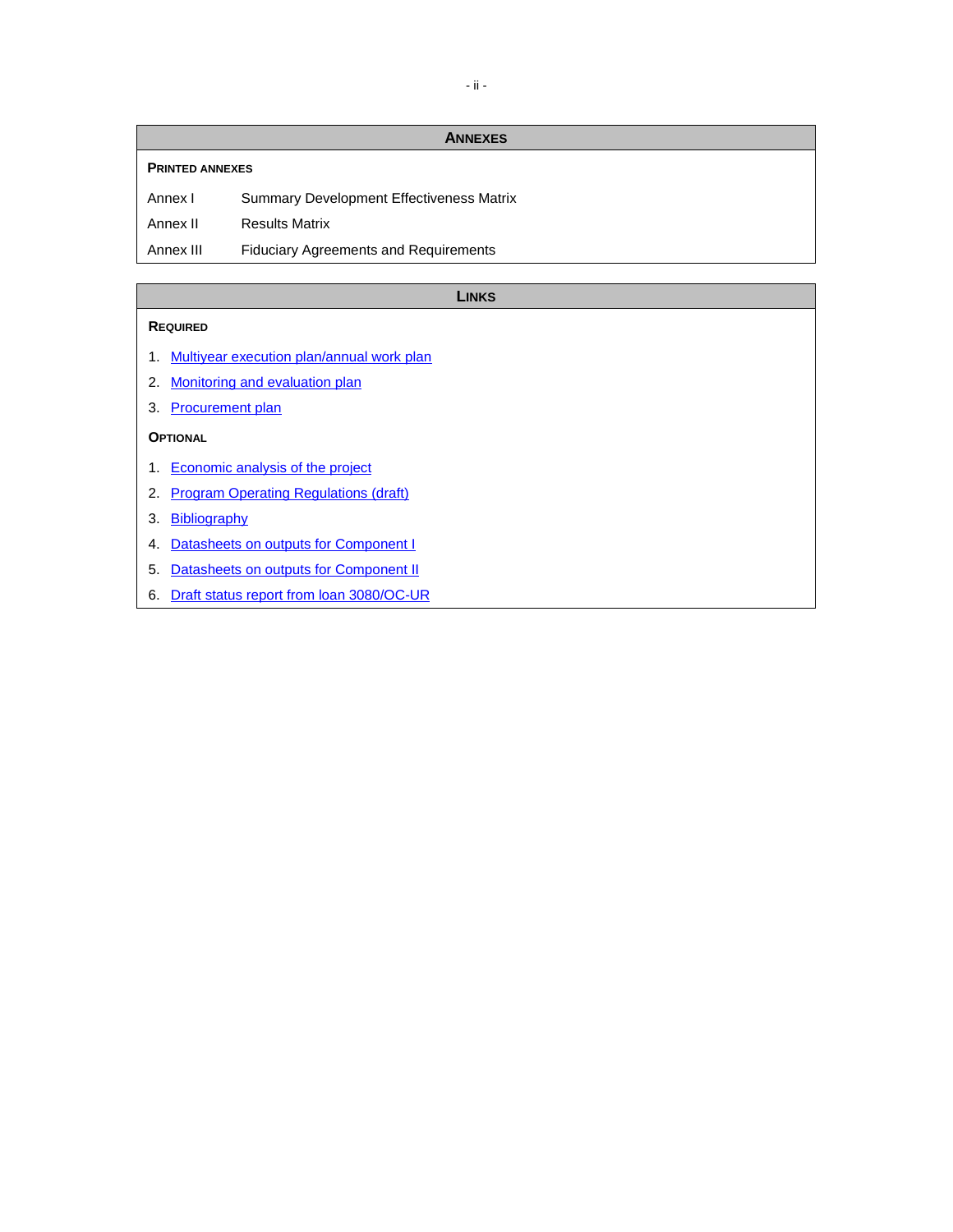## **ABBREVIATIONS**

| <b>AGESIC</b>  | Agencia de Gobierno Electrónico y Sociedad de la Información y del<br>Conocimiento [Electronic Government and Information and Knowledge<br>Society Agencyl |
|----------------|------------------------------------------------------------------------------------------------------------------------------------------------------------|
| <b>AIN</b>     | Auditoría Interna de la Nación [Internal Audit Office]                                                                                                     |
| <b>BCU</b>     | Banco Central del Uruguay [Central Bank of Uruguay]                                                                                                        |
| <b>CGN</b>     | Contaduría General de la Nación [General Accounting Office]                                                                                                |
| <b>DINAGUA</b> | Dirección Nacional de Aguas [National Water Office]                                                                                                        |
| <b>DINAMA</b>  | Dirección Nacional de Medio Ambiente [National Office of the<br>Environment]                                                                               |
| <b>DINOT</b>   | Dirección Nacional de Ordenamiento Territorial [National Territorial<br><b>Planning Officel</b>                                                            |
| <b>EIA</b>     | <b>Environmental Impact Assessment</b>                                                                                                                     |
| <b>FONAMA</b>  | Fondo Nacional de Medio Ambiente [National Fund for the Environment]                                                                                       |
| <b>GDP</b>     | Gross domestic product                                                                                                                                     |
| <b>ICAS</b>    | <b>Institutional Capacity Assessment System</b>                                                                                                            |
| <b>ICB</b>     | International competitive bidding                                                                                                                          |
| <b>IEEM</b>    | Integrated economic-environmental modeling                                                                                                                 |
| <b>INTOSAI</b> | International Organisation of Supreme Audit Institutions                                                                                                   |
| <b>MVOTMA</b>  | Ministry of Housing, Territorial Planning, and the Environment                                                                                             |
| <b>NCB</b>     | National competitive bidding                                                                                                                               |
| <b>PANDS</b>   | Plan Ambiental Nacional para el Desarrollo Sostenible [National<br>Environmental Plan for Sustainable Development]                                         |
| <b>PEU</b>     | Program execution unit                                                                                                                                     |
| <b>PNUD</b>    | United Nations Development Programme                                                                                                                       |
| <b>SIIF</b>    | Sistema Integrado de Información Financiera [Integrated Financial<br>Information System]                                                                   |
| <b>SPF</b>     | <b>Safeguard Policy Filter Report</b>                                                                                                                      |
| <b>SSF</b>     | Safeguard Screening Form                                                                                                                                   |
| <b>TCR</b>     | Tribunal de Cuentas de la República [National Audit Office]                                                                                                |
| <b>TOCAF</b>   | Texto Ordenado de Contabilidad y Administración Financiera<br>[Consolidated Text on Accounting and Financial Management]                                   |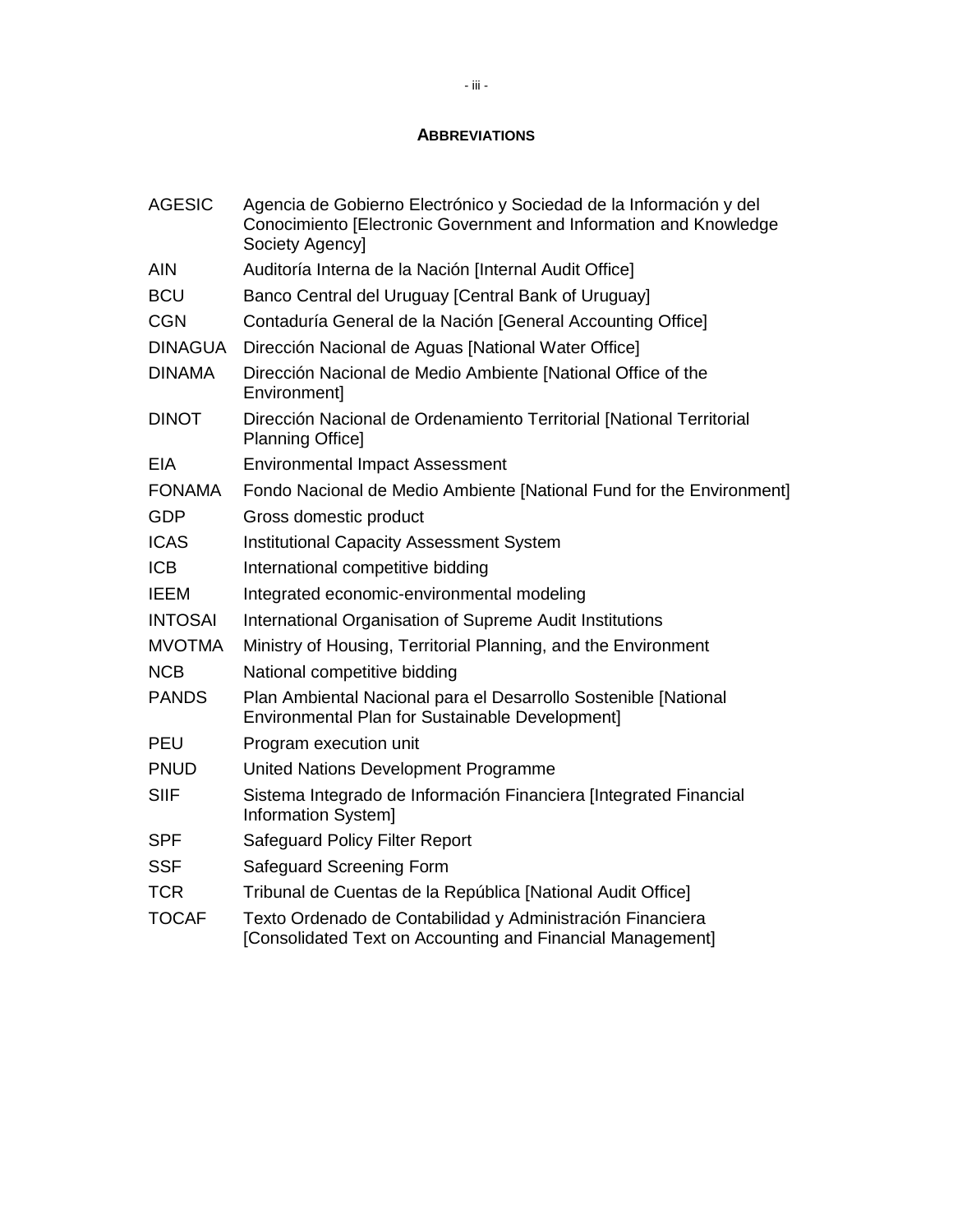#### **PROJECT SUMMARY**

#### **U[RUGUAY](#page-0-0)**

## **E[NVIRONMENTAL](#page-0-1) MANAGEMENT STRENGTHENING PROGRAM FOR THE MINISTRY OF HOUSING, TERRITORIAL PLANNING, AND THE ENVIRONMENT [\(MVOTMA\)](#page-0-1) [\(UR-L1157\)](#page-0-2)**

| <b>Financial Terms and Conditions</b>                                                                   |                      |                                       |                                                     |  |  |  |  |
|---------------------------------------------------------------------------------------------------------|----------------------|---------------------------------------|-----------------------------------------------------|--|--|--|--|
| <b>Borrower:</b>                                                                                        |                      | <b>Flexible Financing Facility(a)</b> |                                                     |  |  |  |  |
| Eastern Republic of Uruguay                                                                             |                      | <b>Amortization period:</b>           | 25 years                                            |  |  |  |  |
| <b>Executing agency:</b>                                                                                |                      | <b>Disbursement period:</b>           | 5 years                                             |  |  |  |  |
| Eastern Republic of Uruguay, through the Ministry<br>Housing, Territorial<br>οf<br>Environment (MVOTMA) | Planning,<br>and the | Grace period:                         | 5.5 years $(b)$                                     |  |  |  |  |
| <b>Amount</b><br><b>Source</b><br>(US\$)                                                                | $\frac{9}{6}$        | Interest rate:                        | LIBOR-based                                         |  |  |  |  |
| <b>IDB</b> (Ordinary                                                                                    | 72.4                 | <b>Credit fee:</b>                    | (c)                                                 |  |  |  |  |
| 6,000,000<br>Capital):                                                                                  |                      | Inspection and supervision fee:       | (c)                                                 |  |  |  |  |
| Local:<br>2,286,082                                                                                     | 27.6                 | Weighted average life (WAL):          | 15.25 years $(d)$                                   |  |  |  |  |
| Total:<br>8,286,082                                                                                     | 100                  | <b>Approval currency:</b>             | U.S. dollars<br>from the<br><b>Ordinary Capital</b> |  |  |  |  |

#### **Project at a Glance**

**Project objective/description:** The general objective of the program is to help improve management of environmental quality and sustainability through strengthening of the MVOTMA and through the framework of the National Environmental Plan for Sustainable Development (PANDS) and the watershed action plans. The program has two specific objectives: (i) to strengthen the functions of strategic planning, evaluation, control, and environmental monitoring within the MVOTMA; and (ii) to strengthen integrated management of priority watersheds, with emphasis on reducing pollutant load from agricultural sources.

**Special contractual conditions precedent to the first disbursement of the loan:** (i) the MVOTMA will create a program execution unit (PEU) using the basic criteria established in the program implementation arrangements (paragraph 3.1); and (ii) will present evidence to the Bank's satisfaction that the [program](http://idbdocs.iadb.org/wsdocs/getDocument.aspx?DOCNUM=EZSHARE-434689127-48)  [Operating Regulations](http://idbdocs.iadb.org/wsdocs/getDocument.aspx?DOCNUM=EZSHARE-434689127-48) have entered into effect (paragraph 3.1).

**Special contractual conditions of execution:** Signing and entry into effect of the agreement between the MVOTMA and the United Nations Development Programme (UNDP), in accordance with the terms agreed upon with the Bank, prior to beginning execution of program activities (paragraph 3.2).

#### **Exceptions to Bank policies:** None.

| <b>Strategic Alignment</b>   |    |          |    |  |  |  |  |
|------------------------------|----|----------|----|--|--|--|--|
| $\vert$ Challenges: $^{(e)}$ | ₩  | ÞΙ<br>∣V |    |  |  |  |  |
| Crosscutting themes: (f)     | GD | ∣⊽       | ∣V |  |  |  |  |

(a) Under the terms of the Flexible Financing Facility (document FN-655-1), the borrower has the option of requesting changes to the amortization schedule, as well as currency, interest rate, and commodity conversions. The Bank will take operational and risk management considerations into account when reviewing such requests.

<sup>(b)</sup> Under the flexible repayment options of the Flexible Financing Facility, changes to the grace period are permitted provided that they do not entail any extension of the original weighted average life of the loan or the last payment date as documented in the loan contract.

<sup>(c)</sup> The credit fee and inspection and supervision fee will be established periodically by the Board of Executive Directors as part of its review of the Bank's lending charges, in accordance with the relevant policies.

(d) The original weighted average life may be lower, according to the date of signature of the loan contract.

(e) SI (Social Inclusion and Equality); PI (Productivity and Innovation); and EI (Economic Integration).

GD (Gender Equality and Diversity); CC (Climate Change and Environmental Sustainability); and IC (Institutional Capacity and Rule of Law).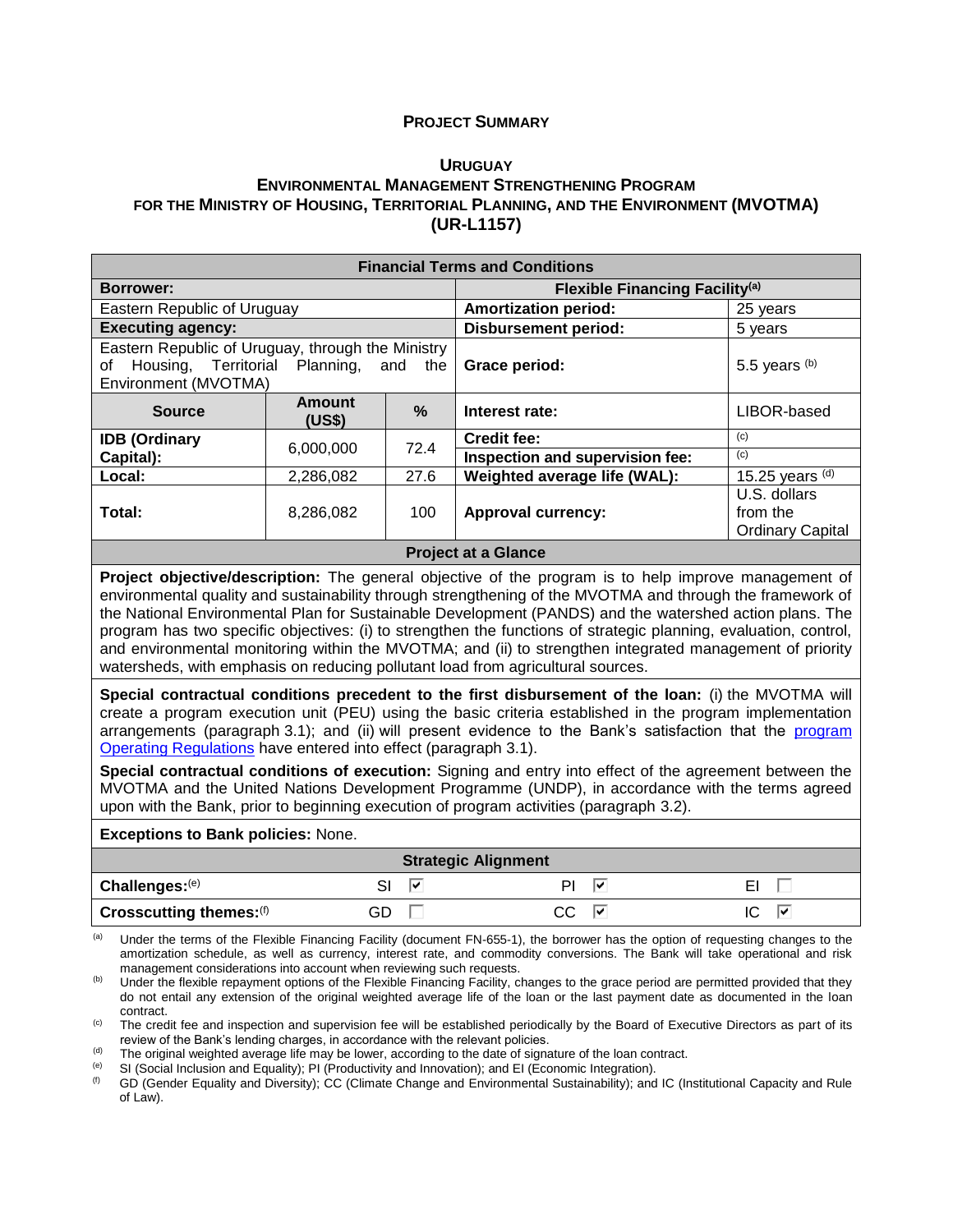## **I. DESCRIPTION AND RESULTS MONITORING<sup>1</sup>**

## **A. Background, problem addressed, and rationale**

- 1.1 Uruguay's gross domestic product (GDP) grew at an annual average of 4.3% between 2005 and 2018, $2$  and agroindustrial activities accounted for an average of 13% of GDP between 2007 and 2013. The total land area used for agricultural activities in 2011 was 16,357,000 hectares. The most important activities are livestock ranching and dairy (62%), grain and industrial crops (8%), and forestry (15%). During the 2000-2011 period, a significant change occurred in the country's land use (Ministry of Livestock, Agriculture, and Fisheries (MGAP) and the Office of Agricultural Statistics (DIEA), 2015): non-livestock farming activities grew by 318%, while the land used for forestry activities increased by 158%. The greatest increase occurred with soybeans, which went from 461,900 hectares in 2007/2008 to 1,334,000 hectares in 2014/2015.<sup>3</sup> However, the growth of agriculture and forestry did not entail a decrease in production for the livestock industry, as dairy and meat production intensified. Thus, between 2006/2007 and 2013/2014, the land used by the dairy sector decreased by 44%, while the area used to produce feed for the dairy industry grew by 136% and milk production grew by 45%.<sup>4</sup>
- 1.2 Although the growth of the agricultural sector has been positive in economic terms, it has also entailed practices that jeopardize the productive and environmental sustainability of production systems, as well as natural capital and the ecosystem services that it provides. With more land used for single-crop farming, in addition to the intensification of agriculture, there is increased pressure on natural capital and ecosystem services, <sup>5</sup> as a result of more intensive use of fertilizers and pesticides, and the management of effluents in dairy farms and feedlots. Between 2005 and 2014, fertilizer use doubled, while the area of land used for production increased by less than 30% and pesticide use increased by a factor of ten between 1991 and 2011.<sup>6</sup>
- 1.3 The intensification of agriculture and nonpoint sources of pollution, along with the management of urban and industrial effluents, is reflected in the water quality of the country's most important watersheds. <sup>7</sup> There are challenges related to water security<sup>8</sup> and excess nutrients, algal blooms, and quality of drinking water, all of which are exacerbated by the impacts of climate change. This is especially true for the watersheds of the Santa Lucía River and the Laguna del Sauce, 9,10 since these

 $\overline{a}$ <sup>1</sup> See the [list of references](http://idbdocs.iadb.org/wsdocs/getDocument.aspx?DOCNUM=EZSHARE-434689127-22) presented in the document (optional link 3).

<sup>&</sup>lt;sup>2</sup> Authors' calculations based on data from the Central Bank of Uruguay: [https://www.bcu.gub.uy/Estadisticas-e-](https://www.bcu.gub.uy/Estadisticas-e-Indicadores/Paginas/Presentacion%20Cuentas%20Nacionales.aspx)[Indicadores/Paginas/Presentacion%20Cuentas%20Nacionales.aspx.](https://www.bcu.gub.uy/Estadisticas-e-Indicadores/Paginas/Presentacion%20Cuentas%20Nacionales.aspx) The most recent year for which GDP data has been published by the Central Bank of Uruguay is 2019.

<sup>3</sup> Authors' calculations based on MGAP and DIEA data, 2015.

<sup>4</sup> Authors' calculations based on MGAP and DIEA data, 2015.

<sup>&</sup>lt;sup>5</sup> Ecosystem services refer to the benefits derived from ecosystems. See Daily, 1997; MA, 2005; United Nations et al., 2014.

<sup>6</sup> World Bank, 2018.

<sup>&</sup>lt;sup>7</sup> JICA Expert Team (JET) and DINAMA, 2010.

<sup>&</sup>lt;sup>8</sup> The United Nations defines water security as the capacity of a population to safeguard sustainable access to adequate quantities of acceptable quality water for sustaining human well-being.

 $9$  Failde et al., 2015.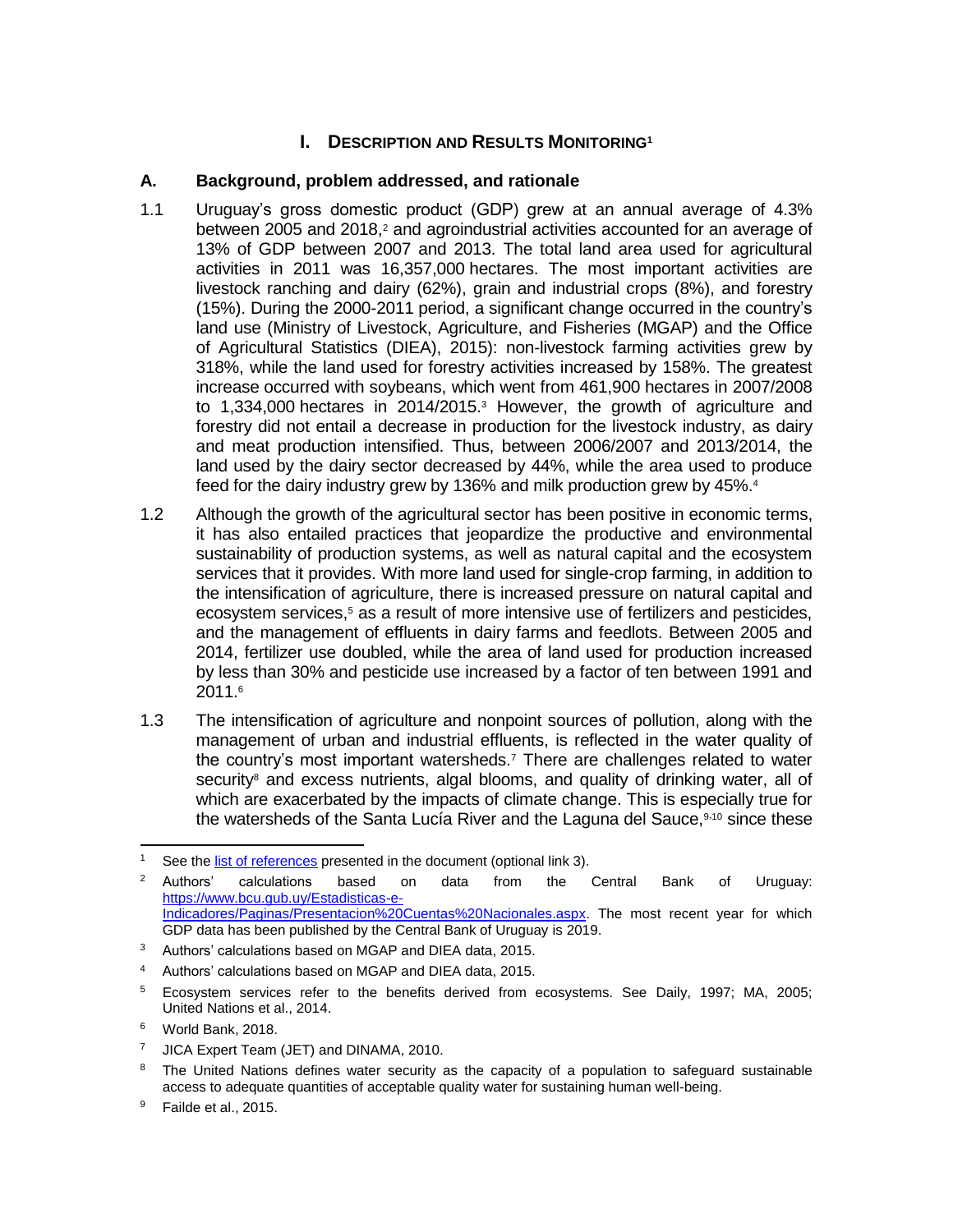bodies of water are a source of drinking water for the metropolitan area (Montevideo, La Paz, Las Piedras, Ciudad de la Costa, etc.) and the main cities in Maldonado (Maldonado, San Carlos, Punta del Este, Pan de Azúcar, Piriápolis, etc.), respectively. Water quality has an effect on the Uruguay's tourism industry, as seen in 2019 when the beaches of Montevideo and Canelones were declared unsuitable for swimming due to the proliferation of cyanobacteria.

- 1.4 Additionally, Uruguay is particularly vulnerable to extreme events such as droughts, floods, cold snaps, heat waves, heavy rains, and severe storms. Over the past 30 years, temperatures and rainfall have increased in the country. Based on climate scenarios for the next 50 years, Uruguay will likely experience a temperature increase of approximately 0.5 degrees Celsius by 2020, and up to 2.5 degrees Celsius by 2050. Furthermore, increases in total annual precipitation are expected, as well as in the frequency and intensity of extreme climate events.<sup>11</sup> These challenges reduce the resilience of watershed ecosystems.
- 1.5 With support from the IDB, significant progress has been achieved in evaluation, regulation, and monitoring of businesses that produce industrial effluents (point sources) by modernizing instruments and more efficiently enforcing regulations for evaluation, authorization, and environmental oversight of licensed businesses. As of 2016, 100% of manufacturing activities producing effluents have been regulated and have treatment plants. <sup>12</sup> However, efforts are needed to strengthen industrial monitoring systems, monitoring by the National Office of the Environment (DINAMA), and self-monitoring, so as to ensure proper compliance and improve efficiency and effectiveness. The proposed program will help implement an automated system that will monitor effluent load in real time for industries that produce 80% of the discharge in Uruguay. This measure will help improve the efficiency and effectiveness of control functions, as DINAMA staff will be able to increase their productivity, optimize use of monitoring resources, and enforce sanctions and corrective measures in a timely fashion. This in turn will increase the likelihood of preventing environmental damage caused by noncompliance.
- 1.6 Furthermore, effluents from dairy farms and nonpoint source pollution from other agricultural activities are not included under industrial effluents, and are therefore not subject to the same authorization and environmental monitoring processes. In recent years, the main issue with water quality in Uruguay has been the high concentration of nutrients from nonpoint loads generated by agricultural activity. This high concentration of nutrients leads to eutrophication—an excessive proliferation of aquatic plants, microalgae, and potentially toxic cyanobacteria which affects the quality of water for human use and ecosystems.
- 1.7 The Santa Lucía River watershed is generally eutrophic, but heterogeneous in terms of geography and weather patterns. At the sub-watershed level, nonpoint source pollutants combined with pollutants from dairy operations account for over 65% of total nitrogen loads and 81% of total phosphorus loads.<sup>13</sup> In the Río Negro

 $\overline{a}$ 

<sup>10</sup> South American Institute for Resilience and Sustainability Studies (SARAS), 2010.

<sup>11</sup> MVOTMA, 2017.

<sup>&</sup>lt;sup>12</sup> Office of the President of the Eastern Republic of Uruguay, 2018.

<sup>13</sup> MVOTMA, 2018.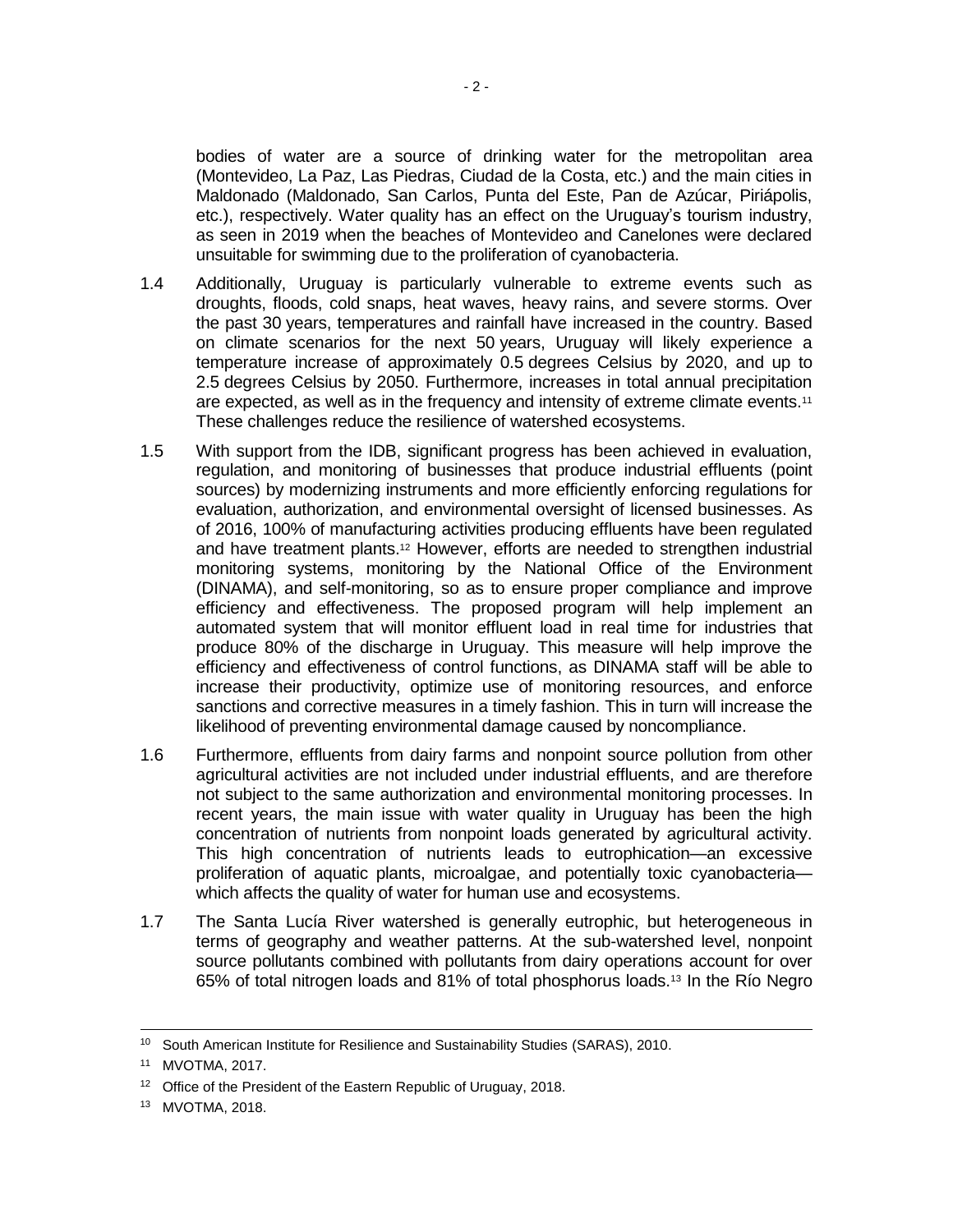watershed, nutrient concentrations mainly come from nonpoint source pollutants from agriculture, accounting for about 97% of total pollutants in the watershed.<sup>14</sup>

- 1.8 In many aquatic systems, phosphorus is a limiting nutrient for primary production and plays an important role in trophic status. The total concentration of phosphorus is included in the monitoring system and used to calculate DINAMA's Water Quality Index and Trophic State Index.<sup>15</sup> Of the nine parameters in the Water Quality Index, total phosphorus has the highest level of noncompliance in Uruguay's main watersheds. In 2018, phosphorus levels reported in priority watersheds were well above the national standard,<sup>16</sup> with annual average concentrations of 0.433 mg/L in the Paso Severino reservoir in the Santa Lucía River watershed, and 0.098 mg/L in Baygorria dam on the Río Negro.<sup>17</sup>
- 1.9 Nonpoint source pollution requires different strategies from those used to address point source pollution. In order to mitigate these impacts, various tools are available, such as establishing buffer zones on land, sustainably managing dairy operations, and agroecological practices. These tools should be used with a watershed approach, and will be implemented with support from the proposed program. There is broad empirical evidence demonstrating that buffer zones and agroecological practices can mitigate pollution from nonpoint sources.<sup>18</sup>
- 1.10 Uruguay has been implementing integrated and participatory water resource management, which is an ongoing challenge. This management includes social, economic, and environmental considerations, with a view to ensuring sustainable water use. In order to address this challenge, the country has developed several instruments, including the National Water Plan (2017) and watershed action plans that include a set of measures for preventing, controlling, and reversing the deterioration of water quality, while taking into account the challenges of climate change and variability in the country. In December of 2018, approval was granted for the Plan of Action to Protect Environmental Quality in the Santa Lucía River Watershed – Second Generation Measures. This is the second phase of an intervention to improve water quality, the first phase of which began in 2013. For the Río Negro, approval was recently given to the Río Negro Initiative, which will be implemented prior to the possible establishment of a new cellulose plant. For Laguna del Sauce, in December of 2010 a Laguna del Sauce Watershed Commission was created, and in June of 2015 approval was granted for the Plan of Action to protect environmental quality and availability of drinking water in the Laguna del Sauce watershed.

<sup>14</sup> MVOTMA, 2017.

<sup>&</sup>lt;sup>15</sup> The Water Quality Index used in Uruguay since 2014 uses a series of parameters on impact on water quality that can be affected by point and nonpoint sources of pollution.

<sup>&</sup>lt;sup>16</sup> The standard for total phosphorus concentration (less then or equal to 0.025 mg/L) was established in 1979 by Decree 253 and is based on international benchmarks. Advances in national and international research have made it possible to revise these figures and bring them in line with Uruguay's concentrations, resulting in guideline values of 0.070 mg/L for larger rivers and 0.050 mg/L for smaller rivers.

<sup>&</sup>lt;sup>17</sup> Data from the National Environmental Observatory: [https://www.dinama.gub.uy/oan/indicadores/.](https://www.dinama.gub.uy/oan/indicadores/)

<sup>&</sup>lt;sup>18</sup> For examples, see: Neal et al., 1998; Bowling, Storck and Lettenmaier, 2000; Croke and Hairsine, 2006; Barreto et al., 2014; Piñeiro Rodríguez and Perdomo, 2014; Failde et al., 2015; Kamarinas et al., 2016; Lizarralde, Ciganda, Baethgen, 2016; Lescano, 2017.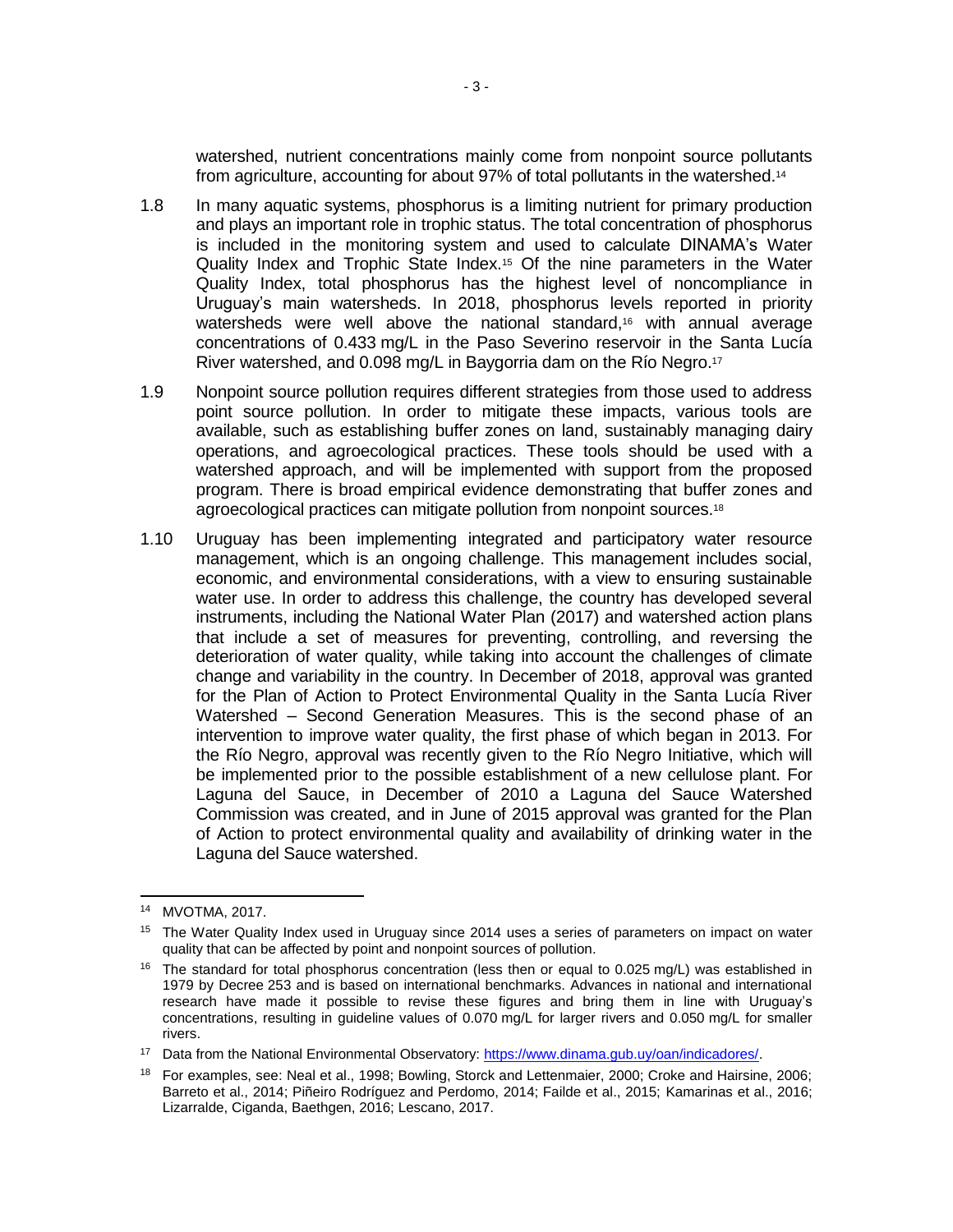- 1.11 In December 2018, the National Environmental Cabinet approved the National Environmental Plan for Sustainable Development (PANDS), <sup>19</sup> a strategic instrument for improving environmental protection that covers three areas: (i) attaining a healthy environment for good quality of life; (ii) promotion of economically sustainable activities; and (iii) environmental management by citizens. The plan seeks to: (i) generate a framework of economic and planning instruments that help ensure that environmental considerations are included in sector and crosscutting policies; (ii) promote more sustainable agricultural models and practices, and patterns of consumption; and (iii) strengthen and support the work of the Ministry of Housing, Territorial Planning, and the Environment (MVOTMA).
- 1.12 Within Uruguay's national institutional framework, the MVOTMA is a key player responsible for making proposals to the executive branch on formulation, execution, and oversight of national environmental policy, as well as national water policy, national territorial planning policy, and national housing policy.<sup>20</sup> These responsibilities are carried out through the following structure: (i) DINAMA is in charge of monitoring public and private activities to ensure that they comply with environmental protection standards in general, and water quality standards in particular; (ii) the National Water Office (DINAGUA) is responsible for the administration, use, and monitoring of water resources, as well as development and promotion of national, regional, and local water resource plans; (iii) the National Territorial Planning Office (DINOT) is responsible for developing the government's territorial policy guidelines based on sector policies; coordinating public institutions that deal with planning, territorial planning, and sustainable development at every level; and providing ongoing comprehensive evaluation of the aforementioned areas; and (iv) the Climate Change Division is responsible for implementing the National Policy on Climate Change.<sup>21</sup>
- 1.13 The proposed program will help improve management of environmental quality and sustainability through strengthening of the MVOTMA and through the framework of the PANDS and watershed action plans. The program is a continuation of IDB support for environmental management in Uruguay, which began with the program Institutional Modernization for Environmental Management and Planning (loan 1866/OC-UR, approved in 2007 and concluded in December of 2013), which was followed by the Program to Strengthen DINAMA and the Country's Environmental Management (loan 3080/OC-UR, approved in 2013).
- 1.14 The first program improved DINAMA's capacity to respond to the modernization of Uruguay's economy at a time when the country was receiving the most foreign investment in its history. The final evaluation of this operation showed that the program improved DINAMA's management capacity. <sup>22</sup> For example, between 2007 and 2011, the time frame for issuing environmental authorizations for projects with medium and high environmental impact was reduced from almost two years to ten months. Between 2010 and 2012, there was nearly a 70% reduction in the time it

 <sup>19</sup> The National Plan for Sustainable Development was developed through a consultation process with the Uruguayan people and with major institutions (Government of Uruguay, 2018).

<sup>20</sup> MVOTMA, 2019a.

<sup>21</sup> MVOTMA, 2019a.

<sup>22</sup> Ordoñez, R. 2013.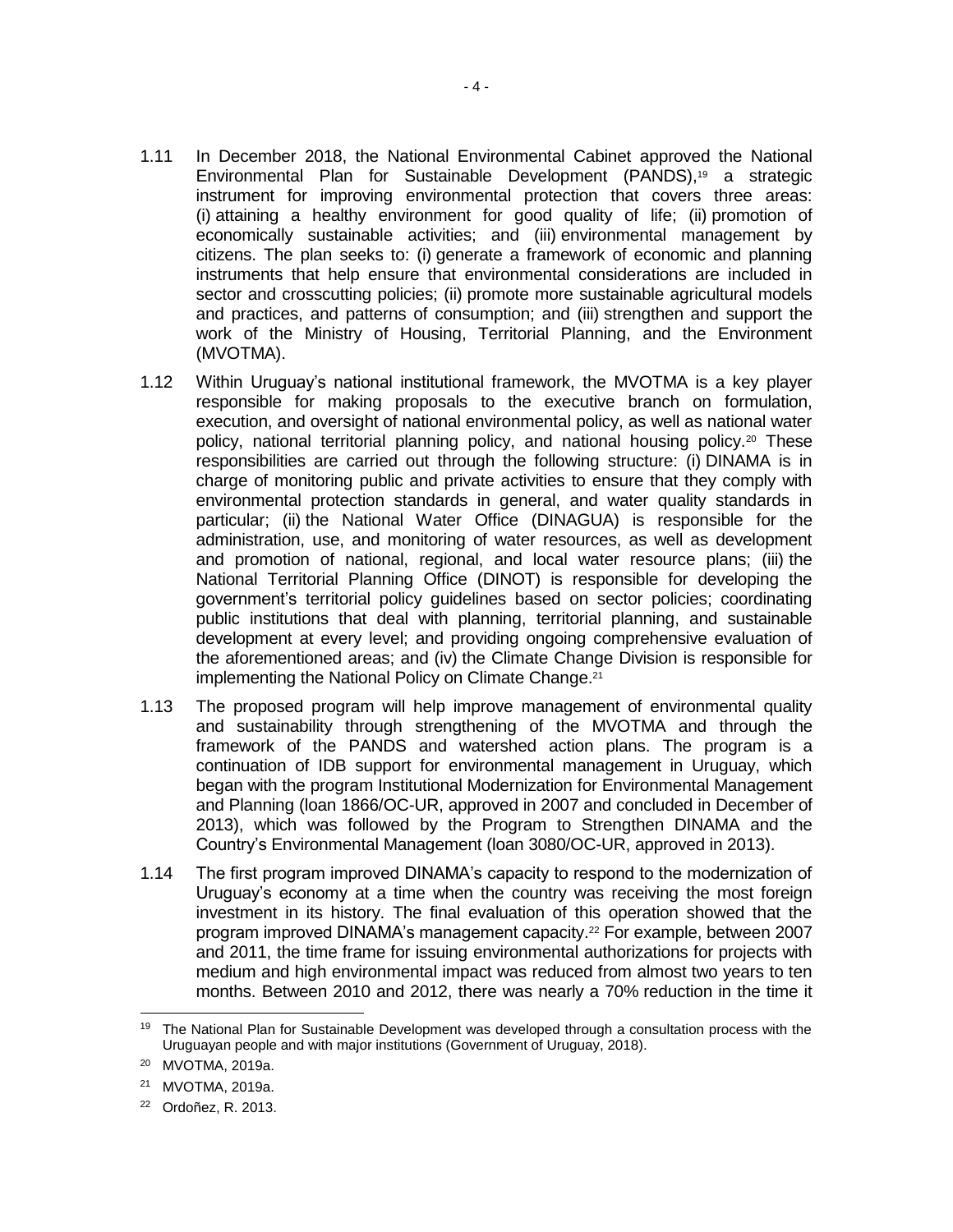took to respond to environmental complaints. Between 2008 and 2011, the number of audits of large corporations tripled. Between 2011 and 2012, the notification time for environmental sanctions was reduced by 33%. Lastly, there was a shift from applying environmental regulations almost exclusively to the industrial sector to including the agriculture, forestry, and mining sectors as well.

- 1.15 The second operation (loan 3080/OC-UR) was planned in anticipation of continued growth in foreign investment, the start-up of major enterprises, and a strengthened territorial watershed approach. <sup>23</sup> That program focused on: (i) increasing the efficiency and effectiveness of authorization processes, monitoring, and controlling point source pollution; (ii) optimizing the use of human resources in the MVOTMA, integrating the functions of internal units, and beginning a decentralization process whereby department-level governments would take on environmental oversight duties; and (iii) improving the environmental quality of the Santa Lucía River watershed. The midterm evaluation of this operation identified significant achievements, such as the design and implementation of an environmental information system, the environmental observatory, the online system for company emissions reports, and an improvement in the analytical ability of DINAMA laboratories, in terms of the number of variables measured, as well as measurement times. The program also supported the Plan of Action for the Santa Lucía Watershed, which made progress in environmental management (e.g., the program target of reducing point source phosphorus and nitrogen loads was achieved), and a second generation plan was approved to provide continuity for the activities in that watershed.
- 1.16 **Pending challenges**. Despite the achievements made in improving environmental management, Uruguay is still facing challenges, especially with the intensified use of land for agriculture in the past decade, which exacerbates the aforementioned negative impacts. The MVOTMA's ability to perform its duties is mainly limited to tools and instruments for preventing and controlling point source pollution, including in the Santa Lucía River watershed, where there was an initial intervention phase. Thus, it is imperative to develop new tools to address nonpoint source pollution in terms of generating and processing quality information and implementing environmentally sustainable agricultural practices. At the same time, industry oversight systems will continue to be strengthened through the implementation of an automated system that monitors effluent load in real time.
- 1.17 **Intervention strategy.** The strategy of this operation is to consolidate the advances made in environmental management within the framework of the new PANDS, with a focus on: (i) improving the quality and rigor of environmental management processes by expanding coverage; increasing the frequency of information generated on pollutant discharge and water quality; incorporating technology and automated monitoring; and increasing the use of economic and policy instruments; and (ii) strengthening integrated management of priority watersheds and executing action plans, with emphasis on the development and implementation of tools to reduce nonpoint source pollution, including the management of buffer zones, and also promoting environmentally sustainable agricultural practices. While the previous operations mainly focused on DINAMA, the new program is expanding to other institutions and will include DINAMA,

<sup>23</sup> Valenzuela, J.L. 2018.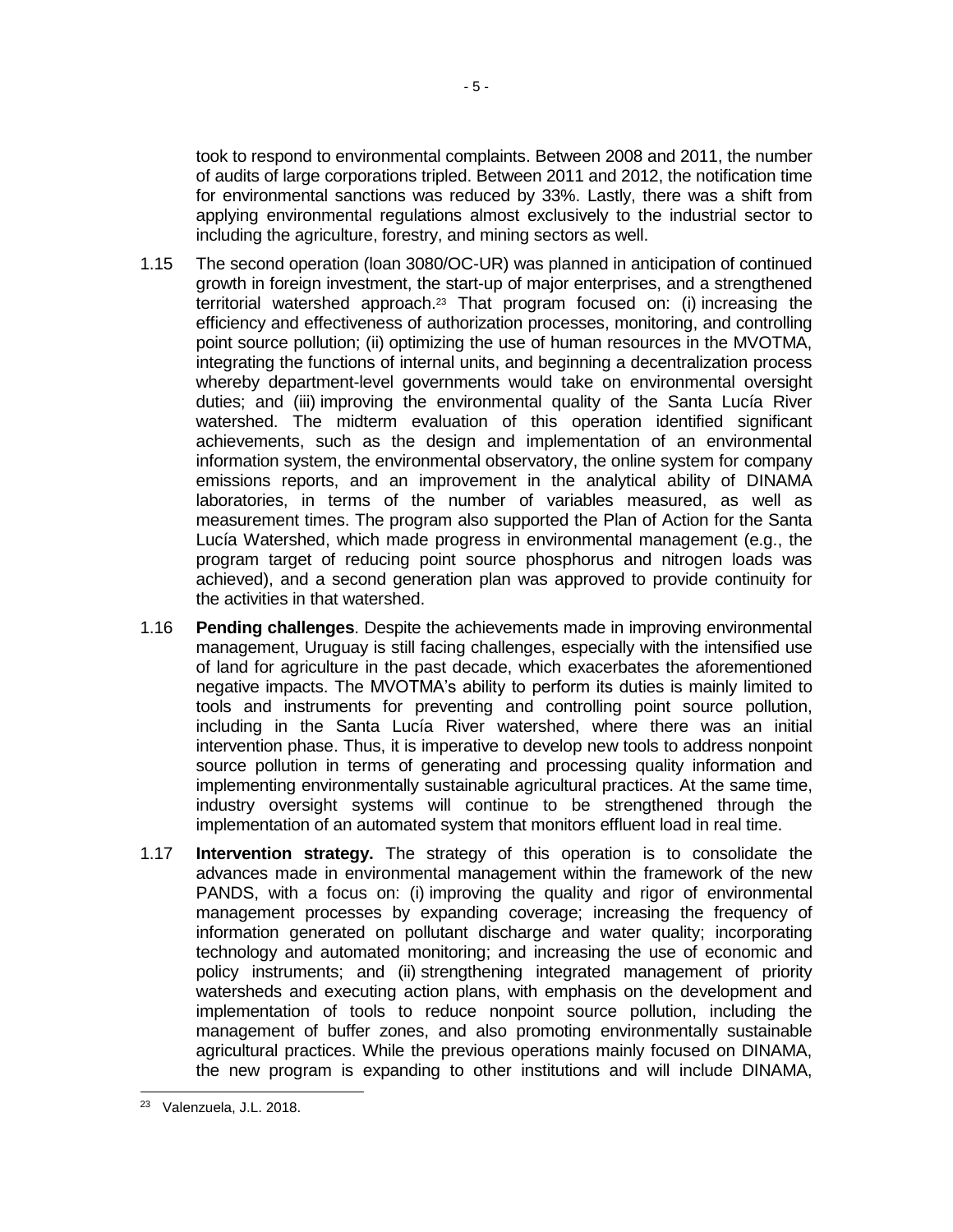DINOT, DINAGUA, and the Climate Change Division, which will require intrainstitutional coordination efforts. The Uruguayan people will be the beneficiaries of this program and will have a healthier environment, which will contribute to a good quality of life. The participation of the Climate Change Division in the program, and its role in implementing the country's National Policy on Climate Change, will ensure that climate change mitigation and adaptation measures are mainstreamed into the strengthening of the MVOTMA.

- 1.18 **Theory of change.** The operation's theory of change addresses the problem identified in the diagnostic assessment, specifically the nonpoint pollution sources, in order to improve environmental quality in Uruguay in the long term. In that context, there is a connection between the intervention, which comprises the program's specific objectives (presented in detail in section B), its outcomes, and the impacts on water quality and ecosystem services that affect the well-being of the population.<sup>24</sup> The main concerns for water quality are the presence of nutrients, sediment, and pesticide residue. Several ecosystem services are affected by changes in water quality, such as drinking water and tourism, which is a highly important sector for Uruguay. Impacts on these ecosystem services lead to changes in the population's well-being that can be valued, which is necessary for demonstrating the program's economic viability. There is broad evidence that changes in water quality are linked to changes in the costs of water treatment, <sup>25</sup> as well as in the selection of tourist sites to visit and associated expenditures. 26
- 1.19 **Empirical evidence.** In order to improve Uruguay's environmental quality, the program will focus on governance by strengthening the MVOTMA's capacity for monitoring and control and improving the availability and quality of environmental information used for strategic decision-making. The Environment and Biodiversity Sector Framework Document (document GN-2827-8) and the lessons learned over the past two decades show that strong governance supported by robust information systems is fundamental for ensuring the effectiveness of policy and economic instruments that aim to improve environmental quality. <sup>27</sup> Empirical evidence confirms that countries with monitoring and control systems have strong environmental performance, <sup>28</sup> while participation and public access to information foster a sense of responsibility and environmental awareness.<sup>29</sup>
- 1.20 Additionally, the program will finance specific activities in priority watersheds, including management and control of buffer zones in riparian areas and promotion of environmentally sustainably activities.<sup>30</sup> Uruguay has a long tradition of empirical soil studies that analyze the effects of natural cover, crop rotation, and fertilizer

 $24$ Keeler et al., 2012.

<sup>25</sup> Forster, Bardos, and Southgate, 1987; Holmes, 1988; Dearmont, McCarl, and Tolman, 1998; Piper, 2003; Kraus, Kramer, and Jenkins, 2010; Montoya et al., 2011; Telles, Guimarães, and Dechen, 2011.

<sup>26</sup> Freeman, 1995; Egan et al., 2009; Vesterinen et al., 2010; Keeler et al., 2015; Breen, Curtis, and Hynes, 2018.

<sup>27</sup> Rojas-Suarez et al., 2018; Blackman et al., 2018; Caffera, 2010; UN Environment, 2019.

<sup>28</sup> OECD, 2009; Shimshack, 2014.

<sup>29</sup> Blackman, 2010; ECLAC, 2018; Sánchez-Triana et al., 2007.

<sup>30</sup> Neal et al., 1998; Bowling, Storck, and Lettenmaier, 2000; Croke and Hairsine, 2006; Barreto et al., 2014; Piñeiro Rodríguez and Perdomo, 2014; Failde et al., 2015; Kamarinas et al., 2016; Lizarralde, Ciganda, and Baethgen, 2016; Lescano, 2017.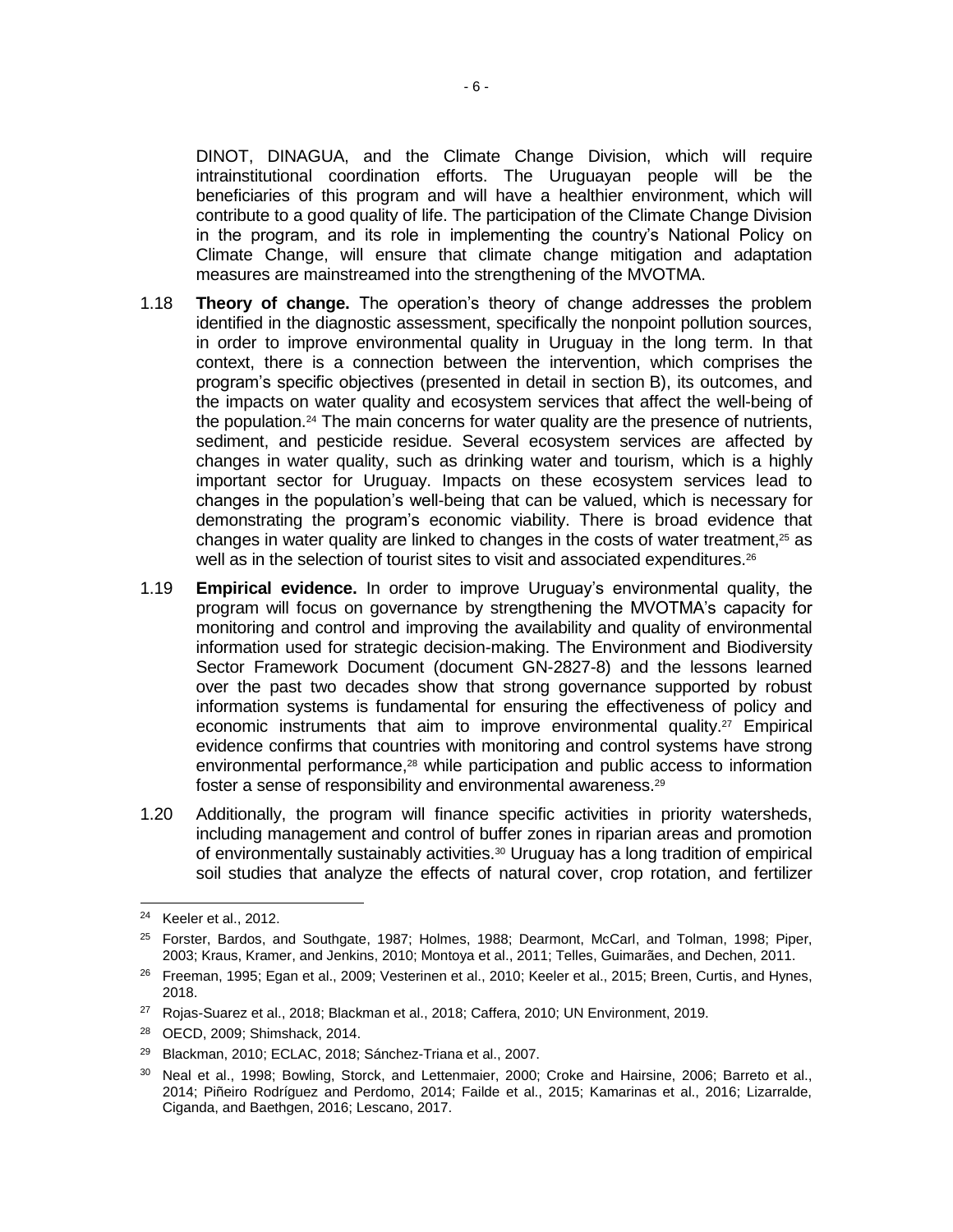application on nutrient and sediment export into waterways and bodies of water. There is broad evidence that buffer areas in riparian areas improve water quality $31$ and reduce the amount of nitrogen exported between 68% and 95%, and 30% in the case of phosphorus. <sup>32</sup> Additionally, natural grasslands are more effective in reducing runoff than natural pastures, as they retain 55% of phosphate and 44% of nitrogen.<sup>33</sup> There are other strategies for reducing nutrient load and other pollutants, e.g. managing effluents from dairy farms that can also have positive impacts on the system productivity, as compared to traditional management.<sup>34</sup> Changes in fertilizer application practice, such as direct soil application, can also reduce pollutant loads. 35

1.21 **Lessons learned.** The program's design incorporates lessons learned from previous IDB operations to strengthen DINAMA and other similar operations in the region, in particular loan 2295/OC-BR. Table 1 presents the main lessons learned from previous operations with DINAMA and how they were incorporated into the design of the current operation.

<sup>&</sup>lt;sup>31</sup> Barreto, Dogliotti, and Perdomo, 2017; Bruijnzeel, 2004; Arcos Torres, 2005; Auquilla and Jiménez, 2005; Varanka and Luoto, 2012; Carlson et al., 2014.

<sup>32</sup> Aubriot et al., 2018; Bizzozero et al., 2017; Jordan, 1993; Klapproth and Johnson, 2009; Lin et al., 2003; Lowrance et al., 1984; Miralles and Trier, 2018; Peterjohn and Correll, 1984; Udawatta, Garrett, and Kallenbach, 2010.

<sup>&</sup>lt;sup>33</sup> Piñeiro Rodríguez and Perdomo, 2014; Lizarralde et al., 2016.

<sup>34</sup> Cabrera et al., 2009; Aguirre, Baraldo, and Durán, 2017.

<sup>&</sup>lt;sup>35</sup> Barreto et al., 2014; Failde et al., 2015.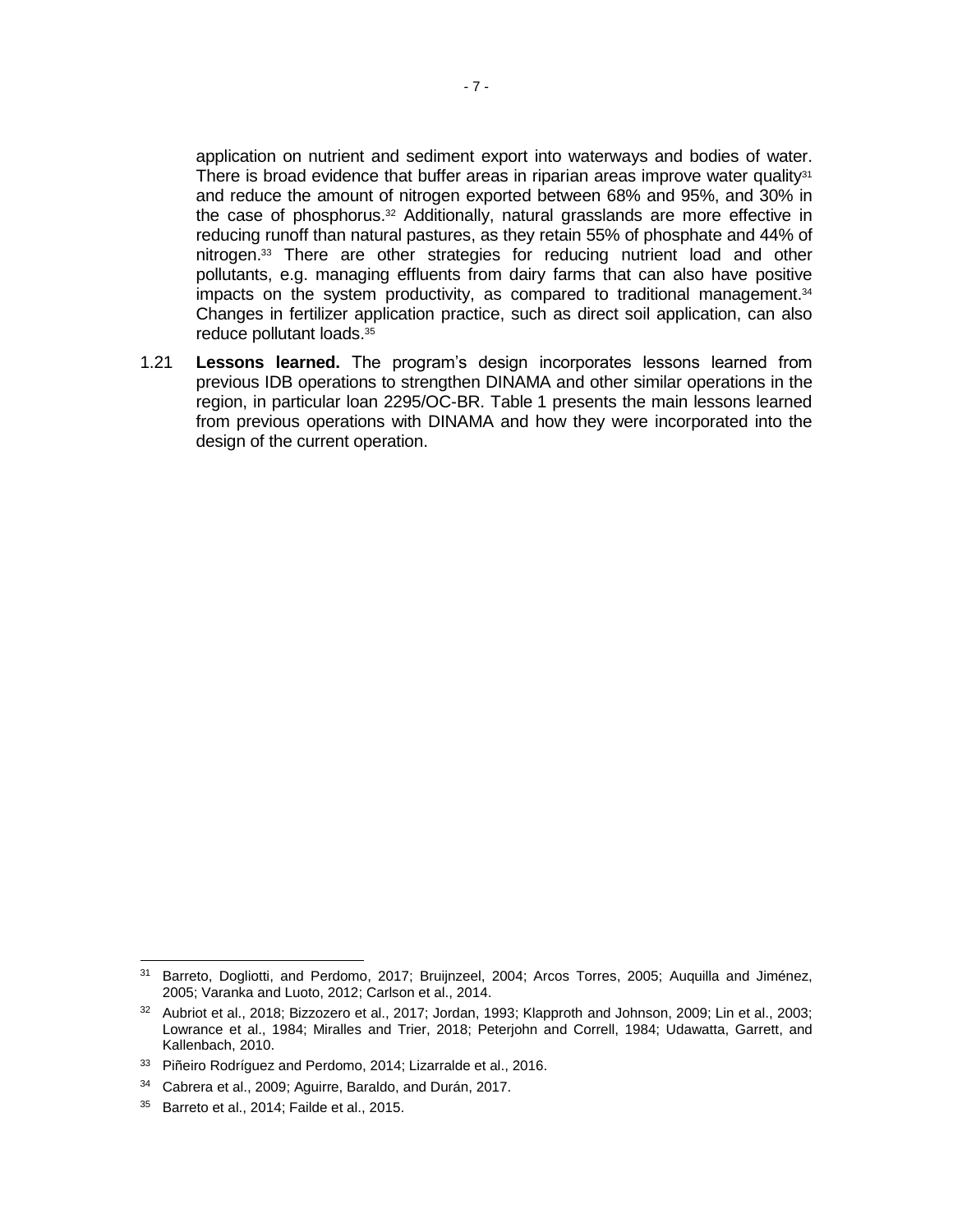| <b>Lessons learned</b>                                                                                                                                                                                                                                                                                                                                                                                                            | Incorporation into program UR-L1157                                                                                                                                                                                                                                                         |
|-----------------------------------------------------------------------------------------------------------------------------------------------------------------------------------------------------------------------------------------------------------------------------------------------------------------------------------------------------------------------------------------------------------------------------------|---------------------------------------------------------------------------------------------------------------------------------------------------------------------------------------------------------------------------------------------------------------------------------------------|
| It is necessary to transfer some costs to clients<br>since the government's budget is limited and<br>there is a growing demand for MVOTMA<br>services.                                                                                                                                                                                                                                                                            | establishes<br>The<br>program<br>fees<br>for<br>environmental authorizations and permits and<br>will develop a sustainability plan for DINAMA's<br>human resources.                                                                                                                         |
| Greater participation by the productive sector<br>supporting environmental management<br>in<br>tasks is important for improving performance.                                                                                                                                                                                                                                                                                      | program incorporates various actions<br>The<br>targeting the productive sector, such as<br>developing guidelines for specific sectors,<br>promoting agroecological land practices, and<br>auditing and self-monitoring systems.                                                             |
| When progress was monitored during previous<br>operations, it was difficult to evaluate actual<br>progress towards achieving objectives and<br>ownership of benefits in various parts of the<br>institution. For institutional programs with<br>multiple areas of activity, how communication<br>and reporting take place is very important to<br>avoid uncertainty, poor understanding, and<br>undervalued program achievements. | The program execution unit (PEU) will have a<br>dedicated monitoring and evaluation specialist,<br>as well as a reporting system that tracks the<br>program's cumulative progress, obstacles,<br>risks, and successes.                                                                      |
| The alignment and consistency between the<br>country's strategic planning for sustainable<br>development<br>and the<br>objectives<br>οf<br>an<br>environmental<br>management program<br>are<br>fundamental in<br>ensuring the program's<br>success.                                                                                                                                                                               | The program's design and specific objectives<br>are fully aligned with the objectives and goals<br>of the PANDS and the National Water Plan for<br>2017, which have an integrated vision for<br>environmental management in the country.                                                    |
| The MVOTMA's mechanisms for working<br>jointly with other government departments are<br>crucial for implementing environmental quality<br>control strategies more effectively at the local<br>level.<br>In order to have appropriate and efficient<br>environmental management at the local level,<br>all government entities should engage in<br>integrated management.                                                          | The program will evaluate the challenges faced<br>by departmental governments and will take up<br>efforts to build local capacity to begin the<br>process of sharing certain environmental<br>control tasks.                                                                                |
| Given the complexity of investments<br>in<br>environmental governance and institutional<br>strengthening, it is especially critical for the<br>intervention to have a clear rationale that links<br>specific objectives to SMART outcomes and<br>indicators.                                                                                                                                                                      | The starting point for designing this operation<br>was a participatory diagnostic assessment of<br>the problem, which was crucial for developing<br>the intervention's rationale and the theory of<br>change. Emphasis is placed on the importance<br>of this operation's theory of change. |

**Table 1. Lessons learned and how they were incorporated into the current program**

1.22 Direct strengthening of environmental management through IDB-financed operations comes with a history of supporting sectors that have environmental impact, such as the agricultural sector. For instance, loan 4644/OC-UR, which is currently in execution, is contributing to sustainable production of family farms through the promotion and adoption of climate-smart technologies. Operation 2595/OC-UR had the objective of improving the productivity of small producers and financed the preparation of management plans for improving the productivity and sustainability of their operations, as well as institutional strengthening of the Office of Rural Development in the Ministry of Livestock, Agriculture, and Fisheries. Lastly, operation 2182/OC-UR strengthened agricultural health services and food safety, which have been key in helping the agricultural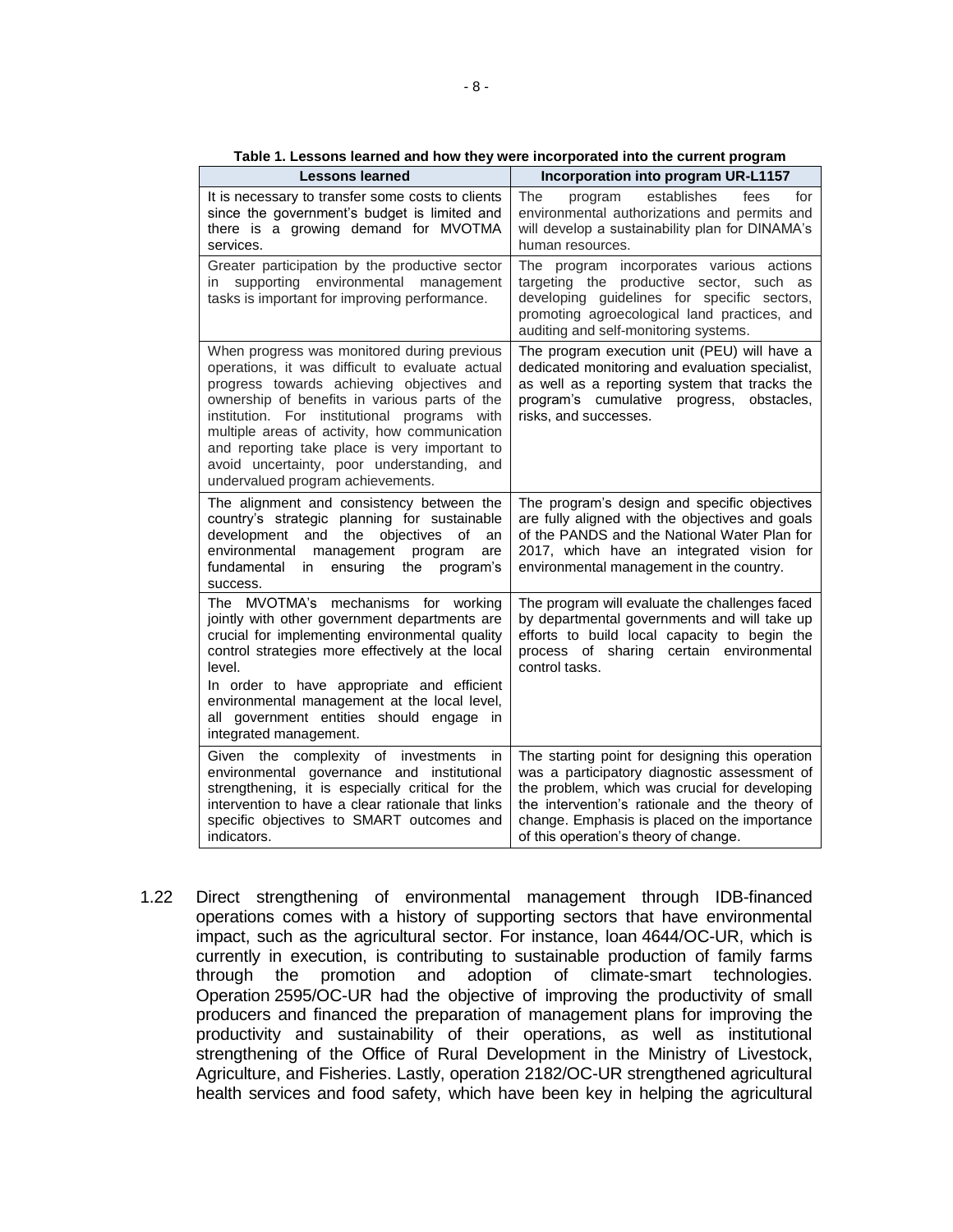sector significantly contribute to Uruguay's exports. Therefore, the proposed operation is built upon a solid foundation of environmental management interventions and is in synergy with support for the agricultural sector, which is a key aspect of the new program.

- 1.23 **Strategic alignment.** The program is consistent with the Update to the Institutional Strategy 2010-2020 (document AB-3008) and is aligned with the development challenges of: (i) social inclusion and equality, with activities related to adaptation to climate change and water security, ensuring improved water quality for all; and (ii) productivity and innovation, through the development of quality human capital, especially in the fields of science, technology, and engineering. The program is also aligned with the crosscutting themes of: (i) climate change and environmental sustainability, as it increases the resilience of agricultural and aquatic ecosystems in addressing challenges that arise from climate variability, and also uses an approach that takes climate risks into account; and (ii) strengthening institutional capacity and the rule of law, by increasing efficiency, effectiveness, and transparency. The program contributes to the Corporate Results Framework (CRF) 2016-2019 (document GN-2727-6), through the indicator on improving management and use of natural capital, and by strengthening management tools and improving public services. The operation is aligned with the IDB Country Strategy with Uruguay 2016-2020 (document GN-2836), and contributes to its objective of strengthening public management by strengthening the MVOTMA. Additionally, the program is aligned with the Sector Strategy on Institutions for Growth and Social Welfare (document GN-2587-2).
- 1.24 The program is consistent with the Agriculture and Natural Resources Management Sector Framework Document (document GN-2709-5) and the development of environmentally sustainable agricultural practices; the Environment and Biodiversity Sector Framework Document (document GN-2827-8) by strengthening environmental governance and reducing pollution; the IDB Integrated Strategy for Climate Change Adaptation and Mitigation, and Sustainable and Renewable Energy (document GN-2609-1) and the Climate Change Sector Framework Document (document GN-2835-8); the Water and Sanitation Sector Framework Document (document GN-2781-8) by improving water security; and the Gender and Diversity Sector Framework Document (document GN-2800-8) by fostering training opportunities for women.
- 1.25 An estimated 100% of the operation's resources are invested in climate change mitigation and adaptation activities, according to the joint [methodology](https://publications.iadb.org/handle/11319/8505) of the multilateral development banks for tracking climate finance. These resources contribute to the IDB Group target of increasing financing for climate-related projects to 30% of approvals by the end of 2020.

### **B. Objectives, components, and cost**

1.26 The general objective of the program is to help improve management of environmental quality and sustainability through strengthening of the MVOTMA and through the framework of the PANDS and watershed action plans. The program has two specific objectives: (i) to strengthen the functions of strategic planning, evaluation, control, and environmental monitoring within the MVOTMA; and (ii) to strengthen integrated management of priority watersheds, with emphasis on reducing pollutant load from agricultural sources.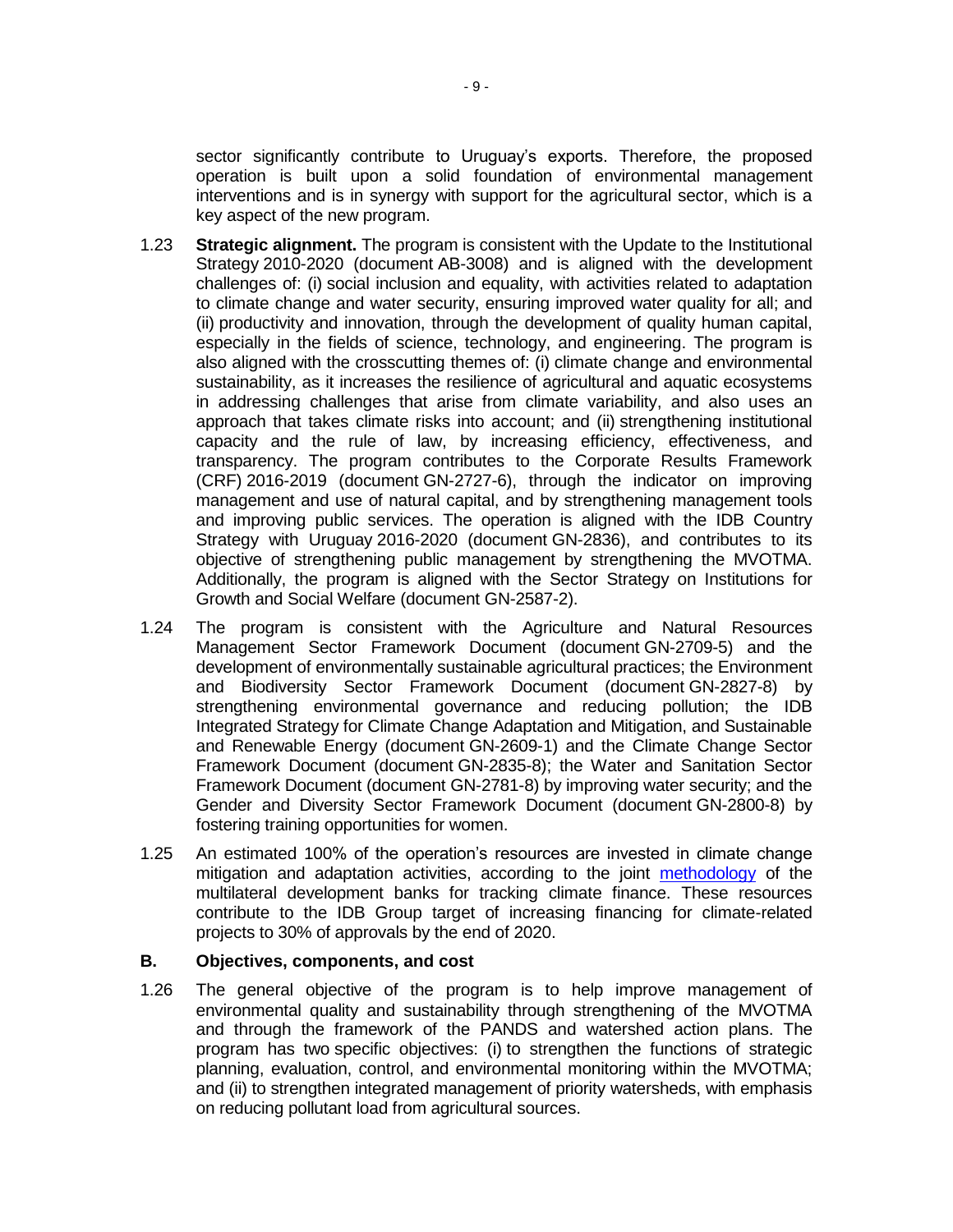- 1.27 **Component I. Strengthening the functions of strategic planning, evaluation, control, and environmental monitoring within the MVOTMA (IDB: US\$4,459,505; Local: US\$878,122).<sup>36</sup>** This component has four lines of action: (i) to strengthen strategic planning and territorial planning and to finance: (a) territorial planning programs for the Santa Lucía River watershed and the middle watershed of the Rio Negro, taking into account climate variability; (b) development of a monitoring plan for the PANDS; and (c) strategic plans to increase the sustainability of the MVOTMA, by deconcentrating its functions and incorporating financing mechanisms; (ii) to improve the capacity to analyze environmental conditions, including the impacts of climate change and variability, and to finance: (a) redesign and implementation of water quality evaluation programs; (b) development of new analytical capabilities within MVOTMA's laboratories to analyze cyanobacteria and pesticides; and (c) rehabilitation of the hydrometric network and establishment of predictive modeling systems for water and air quality in three watersheds; (iii) to finance the creation of an information system for emissions monitoring and control that is integrated into oversight and complaint systems; and (iv) to finance: (a) improvement in the quality of processes/procedures for environmental impact assessment (e.g. developing guides for participation, early consultation, and environmental monitoring in evaluations, as well as minimum quality requirements for carrying out and reviewing assessments); and (b) design and analysis of economic and policy instruments that promote environmentally sustainable productive practices.<sup>37</sup>
- 1.28 **Component II. Strengthening integrated management of priority watersheds with emphasis on reducing pollutant load from agricultural activity (IDB: US\$1,445,495; Local: US\$308,405).** This component has two lines of action in three priority watersheds in the country, specifically the Santa Lucía River, Río Negro, and he Laguna del Sauce watersheds: (i) to finance the incorporation of remote sensors for environmental monitoring and control, management and control of buffer zones, and development and implementation of a strategy to control nonpoint pollution sources; and (ii) to finance the design and initial promotion of new agroecological technologies and practices, as well as the design and implementation of an audit system for dairy farms that can be expanded to other agricultural activities.
- 1.29 **Monitoring and administrative costs (IDB: US\$95,000; Local: US\$1,099,555).**  The monitoring and administrative costs include costs for administration, monitoring, audits, and midterm and final evaluations.

### **C. Key results indicators**

1.30 For the first objective of strengthening the functions of strategic planning, evaluation, control, and environmental monitoring within the MVOTMA, there are three expected outcomes: (i) improving the quality and availability of environmental information for strategic decision-making; (ii) improving the sustainability of environmental management services; and (iii) enhancing control and evaluation functions. The indicators for these outcomes by order of presentation are: (i) an

<sup>&</sup>lt;sup>36</sup> See [optional link 4](http://idbdocs.iadb.org/wsdocs/getDocument.aspx?DOCNUM=EZSHARE-434689127-39) and [optional link 5](http://idbdocs.iadb.org/wsdocs/getDocument.aspx?DOCNUM=EZSHARE-434689127-40) with the datasheets on outputs for Components I and II, respectively.

<sup>&</sup>lt;sup>37</sup> For example, a proposed adjustment to tax exemptions for fertilizers. Failde et al., 2015.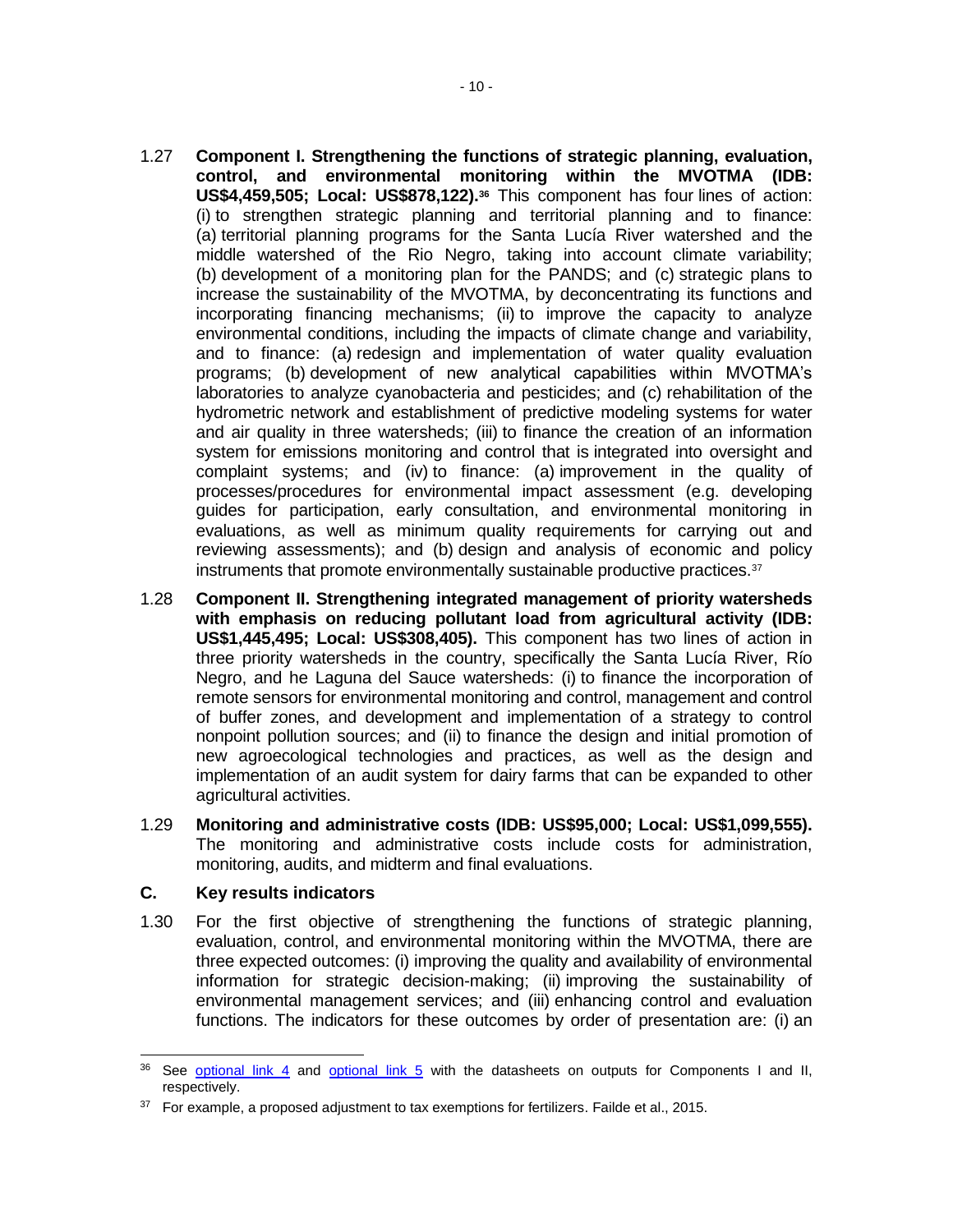increase in the number of environmental variables measured and the frequency of measurement; (ii) a decree approved by the executive branch that establishes the instrument for charging fees for environmental authorizations and permits, and implementation thereof; and (iii) the number of enterprises that are effectively controlling their point sources of pollution.

- 1.31 For the second objective of strengthening integrated management of priority watersheds with emphasis on reducing agricultural pollutant load, there are two outcomes: (i) reducing pollutant load in the three priority watersheds; and (ii) generating tools to promote environmentally sustainable practices in the agricultural sector. The indicators are: (i) the area of established buffer zones that reduce the load in receiving bodies of water; and (ii) the area of the watersheds that have comprehensive control of nonpoint source pollution.
- 1.32 **Economic viability**. In order to carry out the ex ante economic analysis of the program, the first integrated economic-environmental modeling platform (IEEM) was developed for Uruguay. The platform designed analytical scenarios that reflect the intervention's rationale in terms of the impacts on the program's specific objective indicators. Analysis with the IEEM platform reflects the impacts on wellbeing described in the program's theory of change. The results of the analysis show that the program is economically viable with a discount rate of 12%, a net present value of US\$5.5 million (2019 dollars), and an internal rate of return of 15.4%.

## **II. FINANCING STRUCTURE AND MAIN RISKS**

## **A. Financing instruments**

2.1 The program is designed as a specific investment loan with a disbursement period of five years. The total cost of the program is US\$8,286,082, financed with US\$6,000,000 (72.4%) from the Bank's Ordinary Capital. The remaining US\$2,286,082 (27.6%) will be financed from a local contribution (Table 2).

| Table 2. Estimated program costs (0.3. donars) |                                                                                                             |            |                       |              |      |  |  |  |
|------------------------------------------------|-------------------------------------------------------------------------------------------------------------|------------|-----------------------|--------------|------|--|--|--|
| <b>Component</b>                               | Line of action                                                                                              | <b>IDB</b> | Local<br>contribution | <b>Total</b> | $\%$ |  |  |  |
| Component I.<br>Strengthening                  | Strengthening of strategic<br>planning and territorial planning                                             | 826,866    | 173.110               | 999,976      | 12.0 |  |  |  |
| the functions of<br>strategic<br>planning,     | Improving capacities to analyze<br>and evaluate environmental<br>quality                                    | 1,571,999  | 282,471               | 1,854,470    | 22.4 |  |  |  |
| evaluation,<br>control, and                    | Improving pollution control<br>capacities                                                                   | 1,013,898  | 214,257               | 1,228,155    | 14.8 |  |  |  |
| environmental<br>monitoring<br>within the      | Improving quality of<br>environmental control<br>processes                                                  | 687.976    | 129.355               | 817.331      | 9.9  |  |  |  |
| MVOTMA.                                        | Strengthening the MVOTMA's<br>capacities to develop and use<br>environmental economic policy<br>instruments | 358,766    | 78,929                | 437,695      | 5.3  |  |  |  |
|                                                | <b>Total Component I</b>                                                                                    | 4,459,505  | 878.122               | 5,337,627    | 64.4 |  |  |  |

**Table 2. Estimated program costs (U.S. dollars)**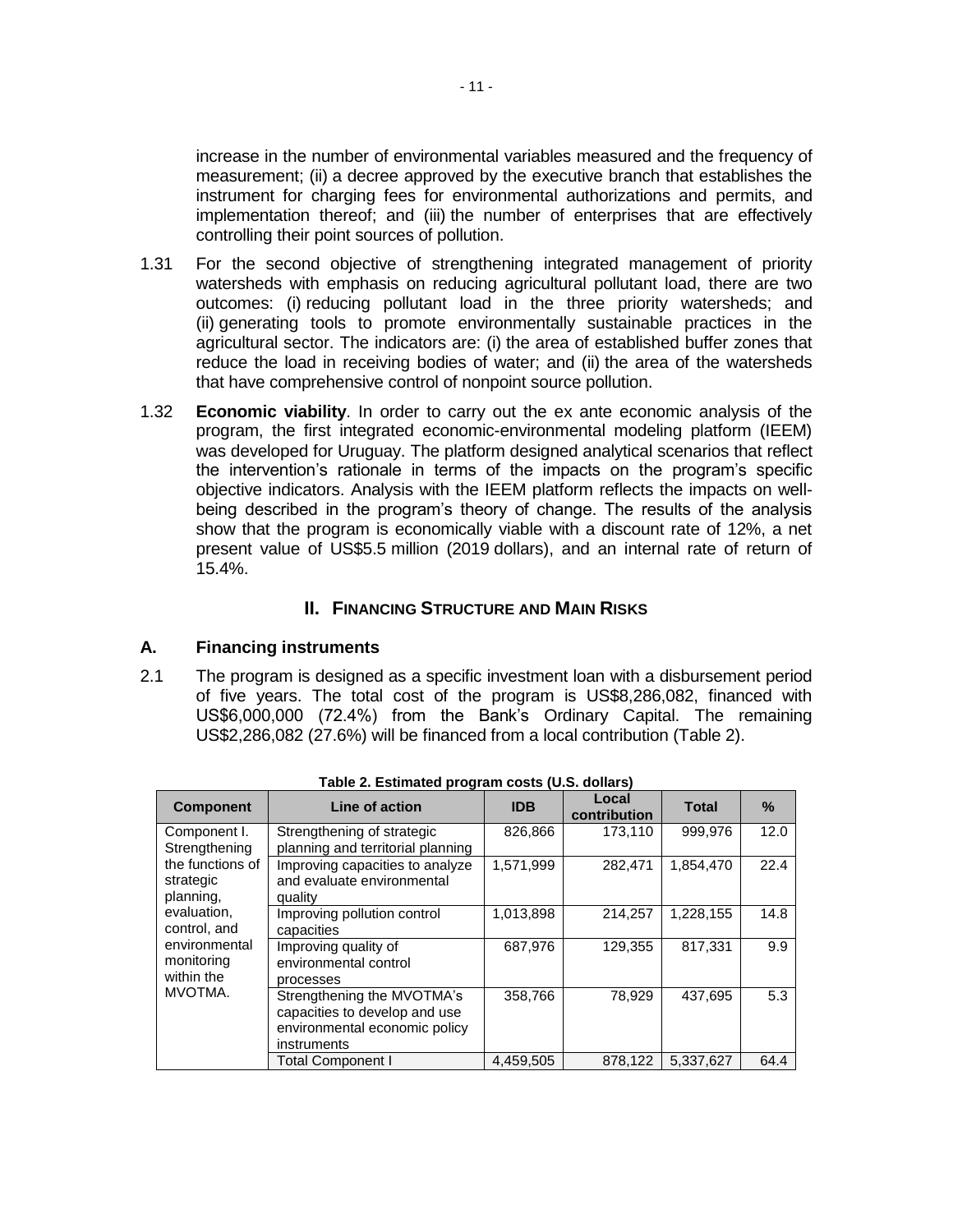| Component II.<br>Strengthening<br>integrated<br>management | Support implementation of<br>action plans for priority<br>watersheds | 953,985   | 203,276   | 1,157,261 | 14.0 |
|------------------------------------------------------------|----------------------------------------------------------------------|-----------|-----------|-----------|------|
| of priority<br>watersheds<br>with emphasis                 | Promote environmentally<br>sustainable practices                     | 491,510   | 105,129   | 596,639   | 7.2  |
| on reducing<br>agricultural<br>pollutant load              | <b>Total Component II</b>                                            | 1,445,495 | 308,405   | 1,753,900 | 21.2 |
|                                                            | Administration or other contingent charges                           |           | 1,059,555 | 1,059,555 | 12.8 |
| Midterm and final evaluations                              |                                                                      | 95,000    |           | 95,000    | 1.1  |
| Accounting audit                                           |                                                                      |           | 40,000    | 40,000    | 0.5  |
| <b>TOTAL</b>                                               |                                                                      | 6,000,000 | 2,286,082 | 8.286.082 | 100  |

2.2 The program disbursement period will be five years, starting from the date that the loan contract enters into effect.

| Table 3. Disbutsement schedule (0.3. dollars) |           |           |           |           |         |  |  |  |  |
|-----------------------------------------------|-----------|-----------|-----------|-----------|---------|--|--|--|--|
| Year                                          | 2020      | 2021      | 2022      | 2023      | 2024    |  |  |  |  |
| Amount                                        | 1.160.903 | 1.450.865 | 1.319.112 | 1.162.912 | 906.208 |  |  |  |  |
| $\frac{9}{6}$                                 | 19.3      | 24.2      | 21.0      | 19.4      | 15.1    |  |  |  |  |

**Table 3. Disbursement schedule (U.S. dollars)**

## **B. Environmental and social risks**

2.3 Based on available information and in accordance with the Environment and Safeguards Compliance Policy (Operational Policy OP-703), the project has been classified as a Category "C" operation, and thus does not require an environmental or social analysis.

## **C. Fiduciary risks**

2.4 As part of the program preparation activities, an analysis of the MVOTMA's institutional capacity was performed, as it is the executing agency for this operation. The institutional capacity assessment reported a medium risk and identified opportunities for improvement in the area of planning. However, based on the executing agency's experience and performance in previous Bank operations, the PEU is considered to have advanced knowledge of Bank policies and procedures, and its performance level is satisfactory. Using counterpart resources but without transferring fiduciary responsibility, the MVOTMA will continue to receive services from the UNDP as an external agency for managing procurement, contracting, and administration of payment for providers, contractors, and consultants, with dedicated support for the MVOTMA and in direct coordination with the PEU. Bank policies will be applied to all fiduciary activities.

## **D. Other key issues and risks**

2.5 Other risks. The risk analysis carried out using the risk management methodology for sovereign-guaranteed projects identified the following medium risks: (i) two development risks: (a) the inability to attract and retain technical staff with the required level of training and experience, which will be mitigated by establishing matrices for competitive remuneration under the program and widely publishing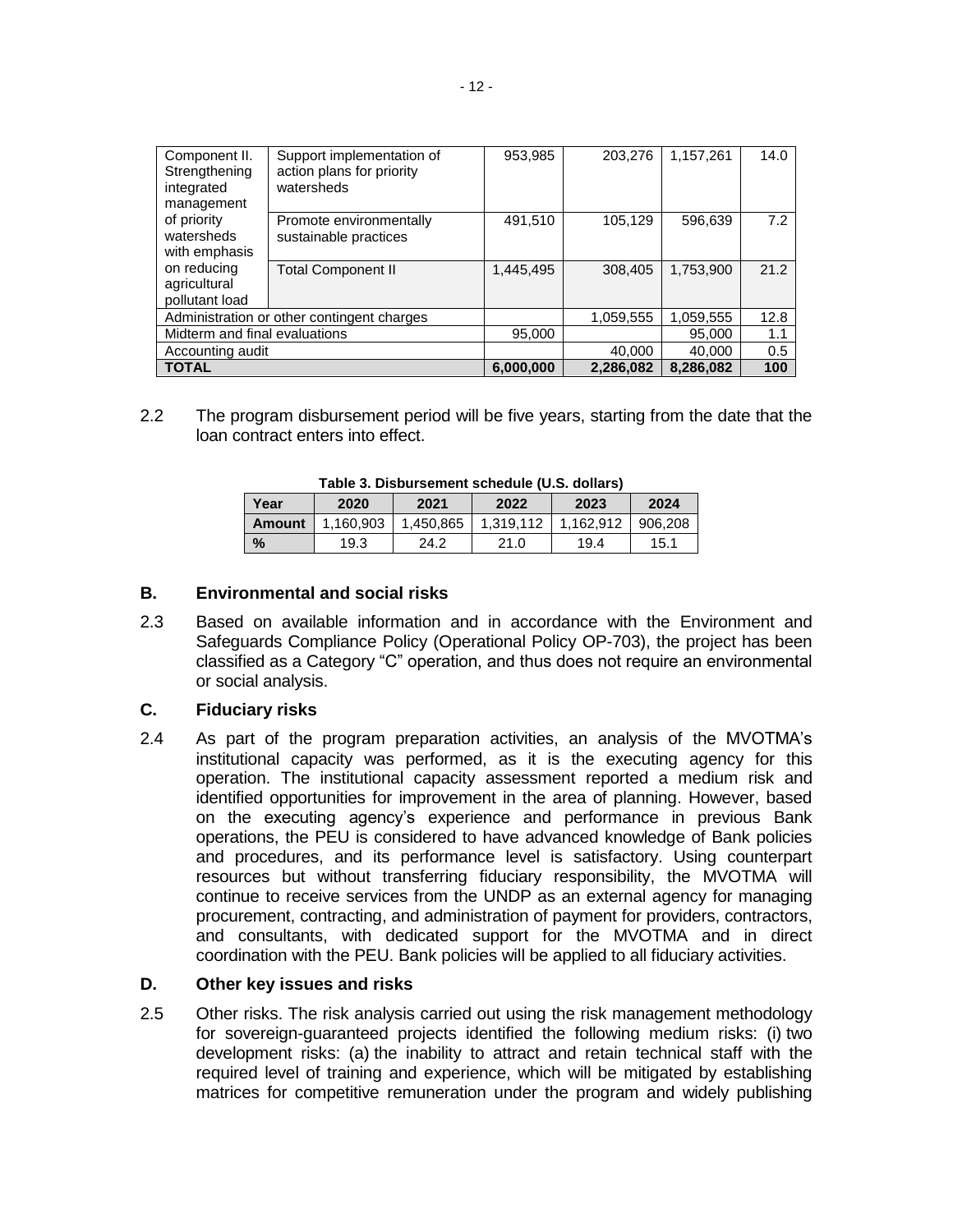requests for proposals; and (b) the institution may not be able to consolidate the progress made under the operation once it has ended, which will be mitigated by incorporating line items into the five-year budget to ensure that the operation is sustainable (through an instrument for the collection of fees for environmental authorizations and permits); and (ii) one environmental and social sustainability risk: failure to achieve acceptance by agricultural sector stakeholders of the sectorrelated measures designed and implemented within the framework of the program, which will be mitigated through joint work with agricultural sector stakeholders to develop such measures, as well as through dissemination and training activities related to them.

## **III. IMPLEMENTATION AND MANAGEMENT PLAN**

### **A. Summary of implementation arrangements**

- 3.1 The borrower for the project is the Eastern Republic of Uruguay. The project will be executed by the MVOTMA, through the PEU, and a General Coordinator will be appointed at the central level of the Ministry. DINAMA will be responsible for technical matters, with collaboration from the offices of DINOT, DINAGUA, and the Climate Change Division. DINAMA will make technical decisions regarding the operation's implementation, following the project's legal and technical documents. The MVOTMA will act with support from the PEU and will be responsible for technical execution and management of the program, while the PEU will be in charge of fiduciary and administrative matters. The PEU will have a technical coordinator and specialists responsible for planning, monitoring, and control. The guidelines and procedures to be followed for program execution will be established in the program Operating Regulations. **As a special contractual condition precedent to the first loan disbursement, the Bank will receive evidence to its satisfaction that the [program Operating Regulations](http://idbdocs.iadb.org/wsdocs/getDocument.aspx?DOCNUM=EZSHARE-434689127-48) have entered into effect**. The purpose is to establish the guidelines and procedures to be followed for successful execution of the program. This condition is necessary to ensure proper program execution, considering that the Bank's experience in the region indicates that approval of the program Operating Regulations prior to the first disbursement contributes to the internal organization of the executing agency for implementing the operation. Therefore, **another special contractual condition precedent to the first disbursement is that the MVOTMA will create a PEU using the basic criteria established in the program implementation arrangements**. This condition is considered essential for assuring the Bank that the executing agency has an appropriate execution unit to begin executing the operation.
- 3.2 A special contractual condition of execution will be the signing and entry into effect of the agreement between the MVOTMA and UNDP, using the terms agreed upon by the Bank, prior to beginning execution of program activities. This condition is fundamental for ensuring that the executing agency has support from the UNDP as an external agency for managing procurement and administering payment for providers, for purposes of administering and managing all program procurement and payments.
- 3.3 Positive experience with the UNDP in previous operations is reflected in: (i) strengthening the framework for collaboration between the IDB and the UNDP in Uruguay; (ii) concentrating the MVOTMA's efforts through DINAMA in execution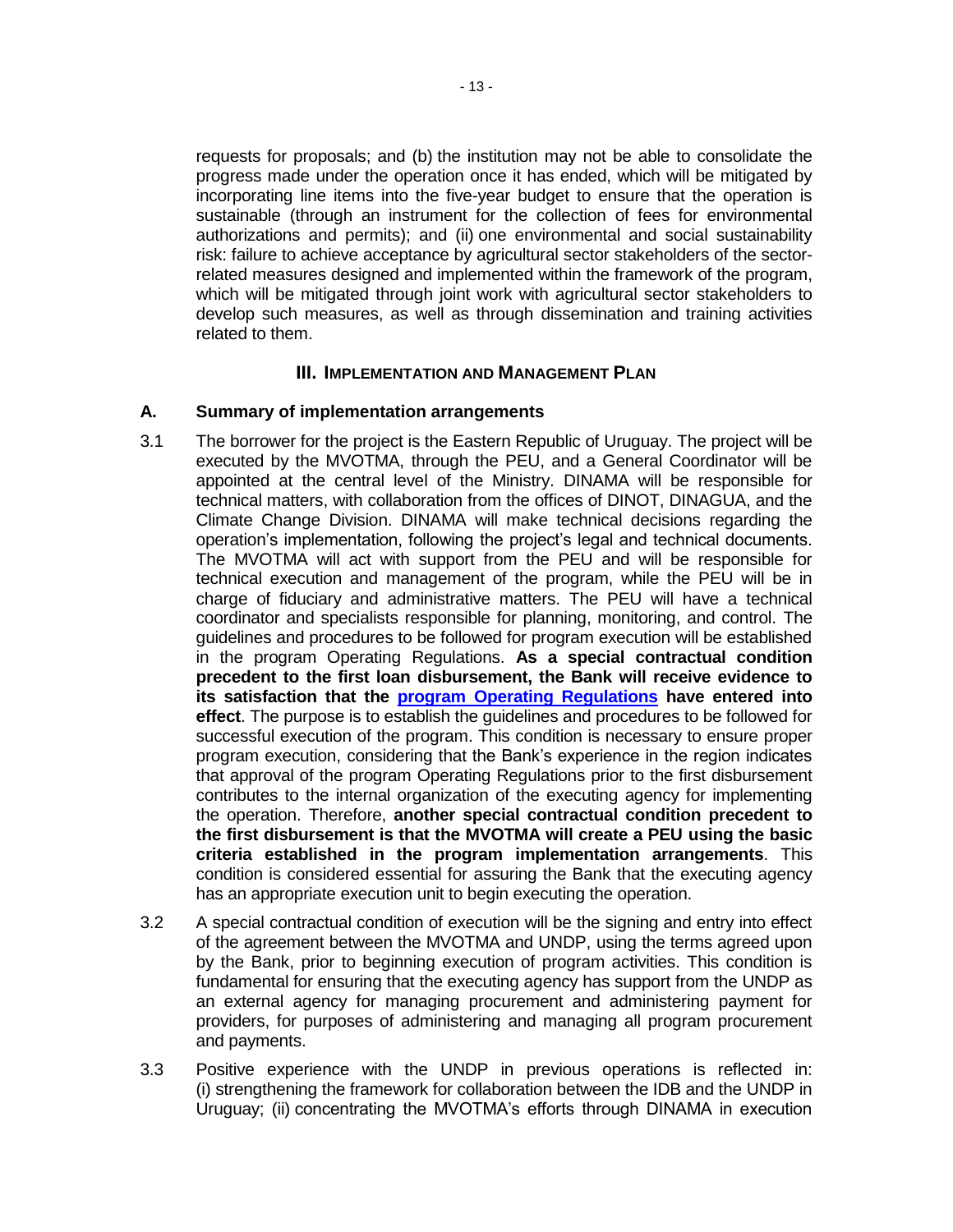and technical monitoring of investment activities and their outputs, which is accompanied by effective administrative management; and (iii) the UNDP's knowledge and soundness in applying Bank policies for procurement and financial management, including timely reporting. Payment to the UNDP for services rendered to the project will be financed from local counterpart resources, and will be a percentage-based fee that will not exceed 5% of the loan amount.

- 3.4 Execution arrangements are detailed in Annex III. During execution of the loan, fiduciary supervision is expected to include strengthening activities that have been mutually agreed upon by the executing agency and the Bank.
- 3.5 **Procurement.** Procurement that is financed in whole or in part from Bank resources will be carried out in accordance with the Policies for the Procurement of Goods and Works Financed by the Inter-American Development Bank (document GN-2349-9) and the Policies for the Selection and Contracting of Consultants Financed by the Inter-American Development Bank (document GN-2350-9). The [procurement plan](http://idbdocs.iadb.org/wsdocs/getDocument.aspx?DOCNUM=EZSHARE-434689127-26) contains details on procurement that will take place during execution, as well as the procedures applied by the Bank for procurement review.
- 3.6 **Direct contracting.** Direct contracting is expected to total US\$1,274,333.44, of which 81.97% will be financed from Bank resources, with the remainder coming from the local contribution. Direct contracting of consultants is covered under section 5.4(a) of the Policies for the Selection and Contracting of Consultants Financed by the Inter-American Development Bank (document GN-2350-9), which establishes the principle of continuity of service where such continuity is more efficient than a new competition, with the understanding that: (i) initial selection of consultants was done on a competitive basis and received the Bank's prior no objection; (ii) consultants whose contracts are to be renewed are subject to an annual performance evaluation; and (iii) in the event of unsatisfactory results, a consultant's contract will not be renewed and alternative human resources will be sought through a competitive process. Should there be changes to the terms of reference and/or fees for consultants, a competitive shortlist of three candidates will be compiled in order to select the talent required for execution of the program.
- 3.7 **Disbursement**. Disbursement will be in the form of advances based on actual liquidity needs. Preferably, these advances will made on a semiannual basis, once at least 80% of the funds have been accounted for. The required documents are the accounting reports and the financial planning form. Documents will be subject to ex post review.
- 3.8 **Audits.** During execution, the executing agency, through the PEU, will submit audited financial statements for the program annually, based on the terms required by the Bank (document OP-273-6). The audited financial statements will be submitted within 120 days after the end of the fiscal year, and the final audited financial statements will be submitted within 120 days after the final disbursement.

### **B. Summary of arrangements for monitoring results**

3.9 Throughout program execution, the MVOTMA, in coordination with the PEU, will prepare semiannual progress reports and submit them to the Bank within 60 days after the end of each six-month period. These reports will indicate the level of physical and financial progress towards the indicators and activities included in the results matrix, the [annual work](http://idbdocs.iadb.org/wsdocs/getDocument.aspx?DOCNUM=EZSHARE-434689127-27) plan, and the [procurement plan.](http://idbdocs.iadb.org/wsdocs/getDocument.aspx?DOCNUM=EZSHARE-434689127-26) The reports will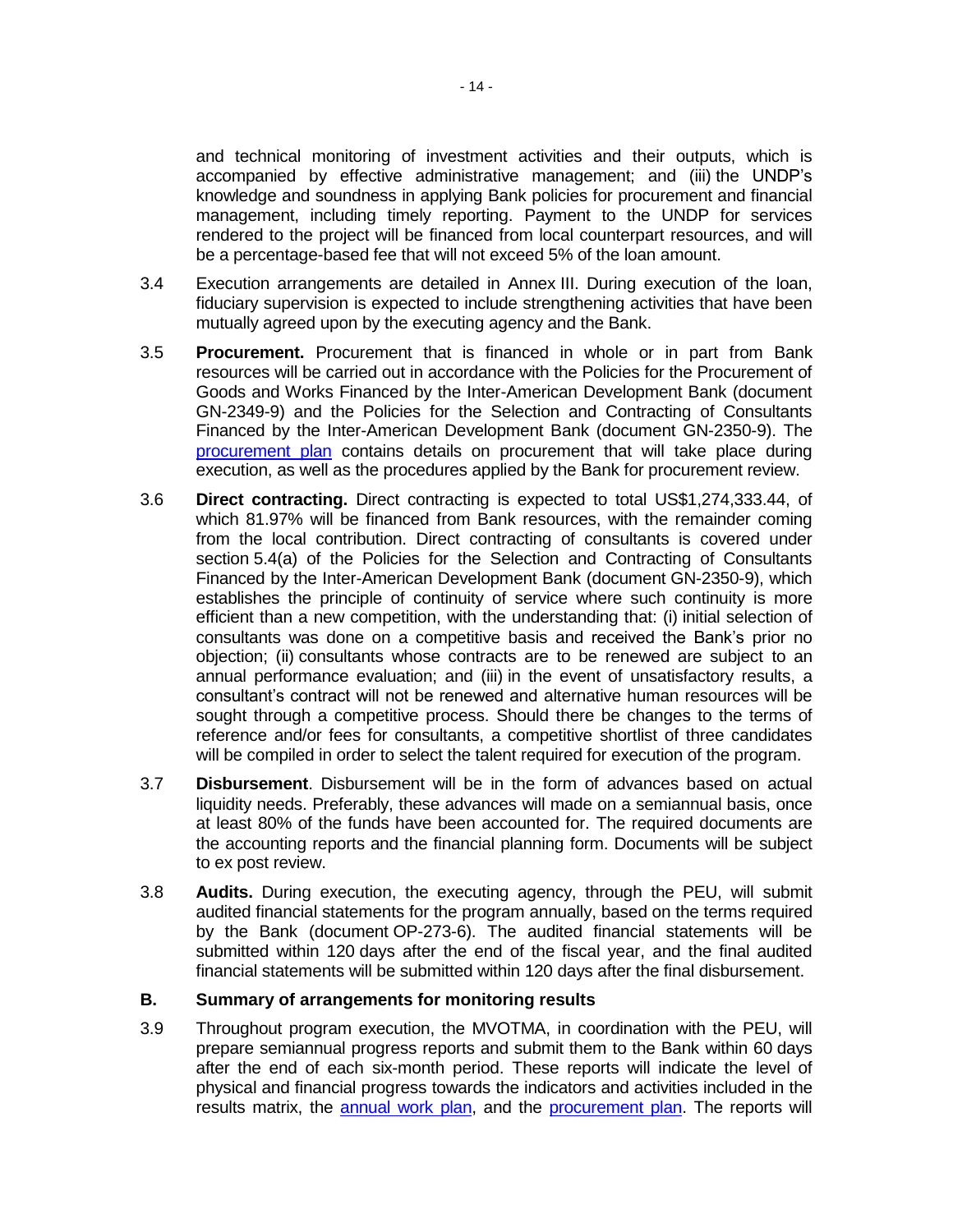analyze any problems encountered and describe the corrective measures taken to address them. The progress reports for the second half of each year will include the annual work plan for the following year and an updated procurement plan.

- 3.10 Additionally, in coordination with the PEU, the MVOTMA will submit two evaluation reports: (i) the midterm report, within 90 days after the date on which 50% of the loan proceeds have been disbursed, or after 50% of the execution period has elapsed, whichever occurs first; and (ii) the final report, within 90 days after the date on which 95% of loan proceeds have been disbursed. These reports will be prepared by independent external consulting firms contracted by the executing agency using loan resources and will include: (i) financial execution by component, subcomponent, and source of financing; (ii) progress towards attainment of the outputs, outcomes, and impacts contained in the results matrix; and (iii) a summary of financial accounts, procurement, disbursements, and internal control.
- 3.11 The monitoring and evaluation plan agreed with the MVOTMA and considered in the budget includes detailed information on indicators and means of verification; the critical path for activities and outputs; monitoring instruments; responsible parties; and the methodology and budget for implementation of the plan.
- 3.12 **Ex post program evaluation.** The ex post evaluation is a tool for evaluating the extent to which the investment's objectives were achieved, based on empirical evidence of what actually happened once the investment was made. The ex post economic evaluation will be carried out using the computable general equilibrium model, the IEEM platform, which was developed during the ex ante economic analysis of the program.<sup>38</sup> For the ex ante analysis, estimates were used for certain variables, e.g. the estimated reduction in the MVOTMA's costs, and buffer zone areas that will be established. Once the program ends, empirical data on these variables will be available. In the ex post evaluation, these data will be compiled and inserted into the analysis in order to re-estimate the program's economic benefits, their impact on well-being, and the net present value and ex post internal rate of return on the investment. This evaluation will be presented no later than 90 days after the end of the program disbursement period.

<sup>38</sup> Banerjee et al., 2016, 2019a, 2019b.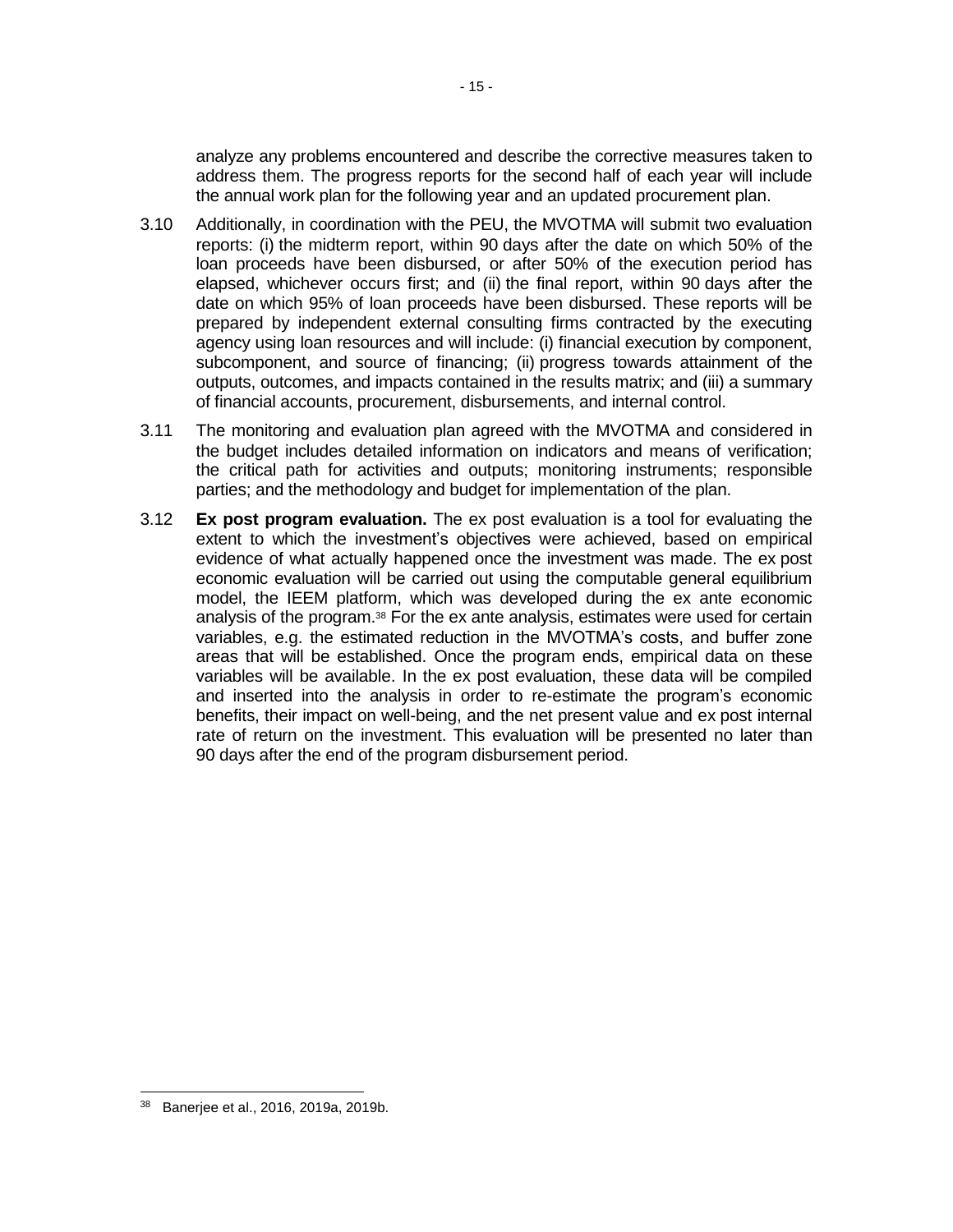| <b>Development Effectiveness Matrix</b>                                                                                                                                     |                                                                                                                                                                                                                             |                                                                                                 |  |  |  |  |
|-----------------------------------------------------------------------------------------------------------------------------------------------------------------------------|-----------------------------------------------------------------------------------------------------------------------------------------------------------------------------------------------------------------------------|-------------------------------------------------------------------------------------------------|--|--|--|--|
| <b>Summary</b>                                                                                                                                                              |                                                                                                                                                                                                                             |                                                                                                 |  |  |  |  |
| I. Corporate and Country Priorities                                                                                                                                         |                                                                                                                                                                                                                             |                                                                                                 |  |  |  |  |
| 1. IDB Development Objectives                                                                                                                                               |                                                                                                                                                                                                                             | Yes                                                                                             |  |  |  |  |
| Development Challenges & Cross-cutting Themes                                                                                                                               | Social Inclusion and Equality<br>Productivity and Innovation<br>Climate Change and Environmental Sustainability<br>Institutional Capacity and the Rule of Law                                                               |                                                                                                 |  |  |  |  |
| <b>Country Development Results Indicators</b>                                                                                                                               | Beneficiaries of improved management and sustainable use of natural capital (#)*<br>Government agencies benefited by projects that strengthen technological and<br>managerial tools to improve public service delivery (#)* |                                                                                                 |  |  |  |  |
| 2. Country Development Objectives                                                                                                                                           |                                                                                                                                                                                                                             | Yes                                                                                             |  |  |  |  |
| <b>Country Strategy Results Matrix</b>                                                                                                                                      | GN-2836                                                                                                                                                                                                                     | Strengthening State management by supporting the<br>strengthening of MVOTMA                     |  |  |  |  |
| <b>Country Program Results Matrix</b>                                                                                                                                       | GN-2948                                                                                                                                                                                                                     | The intervention is included in the 2019 Operational<br>Program.                                |  |  |  |  |
| Relevance of this project to country development challenges (If not aligned to<br>country strategy or country program)                                                      |                                                                                                                                                                                                                             |                                                                                                 |  |  |  |  |
| II. Development Outcomes - Evaluability                                                                                                                                     |                                                                                                                                                                                                                             | Evaluable                                                                                       |  |  |  |  |
| <b>Evidence-based Assessment &amp; Solution</b>                                                                                                                             |                                                                                                                                                                                                                             | 8.8                                                                                             |  |  |  |  |
| 3.1 Program Diagnosis                                                                                                                                                       |                                                                                                                                                                                                                             | 3.0                                                                                             |  |  |  |  |
| 3.2 Proposed Interventions or Solutions                                                                                                                                     |                                                                                                                                                                                                                             | 3.6<br>2.2                                                                                      |  |  |  |  |
| 3.3 Results Matrix Quality<br><b>Ex ante Economic Analysis</b>                                                                                                              |                                                                                                                                                                                                                             | 8.0                                                                                             |  |  |  |  |
| 4.1 Program has an ERR/NPV, or key outcomes identified for CEA                                                                                                              |                                                                                                                                                                                                                             | 3.0                                                                                             |  |  |  |  |
| 4.2 Identified and Quantified Benefits and Costs                                                                                                                            |                                                                                                                                                                                                                             | 3.0                                                                                             |  |  |  |  |
| 4.3 Reasonable Assumptions                                                                                                                                                  |                                                                                                                                                                                                                             | 0.0                                                                                             |  |  |  |  |
| 4.4 Sensitivity Analysis                                                                                                                                                    |                                                                                                                                                                                                                             | 2.0                                                                                             |  |  |  |  |
| 4.5 Consistency with results matrix<br><b>Monitoring and Evaluation</b>                                                                                                     |                                                                                                                                                                                                                             | 0.0<br>8.5                                                                                      |  |  |  |  |
| 5.1 Monitoring Mechanisms                                                                                                                                                   |                                                                                                                                                                                                                             | 2.5                                                                                             |  |  |  |  |
| 5.2 Evaluation Plan                                                                                                                                                         |                                                                                                                                                                                                                             | 6.0                                                                                             |  |  |  |  |
| III. Risks & Mitigation Monitoring Matrix                                                                                                                                   |                                                                                                                                                                                                                             |                                                                                                 |  |  |  |  |
| Overall risks rate = magnitude of risks*likelihood                                                                                                                          |                                                                                                                                                                                                                             | Low                                                                                             |  |  |  |  |
| Identified risks have been rated for magnitude and likelihood                                                                                                               |                                                                                                                                                                                                                             | Yes                                                                                             |  |  |  |  |
| Mitigation measures have been identified for major risks<br>Mitigation measures have indicators for tracking their implementation                                           |                                                                                                                                                                                                                             |                                                                                                 |  |  |  |  |
| Environmental & social risk classification                                                                                                                                  |                                                                                                                                                                                                                             | $\overline{c}$                                                                                  |  |  |  |  |
| IV. IDB's Role - Additionality                                                                                                                                              |                                                                                                                                                                                                                             |                                                                                                 |  |  |  |  |
| The project relies on the use of country systems                                                                                                                            |                                                                                                                                                                                                                             |                                                                                                 |  |  |  |  |
| Fiduciary (VPC/FMP Criteria)                                                                                                                                                |                                                                                                                                                                                                                             | Procurement: Information System, Price Comparison,<br><b>Contracting Individual Consultant.</b> |  |  |  |  |
| Non-Fiduciary                                                                                                                                                               |                                                                                                                                                                                                                             |                                                                                                 |  |  |  |  |
| The IDB's involvement promotes additional improvements of the intended beneficiaries<br>and/or public sector entity in the following dimensions:                            |                                                                                                                                                                                                                             |                                                                                                 |  |  |  |  |
| Additional (to project preparation) technical assistance was provided to the public<br>sector entity prior to approval to increase the likelihood of success of the project |                                                                                                                                                                                                                             |                                                                                                 |  |  |  |  |

Note: (\*) Indicates contribution to the corresponding CRF's Country Development Results Indicator.

*The general objective of the program is to contribute to the improvement of environmental quality and sustainability, through the strengthening of the MVOTMA and within the*  framework of the PANDS and the basin action plans. The program has two specific objectives: (i) to strengthen the functions of strategic planning, evaluation, control and<br>environmental monitoring of MVOTMA; and (ii) streng *origin.*

The diagnosis identifies that MVOTMA's ability to perform its functions is limited to tools and instruments aimed at preventing and controlling point sources of contamination,<br>sustainable agricultural practices. The vertic *indicators.*

*The economic analysis uses simulations to derive the possible economic benefits of the program, however the assumptions regarding the possible expected changes are not fully justified.*

*The monitoring plan complies with the requirements. The proposed evaluation is based on an ex-post economic analysis.*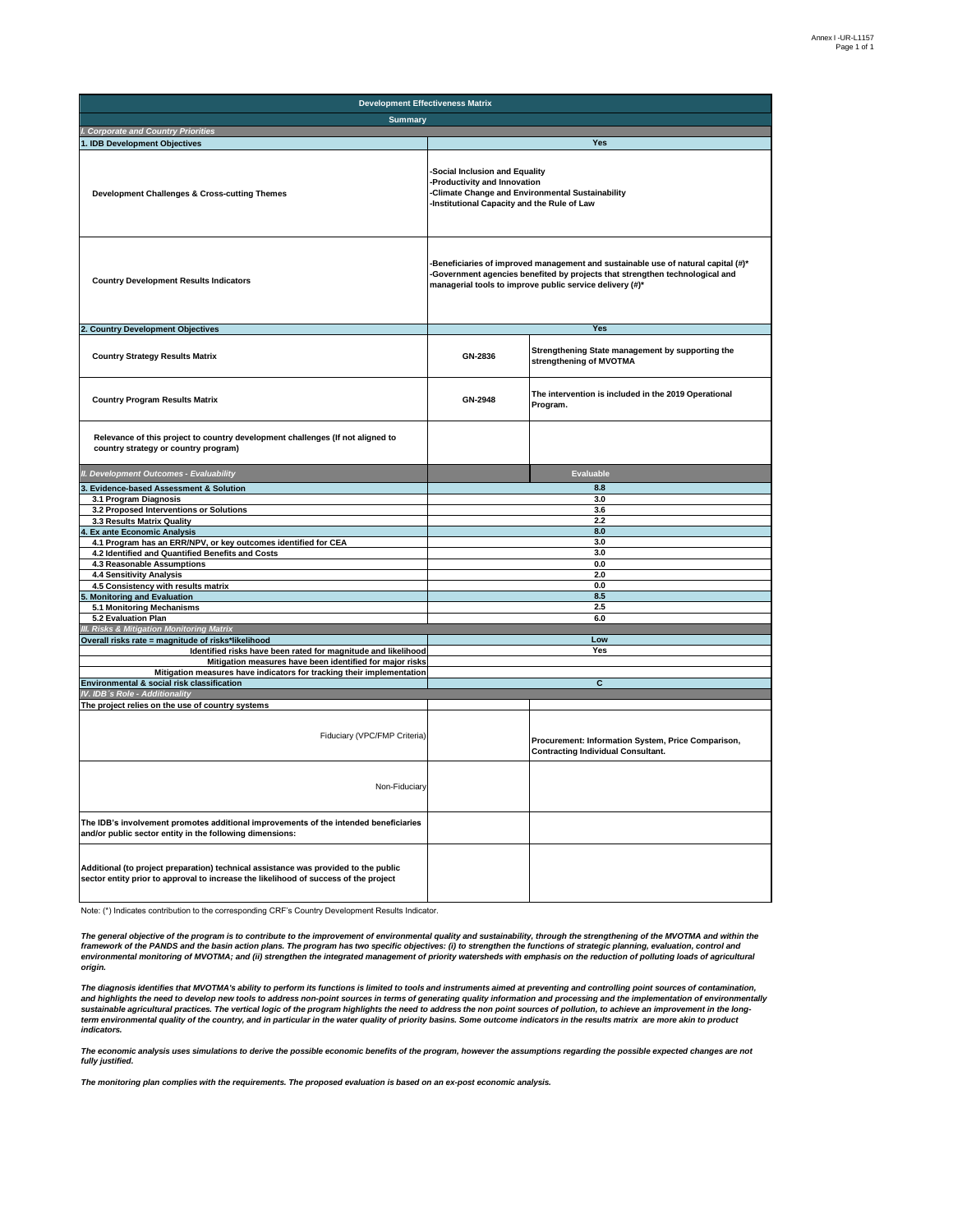## **RESULTS MATRIX**

| Program objective: | The program objective is to help improve management of environmental quality and sustainability through strengthening of the<br>Ministry of Housing, Territorial Planning, and the Environment (MVOTMA) and through the framework of the National Environmental<br>Plan for Sustainable Development (PANDS) and the watershed action plans. The program has two specific objectives: (i) to<br>strengthen the functions of strategic planning, evaluation, control, and environmental monitoring within the MVOTMA; and (ii) to |
|--------------------|---------------------------------------------------------------------------------------------------------------------------------------------------------------------------------------------------------------------------------------------------------------------------------------------------------------------------------------------------------------------------------------------------------------------------------------------------------------------------------------------------------------------------------|
|                    | strengthen integrated management of priority watersheds, with emphasis on reducing pollutant load from agricultural sources.                                                                                                                                                                                                                                                                                                                                                                                                    |

### **EXPECTED IMPACT**

| <b>Indicators</b>                                                                                                                                        | Unit of<br>measure | <b>Baseline</b> | <b>Baseline year</b> | <b>Final target</b> | <b>Means of verification</b> | <b>Comments</b>                                                                      |  |  |
|----------------------------------------------------------------------------------------------------------------------------------------------------------|--------------------|-----------------|----------------------|---------------------|------------------------------|--------------------------------------------------------------------------------------|--|--|
| Impact 1: Reduce nonpoint source pollution from agricultural activities in the Santa Lucía watershed, the Río Negro watershed, and the Laguna del Sauce. |                    |                 |                      |                     |                              |                                                                                      |  |  |
| Percentage of<br>samples with total<br>phosphorus $(Pt) <$<br>$0.070$ mg/L                                                                               | $\%$               | Zero $(0)$      | 2018                 | (2030)              | Environmental<br>Observatory | Total phosphorus (Pt) is the<br>water quality parameter with<br>the highest level of |  |  |
| Sta. Lucia watershed                                                                                                                                     |                    |                 |                      | 40%                 |                              | noncompliance, mainly due to<br>nonpoint source pollution from                       |  |  |
| Río Negro watershed                                                                                                                                      |                    |                 |                      | 20%                 |                              | agricultural activities.                                                             |  |  |
| Laguna del Sauce                                                                                                                                         |                    |                 |                      | 20%                 |                              |                                                                                      |  |  |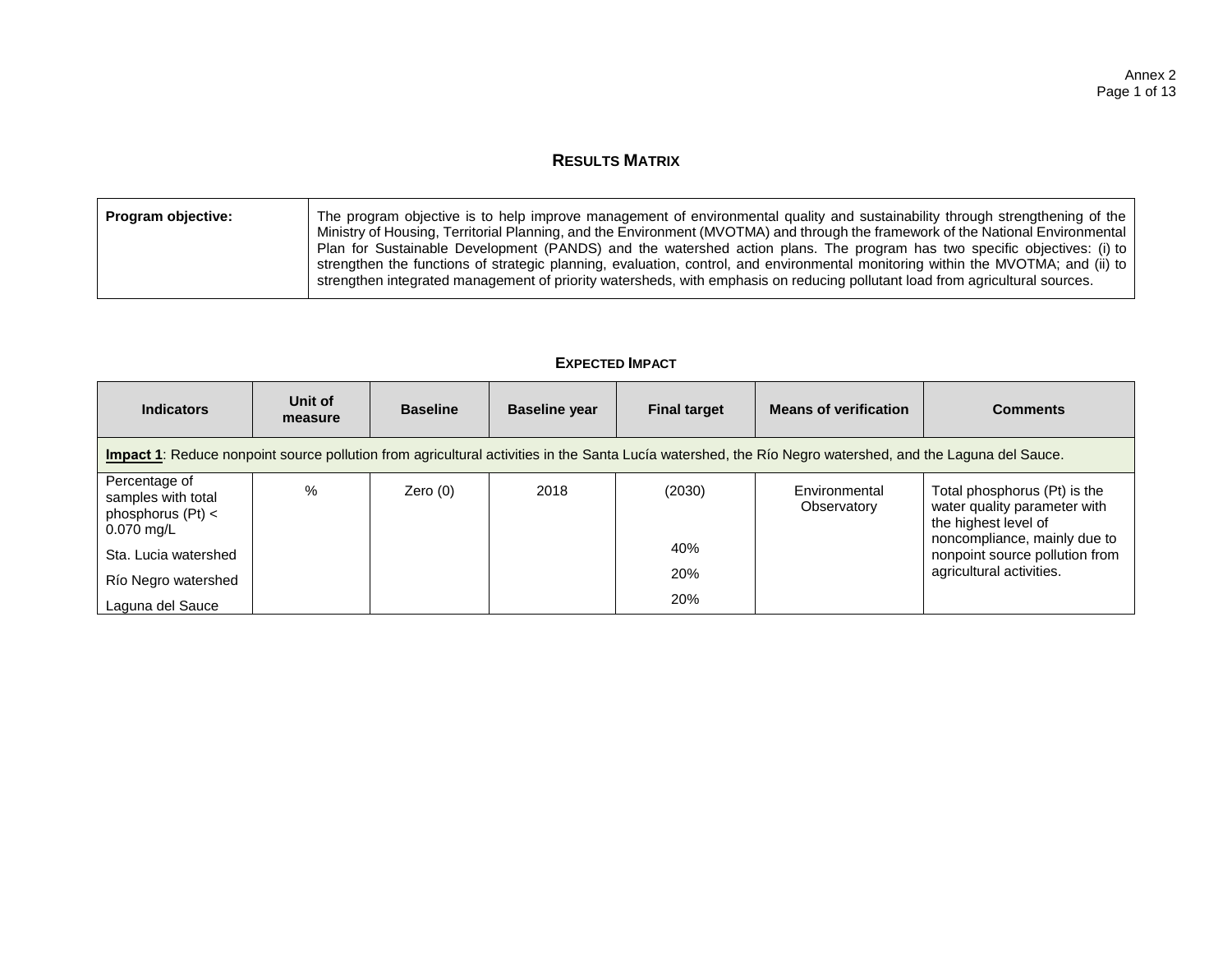### **EXPECTED OUTCOMES**

| <b>Outcome</b>                                                                                                                                    | <b>Indicator</b>                                                                             | Unit of measure                                               | <b>Baseline and year</b>                | <b>Final target</b>   | <b>Means of</b><br>verification | <b>Comments</b>                                                                                                                                                                                                                                                                                                                                                          |  |  |  |  |
|---------------------------------------------------------------------------------------------------------------------------------------------------|----------------------------------------------------------------------------------------------|---------------------------------------------------------------|-----------------------------------------|-----------------------|---------------------------------|--------------------------------------------------------------------------------------------------------------------------------------------------------------------------------------------------------------------------------------------------------------------------------------------------------------------------------------------------------------------------|--|--|--|--|
| Objective I. To strengthen the functions of strategic planning, evaluation, control, and environmental monitoring within the MVOTMA.              |                                                                                              |                                                               |                                         |                       |                                 |                                                                                                                                                                                                                                                                                                                                                                          |  |  |  |  |
| 1. Increase the quality<br>and reliability of<br>environmental quality<br>analysis for monitoring<br>and evaluation of<br>watershed action plans. | Increase water quality<br>variables and frequency<br>of monitoring for aquatic<br>ecosystems | Number variables.<br>Frequency of<br>measuring<br>chlorophyll | 30 variables (2018)<br>4 times per year | 50 variables<br>Daily | Environmental<br>Observatory    | Developing<br>technologies for<br>remote sensors and<br>online monitoring,<br>along with quality<br>modeling tools, will<br>improve capacity for<br>carrying out<br>evaluations of<br>causes and effects. It<br>will also improve the<br>effectiveness of<br>decision-making,<br>help address causes,<br>and use resources<br>for pollution control<br>more efficiently. |  |  |  |  |
|                                                                                                                                                   |                                                                                              |                                                               |                                         |                       |                                 | This is a result of<br>improved capacity for<br>predictive modeling,<br>remote sensors for<br>chlorophyll, and<br>automated systems<br>that monitor<br>environmental<br>quality.                                                                                                                                                                                         |  |  |  |  |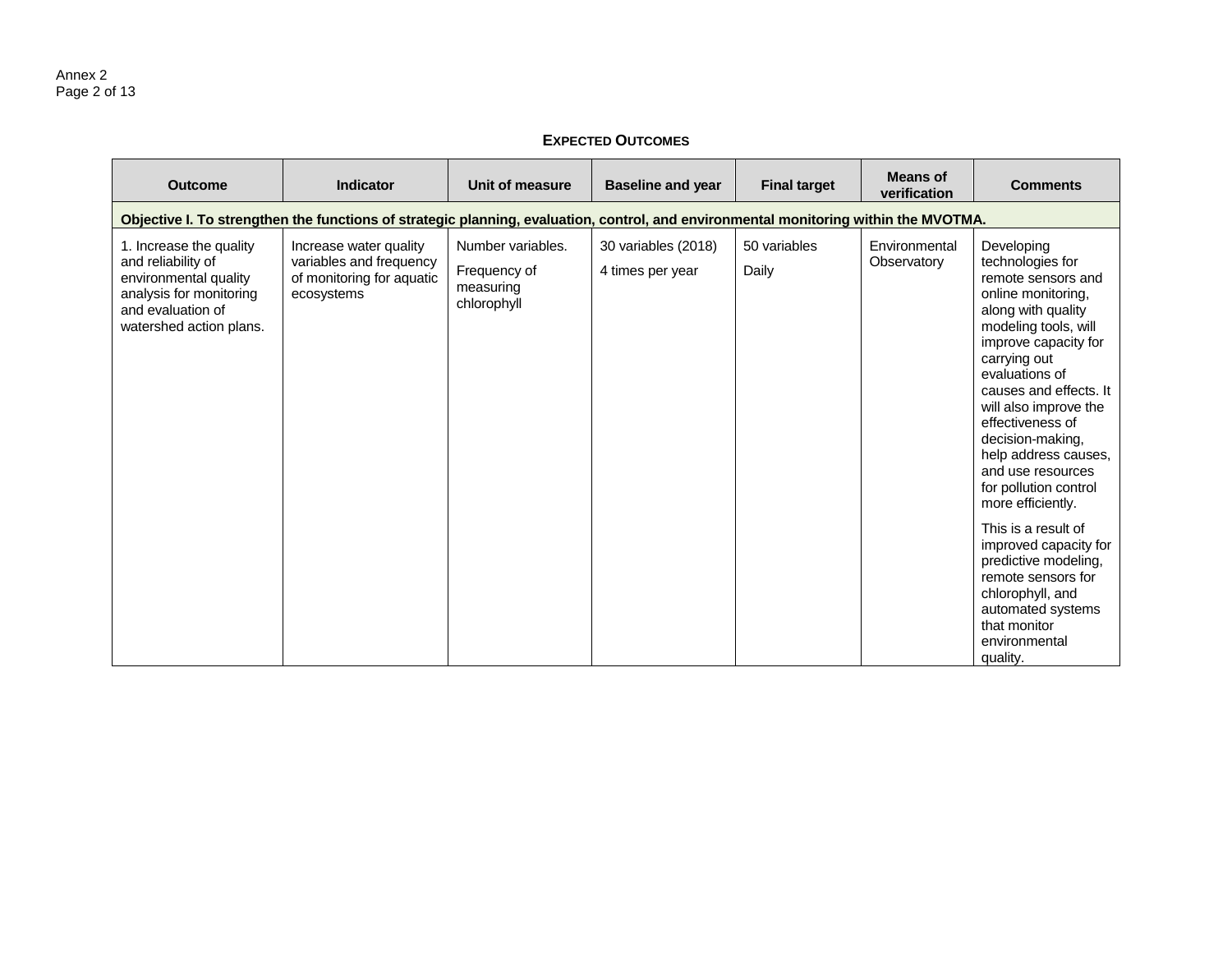| <b>Outcome</b>                                                                                              | <b>Indicator</b>                                                                                                                       | Unit of measure                                                              | <b>Baseline and year</b>                                          | <b>Final target</b>                                        | Means of<br>verification                                  | <b>Comments</b>                                                                                                                                                                                                                      |
|-------------------------------------------------------------------------------------------------------------|----------------------------------------------------------------------------------------------------------------------------------------|------------------------------------------------------------------------------|-------------------------------------------------------------------|------------------------------------------------------------|-----------------------------------------------------------|--------------------------------------------------------------------------------------------------------------------------------------------------------------------------------------------------------------------------------------|
| 2. The MVOTMA<br>improves sustainability of<br>environmental<br>management services by<br>charging fees for | Decree and<br>establishment of an<br>instrument to charge<br>fees for environmental<br>authorizations and                              | Number of approved<br>executive branch<br>decrees.                           | 0;2019                                                            | 1 decree                                                   | Executive<br>branch decree<br>published.                  | Approval of decree<br>establishing an<br>instrument to charge<br>fees for<br>environmental                                                                                                                                           |
| environmental<br>authorizations and<br>permits.                                                             | permits; fee mechanism<br>implemented using the<br>National Fund for the<br>Environment<br>(FONAMA).                                   | U.S. dollars entering<br>FONAMA from<br>charging fees for<br>authorizations. | US\$0; 2019                                                       | US\$1,500,000                                              | <b>FONAMA</b><br>management<br>reports.                   | authorizations and<br>permits;                                                                                                                                                                                                       |
| 3. Increase the efficacy<br>of monitoring and<br>evaluation functions.                                      | Indicator: % of<br>discharge monitored<br>online (in real time)<br>compared to the total<br>amount of discharge of<br>control subjects | $\%$                                                                         | 10% of total<br>discharge per total<br>control subjects<br>(2019) | 80% of total<br>discharge per<br>total control<br>subjects | Report from the<br>environmental<br>information<br>system | Discharge of point<br>source pollution<br>controlled using<br>continuous<br>monitoring and<br>automated oversight,<br>which allows for<br>optimization of<br>resources for<br>inspections and<br>timely application of<br>sanctions. |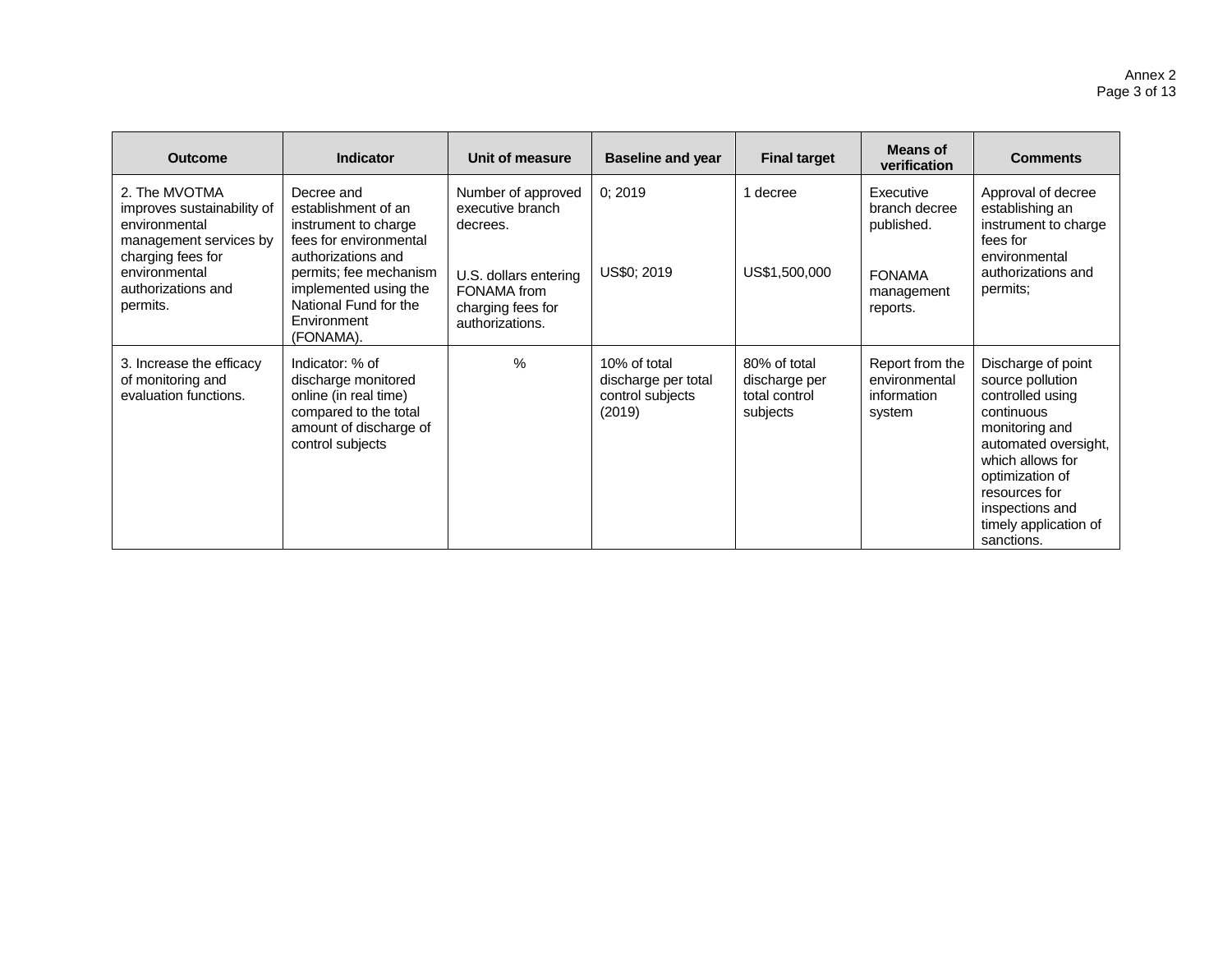#### Annex 2 Page 4 of 13

| <b>Outcome</b>                                                                                                                      | <b>Indicator</b>                                                                                                                                             | Unit of measure                 | <b>Baseline and year</b> | <b>Final target</b> | <b>Means of</b><br>verification                                                                               | <b>Comments</b>                                                                                                                                                                                                                                                                                      |
|-------------------------------------------------------------------------------------------------------------------------------------|--------------------------------------------------------------------------------------------------------------------------------------------------------------|---------------------------------|--------------------------|---------------------|---------------------------------------------------------------------------------------------------------------|------------------------------------------------------------------------------------------------------------------------------------------------------------------------------------------------------------------------------------------------------------------------------------------------------|
|                                                                                                                                     | Objective II. To strengthen integrated management of priority watersheds with emphasis on reducing agricultural pollutant load.                              |                                 |                          |                     |                                                                                                               |                                                                                                                                                                                                                                                                                                      |
| 1. Reduction in the<br>pollutants discharged<br>from nonpoint sources<br>into priority watersheds.                                  | Buffer zone area<br>reduces load in the<br>receiving body.                                                                                                   | <b>Hectares</b>                 | 10,000 ha<br>(year 2019) | 80,000              | Administrative<br>resolutions that<br>establish new<br>buffer zones<br>and mapping;<br>Monitoring<br>reports. | Hectares of buffer<br>zones with required<br>environmental<br>conditions, as a<br>proxy for reducing<br>nonpoint pollution<br>load (coefficient<br>model for pollutant<br>reduction).                                                                                                                |
|                                                                                                                                     |                                                                                                                                                              |                                 |                          |                     |                                                                                                               | Mapping of<br>compliance by<br>satellite image and<br>monitoring of<br>noncompliant areas.<br>Compliance will be<br>carried out through<br>planned control tools:<br>remote sensors,<br>periodic monitoring,<br>and working with<br>producers to<br>implement buffer<br>zone management<br>measures. |
| 2. Producers in the<br>agricultural sector<br>incorporating<br>management measures<br>and environmentally<br>sustainable practices. | Number of agricultural<br>lands that implement<br>measures to reduce<br>pollutant loads, as well<br>as sustainable<br>practices, in the three<br>watersheds. | Number of<br>agricultural lands | 0(2019)                  | 100                 | Annual<br>progress<br>reports on<br>watershed<br>plans                                                        | Lands where<br><b>DINAMA</b> provides<br>integrated<br>management of<br>nonpoint pollution<br>sources and/or that<br>incorporate<br>management<br>measures and<br>sustainable practices<br>defined in plans to<br>reduce pollutant<br>load.                                                          |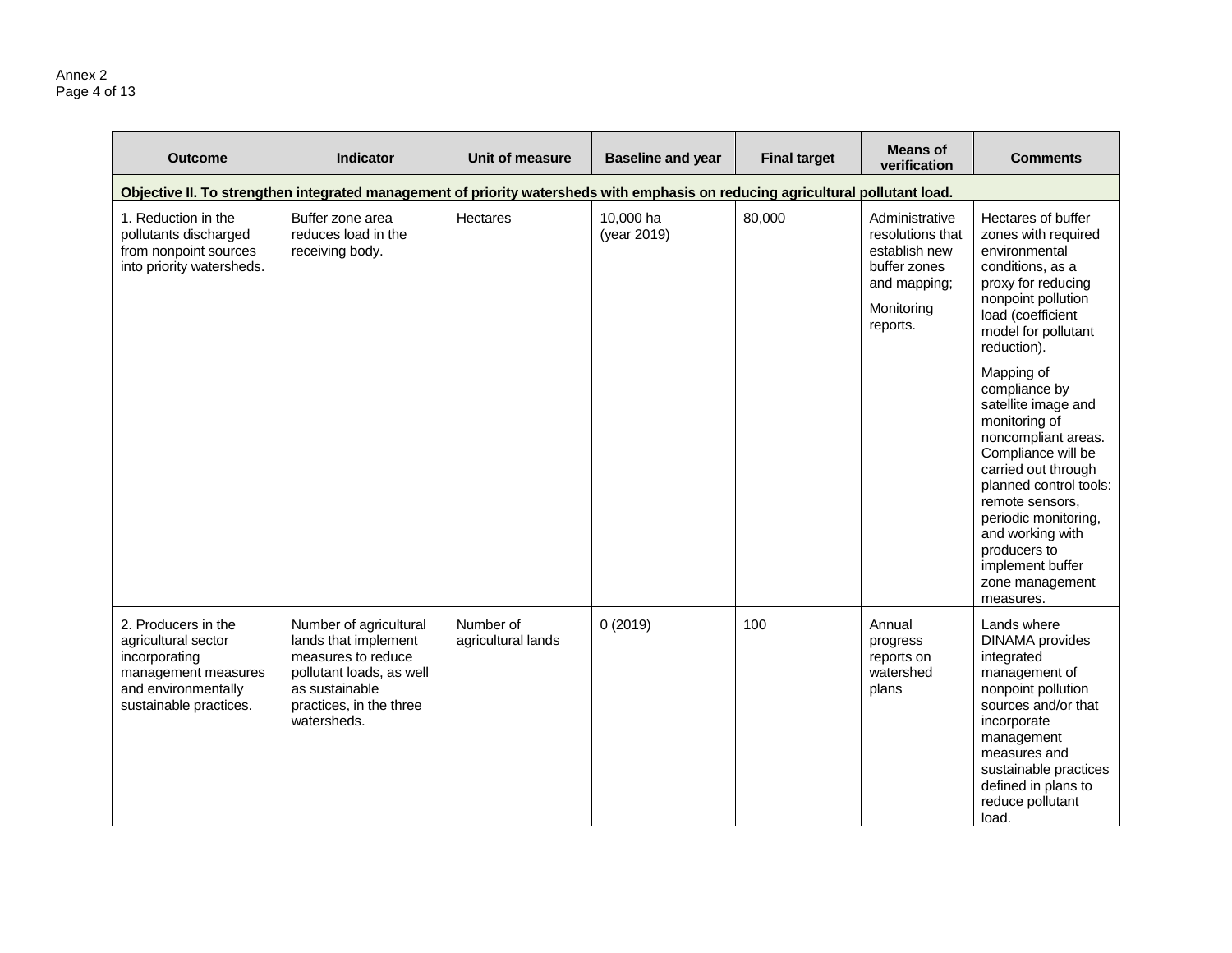| Output                                                                                                                             | <b>Indicator</b>                                                                                                                                                                                                        | Unit of<br>measure                 | <b>Baseline</b><br>year | Year | Year<br>$\overline{2}$ | Year<br>3 | Year<br>4 | <b>Final</b><br>vear | <b>Total</b>                                                          | <b>Means of verification and comments</b>            |
|------------------------------------------------------------------------------------------------------------------------------------|-------------------------------------------------------------------------------------------------------------------------------------------------------------------------------------------------------------------------|------------------------------------|-------------------------|------|------------------------|-----------|-----------|----------------------|-----------------------------------------------------------------------|------------------------------------------------------|
|                                                                                                                                    | Objective/Component I. Line of Action 1: Strengthening Strategic Planning and Territorial Planning                                                                                                                      |                                    |                         |      |                        |           |           |                      |                                                                       |                                                      |
| Strengthened<br>capacity for<br>territorial planning<br>for sustainable<br>development at the<br>department and<br>watershed level | 1. Territorial planning<br>program for the Santa<br>Lucía River watershed<br>and the middle watershed<br>of the Río Negro (central<br>region) approved by<br>presidential decree and in<br>effect.                      | Territorial<br>Planning<br>Program | $\Omega$<br>(2019)      |      | 1                      |           | 1         |                      | $\overline{2}$                                                        | Publication of decrees.                              |
|                                                                                                                                    | 2. Number of departments<br>that implement territorial<br>planning instruments that<br>integrate results of the<br>Strategic Environmental<br>Evaluation                                                                | Number of<br>departments           | 0; 2019                 |      | 1                      | 1         | 1         | 2                    | 5                                                                     | Report from the environmental<br>information system. |
| Monitoring of<br>environmental plans<br>(National<br><b>Environmental Plan</b><br>and watershed<br>action plans)                   | Monitoring of<br>environmental plans<br>(National Environmental<br>Plan and watershed action<br>plans)<br>Implemented and<br>validated through status<br>reports available to the<br>public.<br>Milestone 1: monitoring | Number of<br>annual reports        | 0; 2019                 |      | 4                      | 3         | 4         | 3                    | 3 watersheds/<br>year starting in<br>year 2;<br>1 PANDS/<br>biannual. | Report from the environmental<br>information system. |
|                                                                                                                                    | indicators defined in<br>year 1.<br>Milestone 2: PANDS<br>development plan agreed<br>to by consensus in year 1.                                                                                                         |                                    |                         |      |                        |           |           |                      |                                                                       |                                                      |

## **OUTPUTS AND INDICATORS**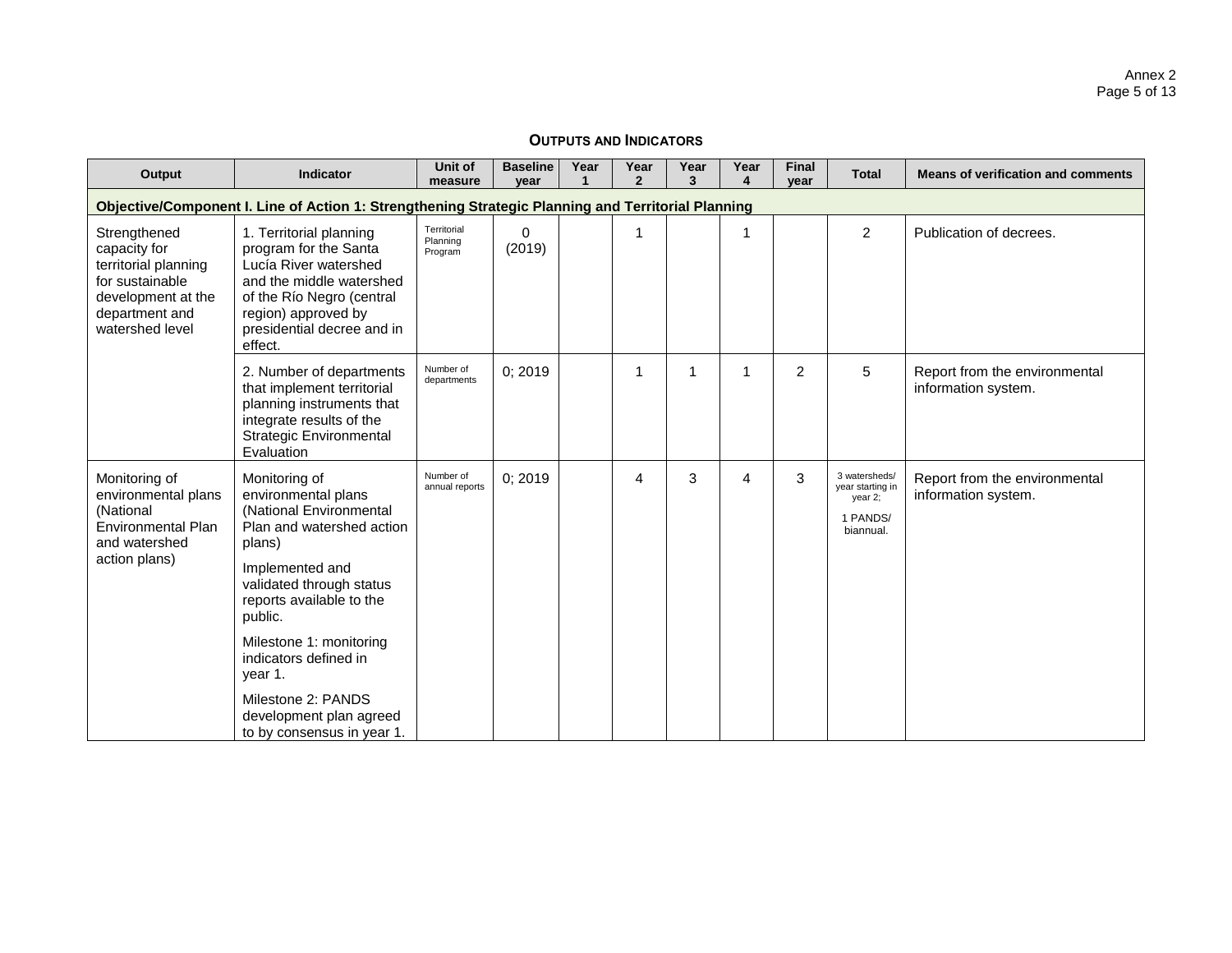#### Annex 2 Page 6 of 13

| Output                                                                                                                                                                                                    | Indicator                                                                                                                                                                                                                                                                                                     | Unit of<br>measure                  | <b>Baseline</b><br>year | Year | Year<br>$\overline{2}$ | Year<br>3 | Year<br>$\blacktriangle$ | <b>Final</b><br>vear | <b>Total</b>   | <b>Means of verification and comments</b>                                   |
|-----------------------------------------------------------------------------------------------------------------------------------------------------------------------------------------------------------|---------------------------------------------------------------------------------------------------------------------------------------------------------------------------------------------------------------------------------------------------------------------------------------------------------------|-------------------------------------|-------------------------|------|------------------------|-----------|--------------------------|----------------------|----------------|-----------------------------------------------------------------------------|
| Strategic<br>environmental<br>development plan of<br>the MVOTMA,<br>including<br>sustainability and<br>financing of human<br>resources, as well<br>as a strategy to<br>deconcentrate<br>responsibilities. | Strategic environmental<br>development plan of the<br>MVOTMA, including<br>sustainability and<br>financing of human<br>resources and their<br>financing, as well as a<br>strategy to deconcentrate<br>responsibilities, validated<br>by the minister of the<br>MVOTMA.                                        | Plan                                | 0; 2019                 |      |                        |           |                          |                      | 1              | MVOTMA resolution.                                                          |
|                                                                                                                                                                                                           | Objective/Component I. Line of Action 2: Improvement of capacity to analyze and evaluate the state of the environment                                                                                                                                                                                         |                                     |                         |      |                        |           |                          |                      |                |                                                                             |
| Redesign and<br>establishment of<br>program to evaluate<br>the quality of water<br>resources in order to<br>improve the integrity<br>of the ecosystem.                                                    | 1. Program to evaluate the<br>quality of water resources<br>redesigned and<br>implemented to generate<br>information on biological<br>indicators and soil<br>matrices.<br>Milestone 1: system<br>incorporates functions and<br>procedures to include<br>information generated by<br>third parties $-$ year 2. | Number of<br>programs               | 0; 2019                 |      |                        |           |                          |                      |                | Report from the environmental<br>information system.                        |
|                                                                                                                                                                                                           | 2. Environmental flows<br>established in two priority<br>watersheds.                                                                                                                                                                                                                                          | Number of<br>environmental<br>flows | 0; 2019                 |      |                        |           | 1                        |                      | $\overline{2}$ | MVOTMA resolution. According to<br>methodology approved by<br><b>MVOTMA</b> |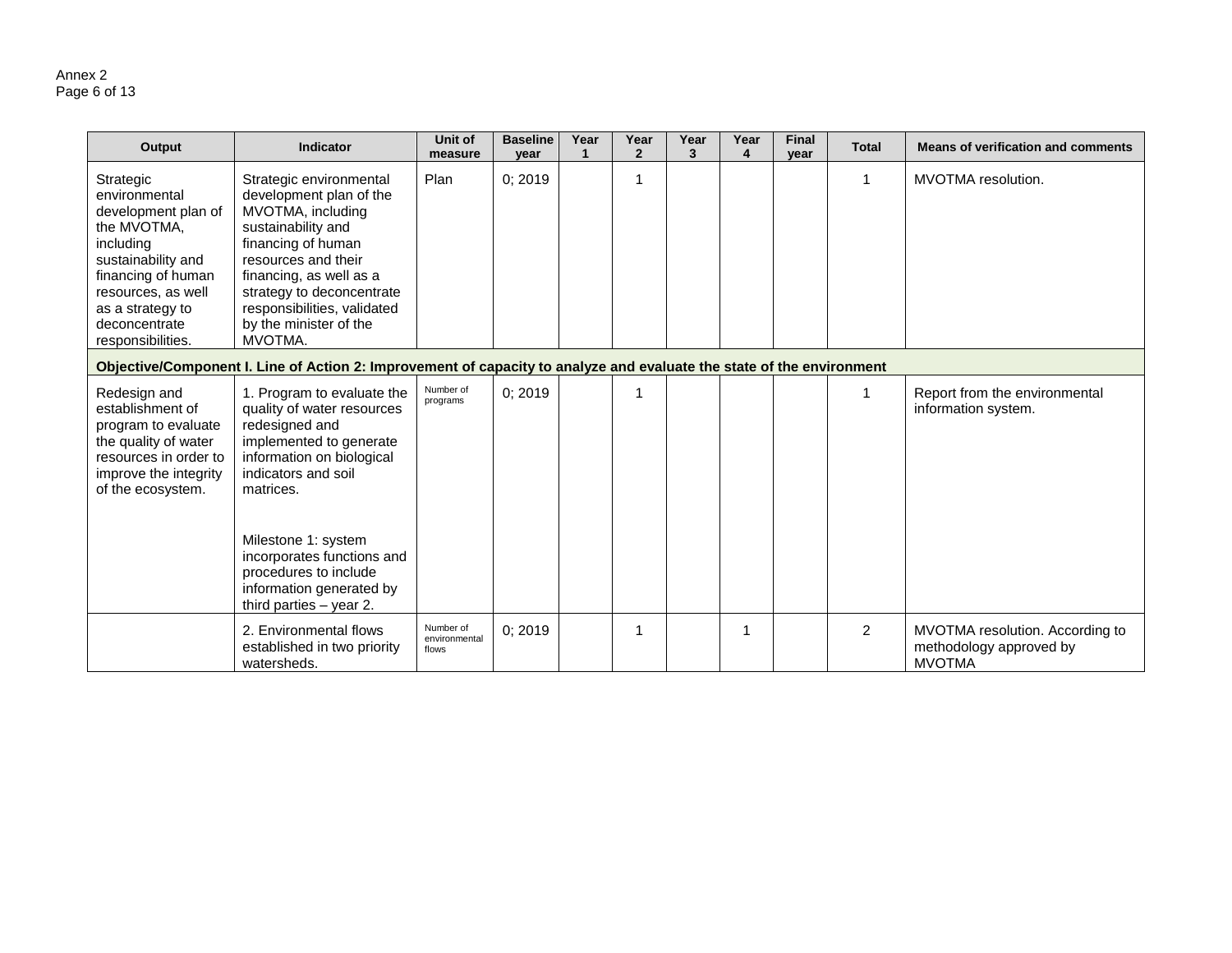| Output                                                                                                                                                                             | Indicator                                                                                                                                                                                                                                          | Unit of<br>measure                                 | <b>Baseline</b><br>year               | Year<br>1 | Year<br>$\mathbf{2}$     | Year<br>3            | Year<br>4      | <b>Final</b><br>year | <b>Total</b>                  | <b>Means of verification and comments</b>                 |
|------------------------------------------------------------------------------------------------------------------------------------------------------------------------------------|----------------------------------------------------------------------------------------------------------------------------------------------------------------------------------------------------------------------------------------------------|----------------------------------------------------|---------------------------------------|-----------|--------------------------|----------------------|----------------|----------------------|-------------------------------|-----------------------------------------------------------|
| Analytical capacities<br>of DINAMA for<br>monitoring and<br>evaluation of<br>cyanobacteria and<br>pesticides.                                                                      | Improved analytical<br>capacities of DINAMA for<br>monitoring and evaluation<br>of cyanobacteria and<br>pesticides through<br>expansion of the number<br>of new parameters<br>(pesticides and toxins)<br>validated in environmental<br>matrices.   | Number of<br>pesticides<br>and number<br>of toxins | 39<br>pesticides:<br>1 toxin;<br>2019 |           | $\overline{2}$<br>toxins | 50 new<br>pesticides |                |                      | 89<br>pesticides;<br>3 toxins | Report from the DINAMA<br>laboratory.                     |
| Hydrometric network<br>strengthened to<br>improve quality of<br>information.                                                                                                       | Number of watersheds<br>with rehabilitated and<br>automated hydrometric<br>stations to improve quality<br>of information.                                                                                                                          | Number of<br>watersheds                            | 0; 2019                               |           | 1                        |                      | $\overline{1}$ | $\mathbf{1}$         | 3                             | Report from the DINAMA<br>laboratory.                     |
| Integrated predictive<br>models for<br>watersheds/air<br>quality that generate<br>scenarios to help<br>with decision-making                                                        | Number of watersheds<br>with integrated predicted<br>models for watersheds/air<br>quality that generate<br>scenarios to help with<br>decision-making                                                                                               | Number of<br>watersheds                            | 0;2019                                |           | 1                        |                      | 1              | 1                    | 3                             | Semiannual report of the program<br>execution unit (PEU). |
|                                                                                                                                                                                    | Objective/Component I. Line of Action 3: Improvement of capacities to control pollution                                                                                                                                                            |                                                    |                                       |           |                          |                      |                |                      |                               |                                                           |
| Information system<br>for monitoring and<br>continuous control of<br>emissions (effluents<br>and emissions)<br>including operation<br>of the separate<br>discharge alert<br>system | Information system for<br>monitoring and continuous<br>control of effluents and<br>emissions, including<br>operation of the separate<br>discharge alert system,<br>and generation of<br>indicators for<br>environmental quality and<br>management. | Number of<br>automated<br>systems                  | 0; 2019                               |           |                          |                      | 1              |                      | 1                             | Report from the Environmental<br>Information System.      |
|                                                                                                                                                                                    | Milestone 1:<br>Communication platform<br>for monitoring companies<br>established by DINAMA<br>and operational - year 2.                                                                                                                           |                                                    |                                       |           |                          |                      |                |                      |                               |                                                           |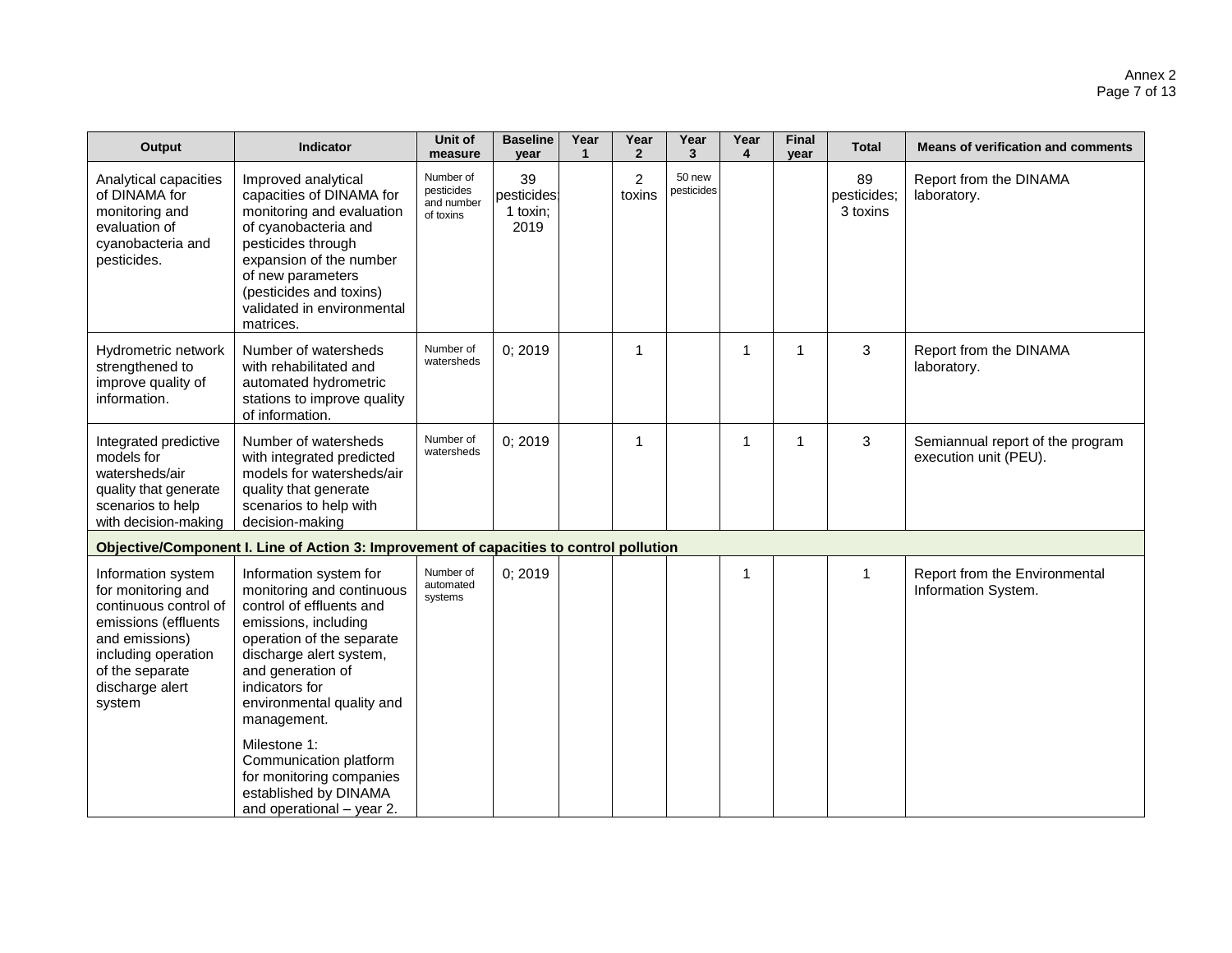#### Annex 2 Page 8 of 13

| Output                                                                                                                                                                   | <b>Indicator</b>                                                                                                                                                                                                                                                                                                           | Unit of<br>measure        | <b>Baseline</b><br>year          | Year<br>$\mathbf{1}$ | Year<br>$\overline{2}$ | Year<br>3 | Year<br>4 | <b>Final</b><br>year                     | <b>Total</b>                        | <b>Means of verification and comments</b>                                                                   |
|--------------------------------------------------------------------------------------------------------------------------------------------------------------------------|----------------------------------------------------------------------------------------------------------------------------------------------------------------------------------------------------------------------------------------------------------------------------------------------------------------------------|---------------------------|----------------------------------|----------------------|------------------------|-----------|-----------|------------------------------------------|-------------------------------------|-------------------------------------------------------------------------------------------------------------|
| Integration of<br>monitoring<br>processes using<br>information<br>generated from<br>self-monitoring,<br>continuous<br>monitoring of<br>discharge, and<br>remote sensors. | Integrated monitoring<br>system using information<br>generated by<br>self-monitoring,<br>continuous monitoring of<br>discharge, and remote<br>sensors.                                                                                                                                                                     | Number of<br>systems      | 0; 2019                          |                      |                        |           | 1         |                                          |                                     | Report from the Environmental<br>Information System.                                                        |
| Establishment of the<br>National Registry of<br>Environmental<br>Laboratories.                                                                                           | Environmental<br>laboratories registered<br>under the National<br>Registry of Environmental<br>Laboratories according to<br>requirements of<br>ISO/EC 1725.                                                                                                                                                                | Number of<br>laboratories | 0; 2019                          |                      | 5                      | 5         | 5         | 5                                        | 20                                  | Directory of Environmental<br>Laboratories<br>(https://bit.ly/2q6KgyY)                                      |
| Strengthening of the<br>system for<br>responding to<br>environmental<br>complaints<br>regarding odors and<br>pesticides.                                                 | System strengthened for<br>responding to<br>environmental complaints<br>about odors and<br>pesticides, with the<br>percentage of total<br>complaints about odors<br>and pesticides that have<br>been resolved.<br>Milestone 1: two (2)<br>operational action<br>protocols approved by a<br>DINAMA resolution in<br>year 2. | Percentage                | 0% odors;<br>$0\%$<br>pesticides |                      |                        |           |           | Pesti-<br>cides:<br>30%<br>odors:<br>60% | Pesticides:<br>30%<br>odors:<br>60% | Reports from the system to<br>respond to complaints included in<br>the Environmental Information<br>System. |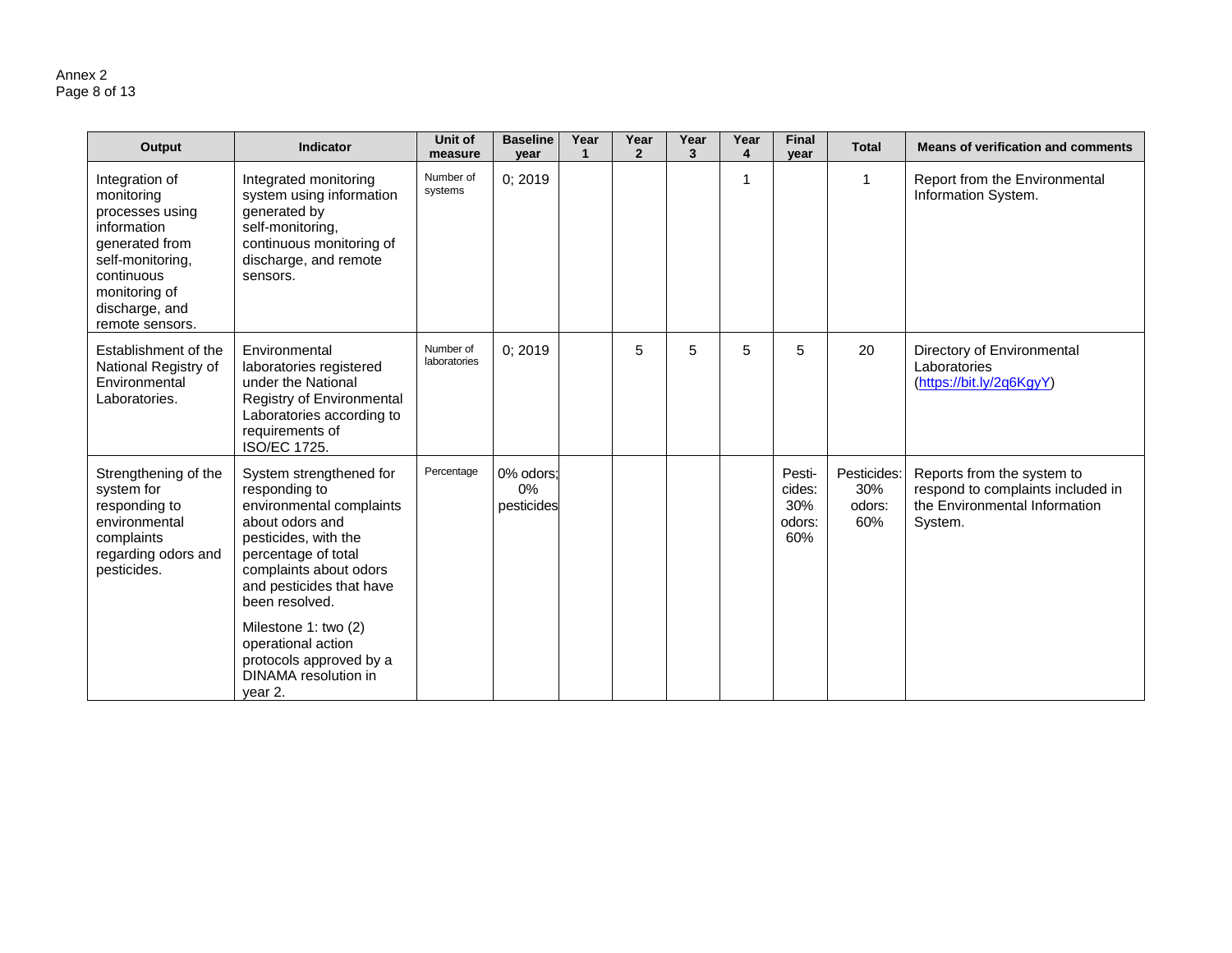#### Annex 2 Page 9 of 13

| Output                                                                                                                                        | <b>Indicator</b>                                                                                                                                                                                                                                                     | Unit of<br>measure                     | <b>Baseline</b><br>year | Year<br>1      | Year<br>$\overline{2}$ | Year<br>3 | Year<br>4 | <b>Final</b><br>vear | <b>Total</b> | <b>Means of verification and comments</b>                                                                                                                                                  |
|-----------------------------------------------------------------------------------------------------------------------------------------------|----------------------------------------------------------------------------------------------------------------------------------------------------------------------------------------------------------------------------------------------------------------------|----------------------------------------|-------------------------|----------------|------------------------|-----------|-----------|----------------------|--------------|--------------------------------------------------------------------------------------------------------------------------------------------------------------------------------------------|
|                                                                                                                                               | Objective/Component I. Line of Action: 4. Improvement in the quality of Environmental Impact Assessment processes                                                                                                                                                    |                                        |                         |                |                        |           |           |                      |              |                                                                                                                                                                                            |
| Improvement in the<br>quality of the<br>processes of the<br>Environmental<br><b>Impact Assessment</b><br>(EIA).                               | Improvement in the quality<br>of the processes that have<br>been defined and<br>implemented for<br>evaluation and<br>environmental monitoring<br>of class "C" enterprises.<br>This includes<br>implementation of the<br>predictive information<br>verification tool. | Number of<br>procedures<br>established | 0; 2019                 |                | 1                      |           |           | 3                    | 4            | DINAMA guidelines/procedures<br>published online; framework<br>procedure + 3 specific procedures.<br>Class "C" enterprises have greater<br>environmental impact and require a<br>full EIA. |
|                                                                                                                                               | Milestone: Detailed<br>procedures for<br>participation, early<br>consultation, and<br>participatory<br>environmental monitoring<br>in the framework of the<br>EIA: year 2<br>Milestone 2: Minimum                                                                    |                                        |                         |                |                        |           |           |                      |              |                                                                                                                                                                                            |
|                                                                                                                                               | quality requirements for<br>carrying out and reviewing<br>EIAs established for at<br>least 10 typologies of<br>activities - year 4.                                                                                                                                  |                                        |                         |                |                        |           |           |                      |              |                                                                                                                                                                                            |
|                                                                                                                                               | Objective/Component I. Line of Action 5: Strengthen the capacities of the MVOTMA to develop and implement economic instruments.                                                                                                                                      |                                        |                         |                |                        |           |           |                      |              |                                                                                                                                                                                            |
| Design and<br>technical<br>implementation of<br>policy instruments<br>(economic-<br>environmental) to<br>improve<br>environmental<br>quality. | 1. Design and technical<br>implementation of fiscal<br>economic instruments<br>(residue and<br>agrochemicals) to improve<br>environmental quality.                                                                                                                   | Number of<br>documents                 | 0; 2019                 | $\overline{2}$ |                        | 1         |           |                      | 4            | PEU semiannual reports; technical<br>proposals and decree proposals                                                                                                                        |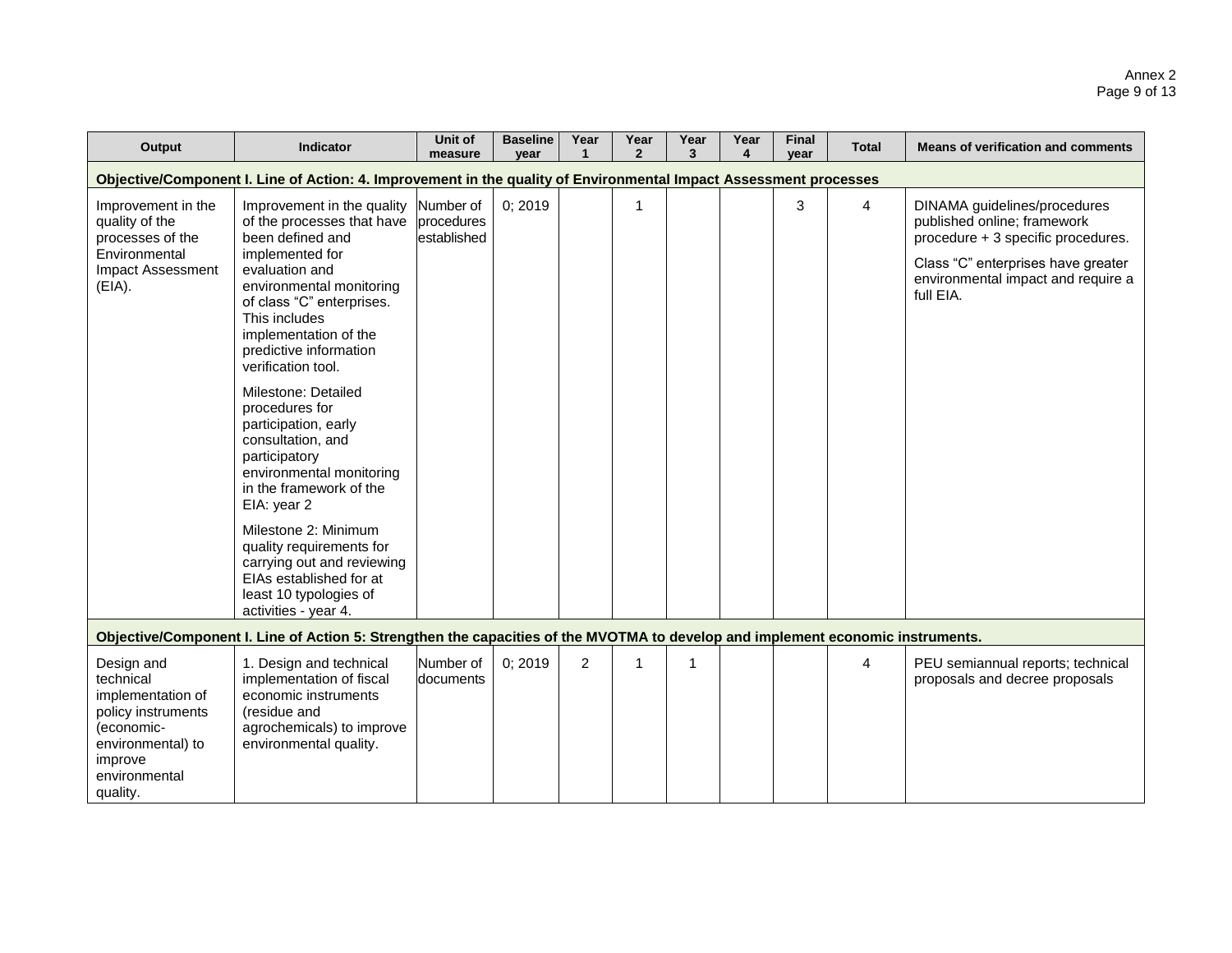#### Annex 2 Page 10 of 13

| Output                                                                                             | <b>Indicator</b>                                                                                                                                             | Unit of<br>measure                                             | <b>Baseline</b><br>year | Year<br>$\mathbf{1}$ | Year<br>$\overline{2}$ | Year<br>$\mathbf{3}$ | Year<br>4 | <b>Final</b><br>year | <b>Total</b>         | <b>Means of verification and comments</b>                                                                    |
|----------------------------------------------------------------------------------------------------|--------------------------------------------------------------------------------------------------------------------------------------------------------------|----------------------------------------------------------------|-------------------------|----------------------|------------------------|----------------------|-----------|----------------------|----------------------|--------------------------------------------------------------------------------------------------------------|
|                                                                                                    | Milestone 1. Methodology<br>for cost-benefit analysis<br>for watershed plans based<br>on assessment of<br>ecosystem services:<br>year 3                      |                                                                |                         |                      |                        |                      |           |                      |                      |                                                                                                              |
|                                                                                                    | 2. Number of watershed<br>action plans with<br>economically evaluated<br>measures (using an<br>assessment of ecosystem<br>services).                         | Number<br>οf<br>economic<br>analyses                           | 0; 2019                 |                      |                        |                      |           | 1                    | -1                   | Report from the Environmental<br>Information System.                                                         |
|                                                                                                    | 3. (i) Methodological guide<br>and procedures for<br>analyzing implementation<br>of insurance and<br>guarantees; (ii) first phase<br>of implementation.      | Number of<br>guidelines                                        | 0; 2019                 |                      | 1                      |                      |           | 1                    | $\overline{2}$       | PEU Semiannual reports; report<br>from the Environmental Information<br>System.                              |
|                                                                                                    | Objective/Component II. Line of Action 1: Support for implementation of action plans for priority watersheds                                                 |                                                                |                         |                      |                        |                      |           |                      |                      |                                                                                                              |
| Incorporation of<br>remote sensors as a<br>tool for<br>environmental<br>monitoring and<br>control. | Remote sensors<br>integrated into the<br>monitoring and control<br>system for compliance<br>with buffer zones (related<br>to outputs 2.2 and 1.4).           | Number<br>of<br>systems                                        | 0; 2019                 |                      | 1                      | 1                    |           |                      |                      | Environmental Information System.                                                                            |
|                                                                                                    | Milestone 1: System for<br>monitoring chlorophyll<br>based on calibrated<br>remote sensors in three<br>watersheds: year 2 (Sta.<br>Lucia); year 3 Río Negro. |                                                                |                         |                      |                        |                      |           |                      |                      |                                                                                                              |
| <b>Buffer zones</b><br>established and<br>operational control<br>for three<br>watersheds.          | Control system for buffer<br>zones developed and<br>functioning in the<br>watersheds of Santa<br>Lucia, Rio Negro, and<br>Laguna de Sauce.                   | % of lands<br>with<br>regular<br>control of<br>buffer<br>zones | 0; 2019                 |                      | 25%                    |                      | 40%       | 15%                  | 80% of<br>the total. | Reports from the Environmental<br>Information System I;<br>(*) Laguna del Sauce already has a<br>resolution. |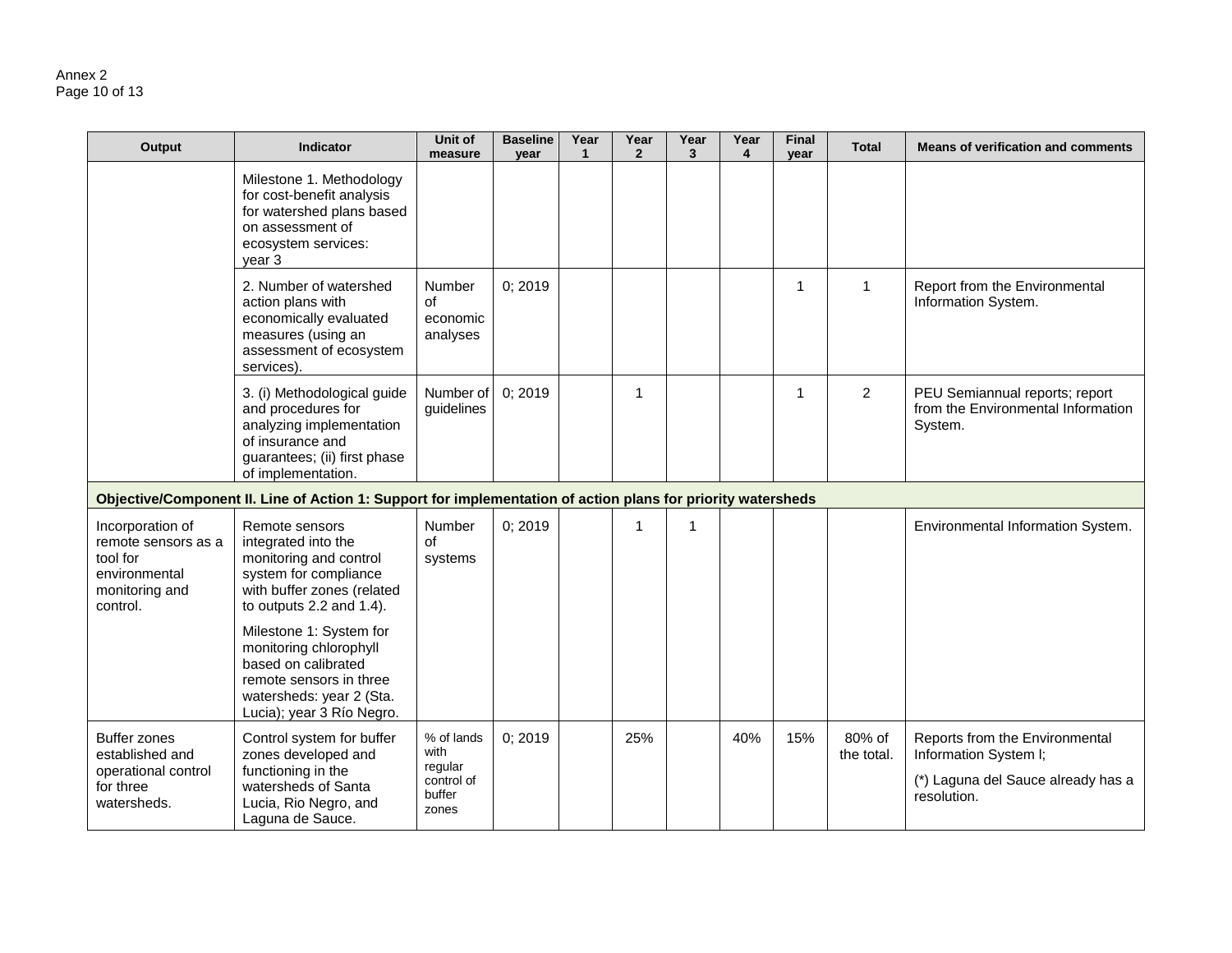| Output                                                                                                                                                                                                            | <b>Indicator</b>                                                                                                                                                                                    | Unit of<br>measure            | <b>Baseline</b><br>year | Year<br>1 | Year<br>$\mathbf{2}$ | Year<br>3 | Year<br>4    | <b>Final</b><br>year | <b>Total</b>                             | <b>Means of verification and comments</b>                                                                                                                                                              |
|-------------------------------------------------------------------------------------------------------------------------------------------------------------------------------------------------------------------|-----------------------------------------------------------------------------------------------------------------------------------------------------------------------------------------------------|-------------------------------|-------------------------|-----------|----------------------|-----------|--------------|----------------------|------------------------------------------|--------------------------------------------------------------------------------------------------------------------------------------------------------------------------------------------------------|
|                                                                                                                                                                                                                   | Milestone 1. Resolutions<br>that establish buffer<br>zones:                                                                                                                                         |                               |                         |           |                      |           |              |                      |                                          | The total area to be controlled via<br>implementation of buffer zones will<br>increase from 10,000 ha to over                                                                                          |
|                                                                                                                                                                                                                   | Santa Lucia watershed<br>(expansion of the<br>agreement on the second<br>generation plan)- year 1;                                                                                                  |                               |                         |           |                      |           |              |                      |                                          | 100,000 ha.                                                                                                                                                                                            |
|                                                                                                                                                                                                                   | Rio Negro – year 2. $(*)$ .                                                                                                                                                                         |                               |                         |           |                      |           |              |                      |                                          |                                                                                                                                                                                                        |
| Development of a<br>strategic plan with<br>guidelines for<br>managing buffer<br>zones and<br>conservation of<br>riparian areas near<br>agricultural land in<br>order to more<br>effectively retain<br>pollutants. | Approval of Strategic Plan<br>with guidelines for<br>managing buffer zones<br>and conservation of<br>riparian areas near<br>agricultural land in order<br>to more effectively retain<br>pollutants. | Plan                          | 0; 2019                 |           |                      | 1         |              |                      | 1                                        | Administrative MVOTMA resolution;<br>reports from the Environmental<br>Information System.                                                                                                             |
| Integrated control of<br>nonpoint sources                                                                                                                                                                         | Percentage of land with<br>integrated management of                                                                                                                                                 | % of lands<br>of the<br>Santa | $0\%$ ;<br>2019         |           |                      | 20%       | 10%          | 10%                  | 40%                                      | Reports from the Environmental<br>Information System;                                                                                                                                                  |
| implemented in the<br>first phase for the<br>Santa Lucía River<br>watershed.                                                                                                                                      | nonpoint sources in the<br>first phase for the Santa<br>Lucía River watershed (*)<br>Milestone 1. Control<br>strategy designed for all<br>watersheds - year 2.                                      | Lucía<br>River<br>watershed   |                         |           |                      |           |              |                      |                                          | (*) Integrated control using data on<br>rates of application of<br>agrochemicals, water use,<br>monitoring soil and water quality,<br>cause-effect models for nonpoint<br>discharge and water quality. |
|                                                                                                                                                                                                                   |                                                                                                                                                                                                     |                               |                         |           |                      |           |              |                      |                                          | Total universe: 20,000 productive<br>units.                                                                                                                                                            |
| Strengthened<br>Watershed<br>Commissions.                                                                                                                                                                         | Number of annual<br>operational plans for<br><b>Watershed Commissions</b><br>of the three priority<br>watersheds.                                                                                   | Number<br>of plans            | 0; 2019                 |           | 1                    | 1         | $\mathbf{1}$ | 3                    | 3<br>plans/year<br>starting in<br>year 4 | Document on operational plans<br>approved by the Watershed<br>Commission.                                                                                                                              |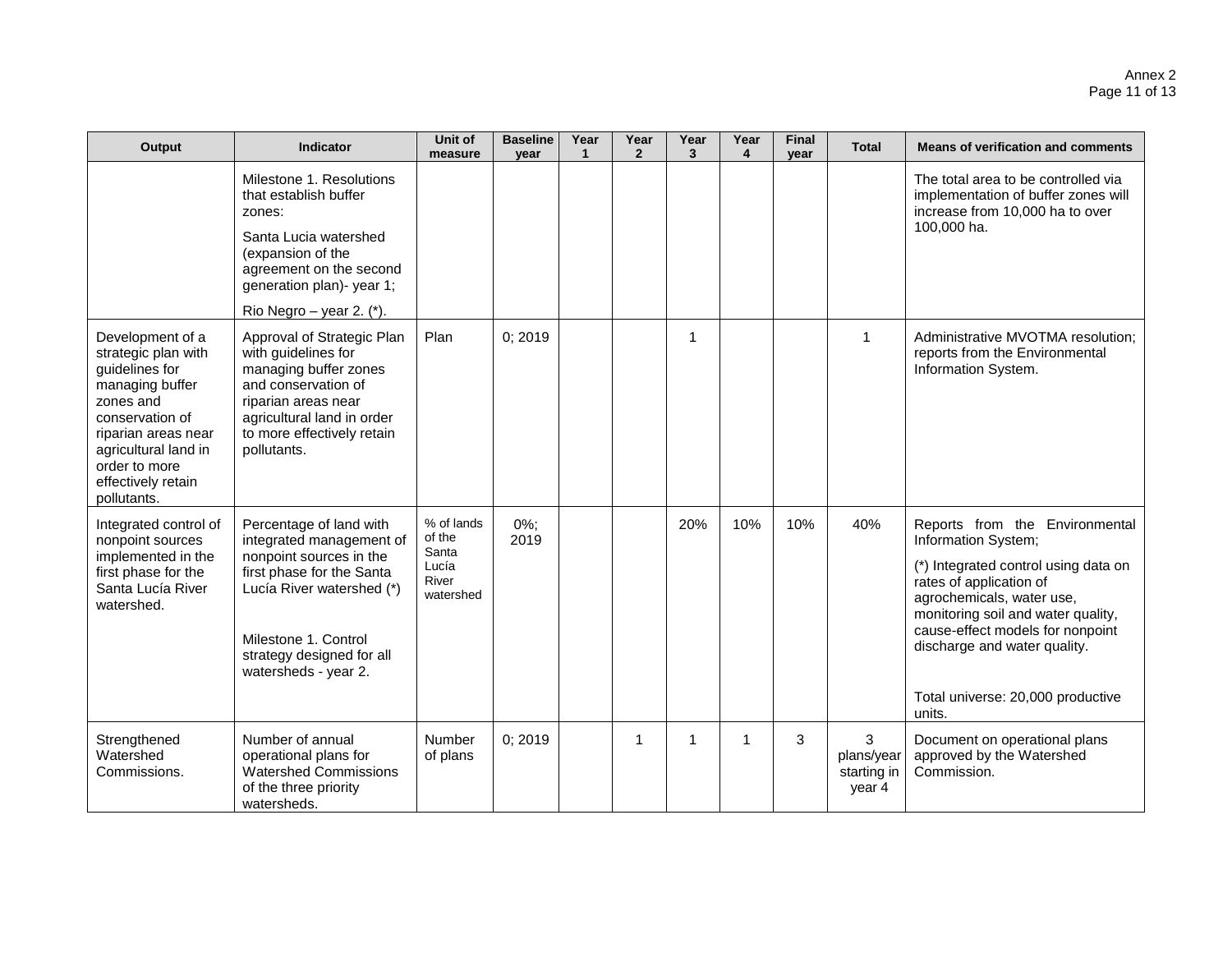#### Annex 2 Page 12 of 13

| Output                                                                                                                                                     | <b>Indicator</b>                                                                                                                                                                                                                                                                                                                                                                                                                 | Unit of<br>measure                | <b>Baseline</b><br>year | Year<br>-1 | Year<br>$\mathbf{2}$ | Year<br>3 | Year<br>$\overline{\mathbf{4}}$ | <b>Final</b><br>year | <b>Total</b> | <b>Means of verification and comments</b>                                                                                                                      |
|------------------------------------------------------------------------------------------------------------------------------------------------------------|----------------------------------------------------------------------------------------------------------------------------------------------------------------------------------------------------------------------------------------------------------------------------------------------------------------------------------------------------------------------------------------------------------------------------------|-----------------------------------|-------------------------|------------|----------------------|-----------|---------------------------------|----------------------|--------------|----------------------------------------------------------------------------------------------------------------------------------------------------------------|
|                                                                                                                                                            | Objective/Component II. Line of Action 2: Promote environmentally sustainable practices.                                                                                                                                                                                                                                                                                                                                         |                                   |                         |            |                      |           |                                 |                      |              |                                                                                                                                                                |
| Design and start of<br>implementation of a<br>strategy to promote<br>inclusion of<br>technology and<br>agroecological<br>practices in<br>productive lands. | developed<br>Strategy<br>to<br>promote technology and<br>agroecological practices.<br>Milestone 1: Survey of<br>technologies and<br>agroecological practices<br>on agricultural lands in the<br>priority watersheds<br>(baselines, areas,<br>practices, and percentage<br>of participation of women<br>$-$ year 2.<br>Milestone 2: Development<br>of a strategy to implement<br>agroecological<br>technologies and<br>practices. | Number<br>of<br>strategies        | 0; 2019                 |            | 1                    |           |                                 |                      | 1            | Document Plan validated by the<br>DINAMA (National Office of the<br>Environment).                                                                              |
|                                                                                                                                                            | Level of progress in<br>implementing a strategy to<br>promote production based<br>on agroecological<br>technologies and<br>practices.<br>Milestone 3: initial phase<br>of implementation in one<br>priority watershed.                                                                                                                                                                                                           | % agro-<br>ecological<br>progress | 0;<br>2019              |            |                      | 5 %       | 10%                             | 25%                  | 25%          | Increase relative to baseline<br>defined in year 2.<br>Environmental Information System.                                                                       |
| Auditing system<br>applied to dairy<br>farms and<br>development of a<br>strategy and<br>procedures for other<br>relevant agricultural<br>sectors.          | % of dairy farms of<br>300+ cows in the Santa<br>Lucía River watershed<br>that apply auditing<br>systems.                                                                                                                                                                                                                                                                                                                        | Percentage<br>of lands            | 0; 2019                 |            | 5                    | 10        | 10 <sup>°</sup>                 | 20                   | 45           | Semiannual reports from the PEU<br>and reports from the Environmental<br>Information System.<br>There are 132 dairy producers that<br>have over 300 cows each. |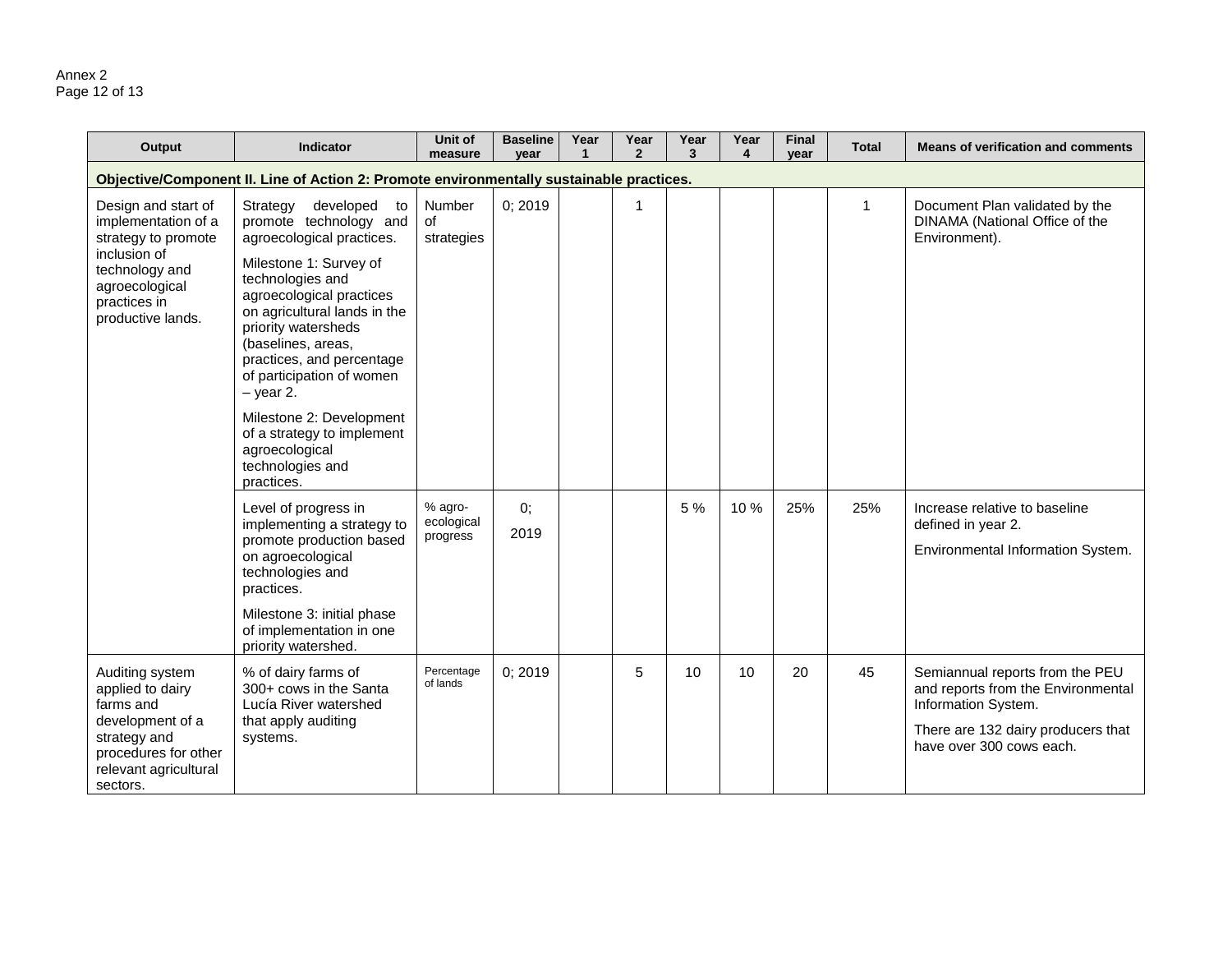| Output                                                                                                                                                                    | Indicator                                                                                                                                                               | Unit of<br>measure        | <b>Baseline</b><br>vear | Year | Year | Year | Year | <b>Final</b><br>year | <b>Total</b> | Means of verification and comments                                                                                                                                                                                                                   |
|---------------------------------------------------------------------------------------------------------------------------------------------------------------------------|-------------------------------------------------------------------------------------------------------------------------------------------------------------------------|---------------------------|-------------------------|------|------|------|------|----------------------|--------------|------------------------------------------------------------------------------------------------------------------------------------------------------------------------------------------------------------------------------------------------------|
| Training and<br>awareness-raising<br>for technical experts,<br>professionals, and<br>producers in order to<br>promote adoption of<br>sustainable<br>productive practices. | Training and awareness-<br>raising for technical<br>experts, professionals,<br>and producers in order to<br>promote adoption of<br>sustainable productive<br>practices. | Number<br>οt<br>producers | 0:2019                  |      | 50   | 50   | 100  | 100                  | 300          | Semiannual reports from the PEU.<br>This output is directly related to<br>objective 2 and the following<br>outcome: Producers in the<br>agricultural sector that incorporate<br>management measures and<br>environmentally sustainable<br>practices. |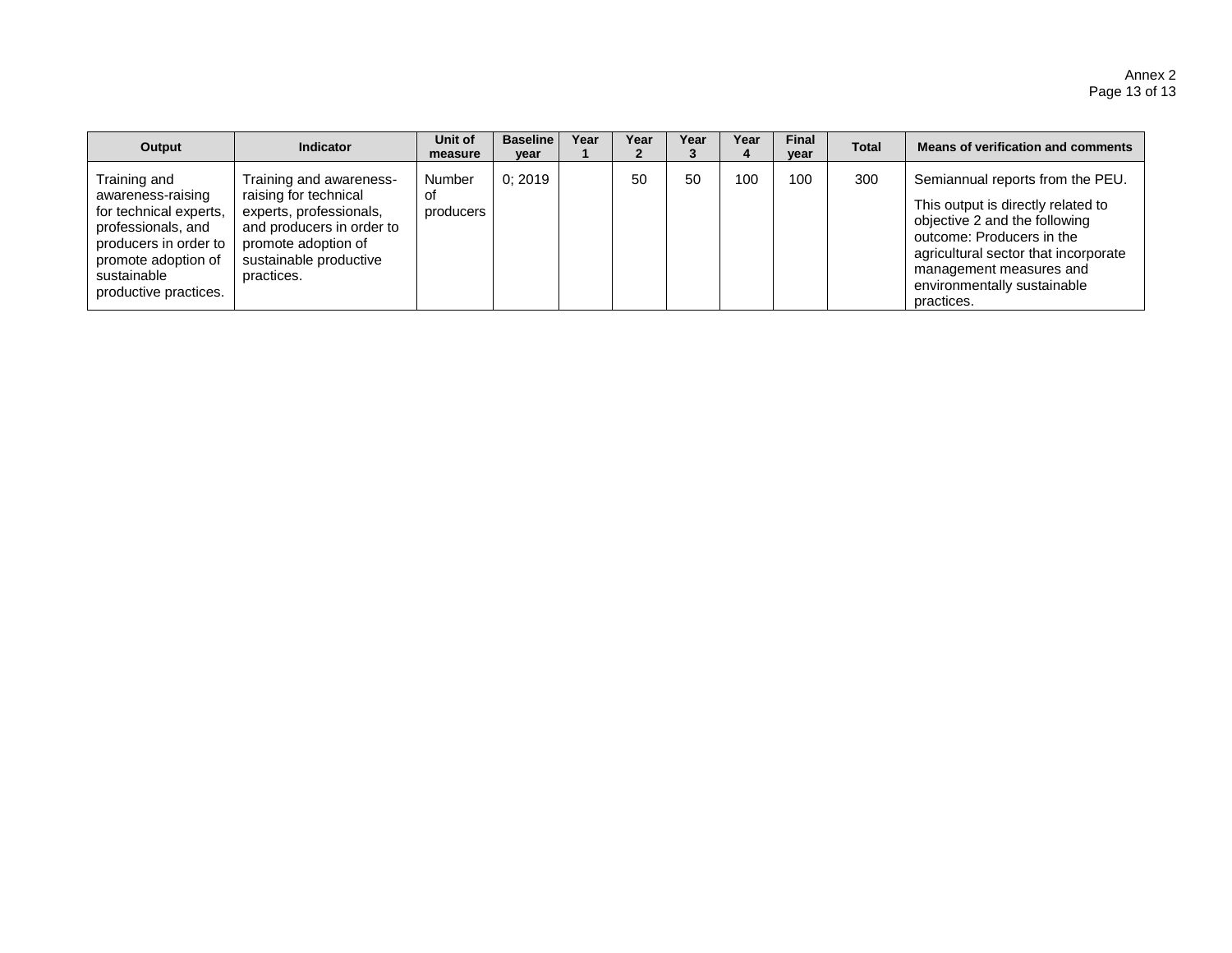#### **FIDUCIARY AGREEMENTS AND REQUIREMENTS**

| Country:                 | Uruguay                                                                                                                              |
|--------------------------|--------------------------------------------------------------------------------------------------------------------------------------|
| <b>Project number:</b>   | <b>UR-L1157</b>                                                                                                                      |
| Name:                    | Environmental Management Strengthening Program for the<br>Ministry of Housing, Territorial Planning, and the<br>Environment (MVOTMA) |
| <b>Executing agency:</b> | Eastern Republic of Uruguay, through the MVOTMA                                                                                      |
| Prepared by:             | Abel Cuba and Emilie Chapuis (FMP/CUR)                                                                                               |

## **I. EXECUTIVE SUMMARY**

- $1.1$ This operation is a program with a total cost of US\$8,286,082, of which US\$6,000,000 will be financed with Bank resources and US\$2,286,082 with local counterpart funds. The operation's objective is to help improve management of environmental quality and sustainability through strengthening the MVOTMA and through the framework of the National Environmental Plan for Sustainable Development (PANDS) and the watershed action plans.
- $1.2<sub>2</sub>$ The borrower is the Eastern Republic of Uruguay and the executing agency will be MVOTMA, supported by the program execution unit (PEU). MVOTMA will be responsible for technical execution and management of the program, while the PEU will be in charge of fiduciary and administrative matters. The program is expected to be managed with the participation of an administrative support agency (United Nations Development Programme (UNDP)).
- $1.3$ The fiduciary arrangements and requirements established for this program are based on an evaluation of MVOTMA institutional capacity and its experience as an executing agency for loans 1886/OC-UR and 3080/OC-UR, which are currently being executed.

## **II. THE EXECUTING AGENCY'S FIDUCIARY CONTEXT**

 $2.1$ The MVOTMA is a central government entity that consists of five offices, three of which are participating in this operation.<sup>1</sup> The PEU operates within the National Office of the Environment (DINAMA), which has considerable project management experience, and in accordance with applicable IDB policies and procedures.

 $\overline{a}$ 

<sup>1</sup> The National Office of the Environment (DINAMA), the National Territorial Planning Office (DINOT), and the National Water Office (DINAGUA).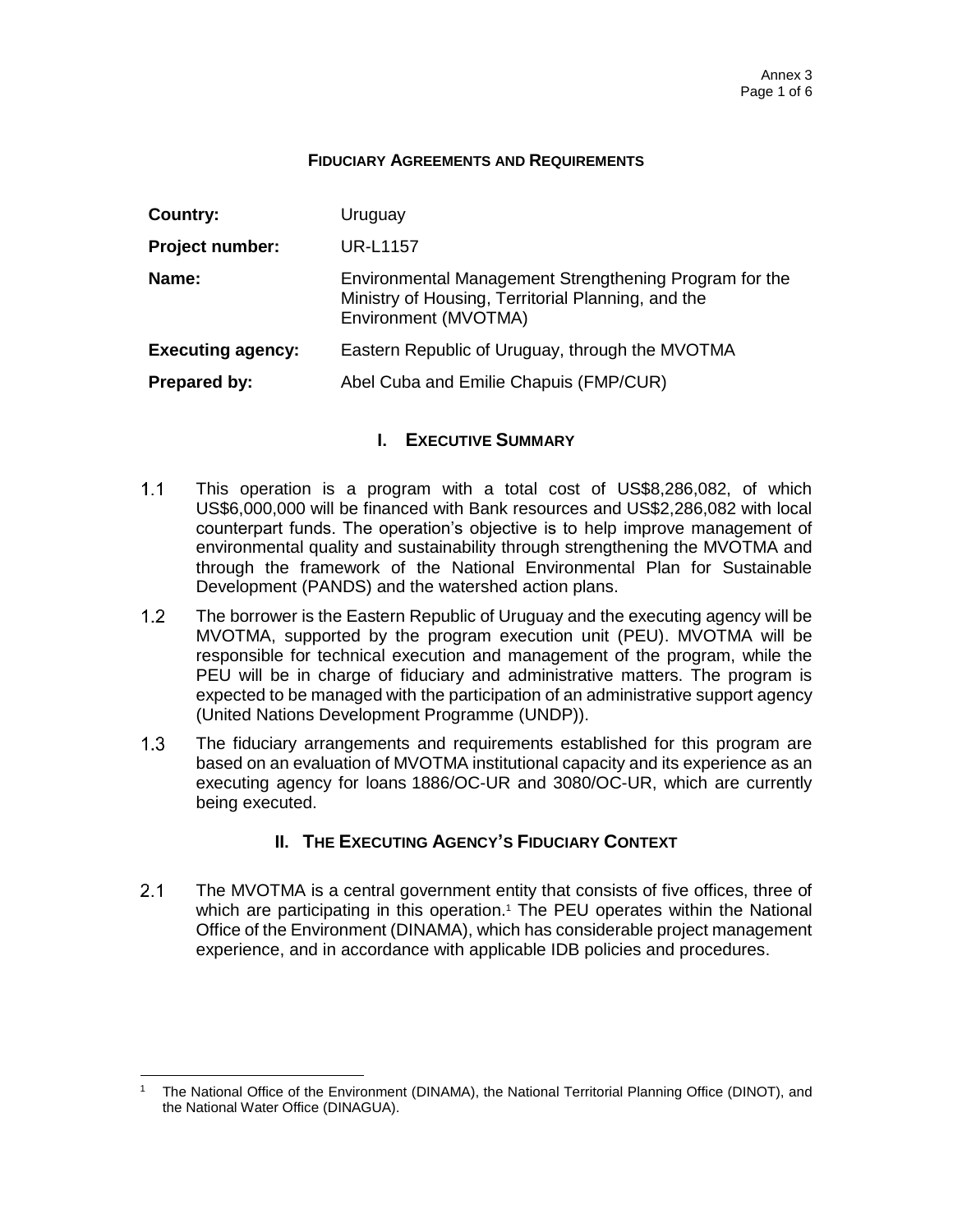- $2.2$ In order to execute this program, the following country systems are expected to be used:
	- a. **Budget.** The national budget system will be used. The operation's resources will be included in the new Five-Year Budget Act 2020-2025. The base budget is expected to be sufficient to cover the program's execution challenges, and includes financing and local counterpart resources.
	- b. **Treasury.** In order to administer the program's resources, a special account will be opened at the Central Bank of Uruguay (BCU), which will be part of the Treasury Single Account.
	- c. **Accounting and financial reports.** Management of public resources is channeled and recorded through the Integrated Financial Information System (SIIF), which in this instance will be supplemented by the program's parallel accounting system.<sup>2</sup>
	- d. **Internal control.** MVOTMA maintains an internal control system for managing its operations. The system's effectiveness in managing expenditures and payments is evaluated by the Tribunal de Cuentas de la República [National Audit Office] (TCR) and is subject to legal review by delegated auditors.
	- e. **External control.** In recent years, the TCR has been responsible for annual audits of Bank-financed programs. The work of the TCR is governed by international auditing standards established by the International Organisation of Supreme Audit Institutions (INTOSAI).

## **III. FIDUCIARY RISK EVALUATION AND MITIGATION ACTIONS**

3.1 The institutional capacity assessment was carried out following the methodology of the Institutional Capacity Assessment System (ICAS). It reported a medium risk and identified opportunities for improvement in the area of planning and formalizing standardized documents for fiduciary matters. In that regard, based on the executing agency's experience and performance in previous Bank operations, the PEU is considered to have advanced knowledge of Bank policies and procedures, and its level of performance is satisfactory, as indicated in the corresponding program monitoring report. Additionally, no observations are indicated in the annual project audits. Based on the foregoing, fiduciary risk is considered to be low. However, during execution of the loan, fiduciary supervision is expected to include strengthening activities that have been mutually agreed upon by the executing agency and the Bank.

 $\overline{a}$ <sup>2</sup> Until entry into effect of the new project accounting module that will be developed in the Integrated Financial Information System (SIIF) II.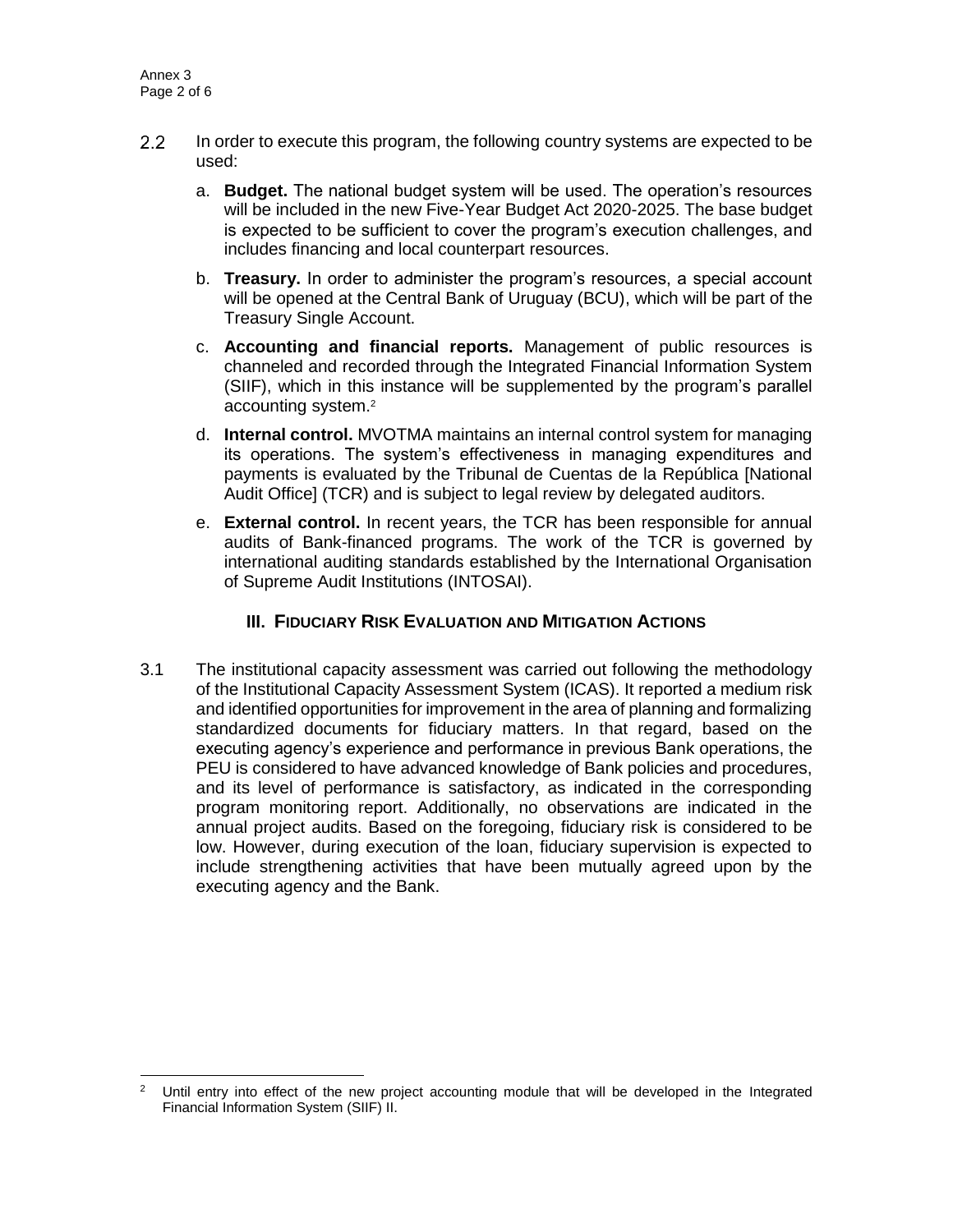## **IV. CONSIDERATIONS FOR THE SPECIAL PROVISIONS OF CONTRACTS**

- $4.1$ **Exchange rate.** For financial reporting in dollars, the exchange rate will be conversion into pesos will be used: outlays will be converted into the loan contract currency considering the date when Bank disbursements were converted into Uruguay's local currency, using the conversion method set forth in Art. 4.10(b)(i) of the General Conditions of the loan contract.
- $4.2$ **Audited financial statements.** These will be submitted within 120 days after the close of each year. The terms of reference will be agreed upon with the Bank, and the audit firm will be acceptable to the bank; the deadline for submission is set forth in Art. 7.03 of the General Conditions of the loan contract. The final auditing report will be submitted no later than 120 days after the date of the final disbursement.

## **V. AGREEMENTS AND REQUIREMENTS FOR PROCUREMENT EXECUTION**

- $5.1$ The Policies for the procurement of goods and works financed by the Inter-American Development Bank (document GN-2349-9) and Policies for the selection and contracting of consultants financed by the Inter-American Development Bank (document GN-2350-9) will apply to all anticipated procurement activities in this operation. These activities will be included in the procurement plan, which will cover an initial period of 24 months, at a minimum, and will then be updated annually. The procurement plan will also be registered, approved, and published in the Procurement Plan Execution System (SEPA – [www.iniciativasepa.org\)](http://www.iniciativasepa.org/) before beginning procurement. Once the plan is registered, it will be updated annually, or whenever significant changes are made to the original plan.
- $5.2$ The relevance of each expenditure (i.e. the terms of reference, technical specifications, and budget) is the responsibility of the project's sector specialist and always requires a no objection before the procurement process may begin, based on the operational criteria of the Project Team Leader.

#### А. **Procurement execution**

5.3 Subject to the existence of appropriate national regulations on procedures for making bidding documents public for bidders and allowing bidders to access bidding documents, and subject to regulations on this practice (Texto Ordenado de Contabilidad y Administración Financiera [Consolidated Text on Accounting and Financial Administration] (TOCAF) Arts. 65 and 67, as well as Law 18.381) that have been evaluated by the Bank for operations in execution, the Electronic Government and Information Society Agency [Agencia de Gobierno Electrónico y Sociedad de la Información y del Conocimiento] (AGESIC) may apply this regulation to this operation and modify it, where appropriate, in the bidding documents that will be used and that will receive the Bank's prior no objection.<sup>3</sup>

  $3$  The procedure described herein is based on a national practice that promotes transparency in procurement and is not counter to application of Bank policies. In order to ensure that in practice, the procedure is executed within Bank policy parameters, the bidding documents will receive the Bank's no objection.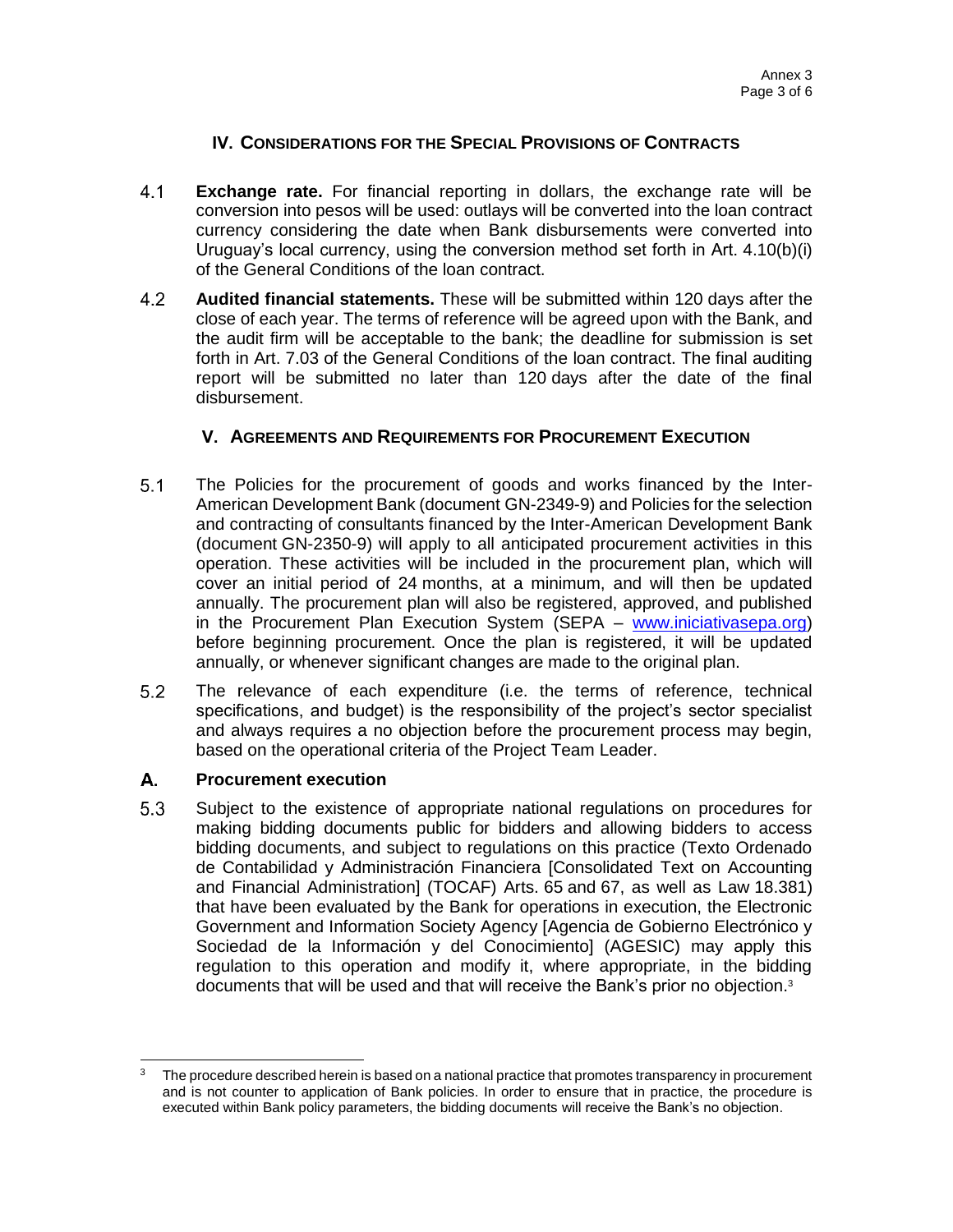- $5.4$ Before carrying out any procurement process, the executing agency will submit the procurement plan to the Bank for approval and will include the following information: (i) the contracts for goods and services required for program execution; (ii) the methods proposed for procurement of goods and selection of consultants; and (iii) the procedures applied by the Bank for procurement supervision. The borrower will update the procurement plan every twelve months, at a minimum, and according to the program's needs. Any proposal to amend the procurement plan must be submitted to the Bank for approval.
- $5.5$ **Procurement of works, goods, and nonconsulting services.**<sup>4</sup> Contracts generated and subject to international competitive bidding (ICB) will be carried out using standard bidding documents issued by the Bank. Contracts subject to national competitive bidding (NCB) will be carried out using bidding documents satisfactory to the Bank.

| <b>Works</b>                            |                                           |          | <b>Goods and services</b>               |                                           |          | <b>Consulting services</b>                                |                                      |
|-----------------------------------------|-------------------------------------------|----------|-----------------------------------------|-------------------------------------------|----------|-----------------------------------------------------------|--------------------------------------|
| International<br>competitive<br>bidding | <b>National</b><br>competitive<br>bidding | Shopping | International<br>competitive<br>bidding | <b>National</b><br>competitive<br>bidding | Shopping | <b>International</b><br>advertising<br>for<br>consultants | <b>Shortlist</b><br>100%<br>national |
| ≥3,000,000                              | ≤3,000,000<br>≥250,000                    | ≤100,000 | ≥250,000                                | ≤250,000<br>≥50,000                       | ≤50,000  | ≥200.000                                                  | ≤200,000                             |

#### $5.6$ **Procurement, selection, and contracting of consultants**

- a. Selection of individual consultants: due to the need to maintain technical continuity during program execution, the agreed procurement plan allows for rehiring of individual consultants who were previously hired with resources from loan 3080/OC-UR and who will continue to provide services for this operation, for a total of US\$1,274,333.44. It should be noted that all consultants have been selected through a competitive process, and that renewal of their contracts is evaluated annually by DINAMA based on consultant performance and results. It should also be mentioned that the terms of reference and contractual conditions for these consultants will remain the same, meaning that they meet the requirements of paragraph 5.4(a), Section V, of document GN-2350-9, which provides for direct hiring for continuity of service. Additionally, contracting of consulting and nonconsulting services through UNDP services is provided for, in accordance with DINAMA agreements that will be sent to the Bank prior to any contracting taking place under the aforementioned agreement. It should be noted that the agreement will indicate that contracting will be carried out according to Bank policies and procedures, but does not constitute a transfer of fiduciary responsibility, which will remain with the executing agency.
- b. No exceptions to Bank procurement policies will be requested.

 Document [GN-2349-9](http://idbdocs.iadb.org/wsdocs/getDocument.aspx?DOCNUM=774396) see paragraph 1.1: Nonconsulting services will be treated similarly to goods.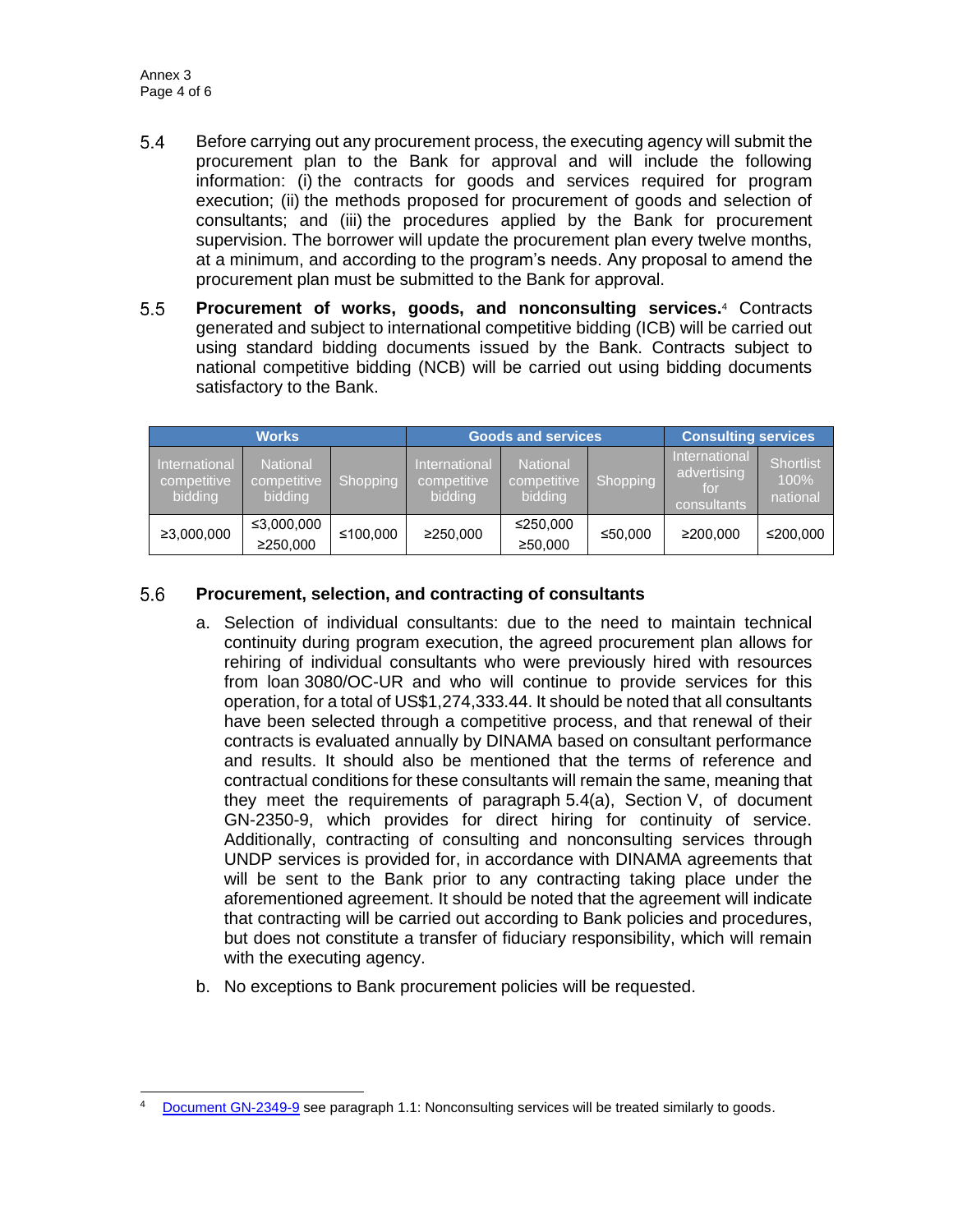- $5.7$ **Advance procurement/Retroactive financing.** No retroactive financing charged to the loan proceeds is planned.
- 5.8 **Main procurement items.** The procurement planned for this operation is included in the initial [procurement plan,](http://idbdocs.iadb.org/wsdocs/getDocument.aspx?DOCNUM=EZSHARE-434689127-26) which covers a period of 18 months.
- 5.9 **Procurement supervision:** In principle, it has been determined that procurement activities will be subject to ex post supervision, except for: (i) direct contracting; (ii) contracting for which the estimated amount is higher than the ICB threshold, as indicated in paragraph 5.9 of this document; (iii) activities for which the executing agency and the Bank mutually agree that the method of supervision will be ex ante. Furthermore, the initial review will be ex post, subject to the conditions indicated and to be amended according to the agreement contained in the procurement plan. ICBs and consulting services greater than US\$200,000 will be subject to ex ante review.
- $5.10$ **Records and files:** In order to prepare and file program reports, agreed formats and procedures will be used. These are set out in the program Operating Regulations and comply with the requirements of Bank policies.

## **VI. FINANCIAL MANAGEMENT**

#### А. **Programming and budget**

- $6.1$ As an entity of the central government, the MVOTMA sends its budget proposal to the Ministry of Economy and Finance, which includes it in the Consolidated National Budget Proposal and submits it for consideration to the executive branch. The executive branch sends it to the legislative branch for analysis and legal approval, and this approval governs management of the ministry. Within the ministry, the necessary budget is allocated in order to execute the program based on the requirements identified.
- $6.2$ The executing agency, through the PEU, will program and draft the budget based on the agreed annual work plan, which is based upon the program execution plan.

#### В. **Accounting and information systems**

- $6.3$ Budget allocations are allocated and executed through the SIIF of the Contaduría General de la Nación [General Accounting Office] (CGN), and program-related commitments and payments will follow procedures established by the CGN. The program will also have its own accounting system, parallel to the SIIF, until the development of the corresponding module in SIIF II is completed.
- $6.4$ Program financial statements will be issued periodically, according to accepted accounting standards. The following financial statements will be submitted: (i) statement of cash received and disbursements made; and (ii) statement of cumulative investment, accompanied by the corresponding explanatory notes.

#### C. **Disbursements and cash flow**

6.5 In order to execute program funds, a special account will be set up at the Central Bank of Uruguay (BCU) through the Tesorería General de la Nación [General Treasury Office], and will be a nominal account. Resources will be transferred from this account to the administrative support agency of the PEU, based on financial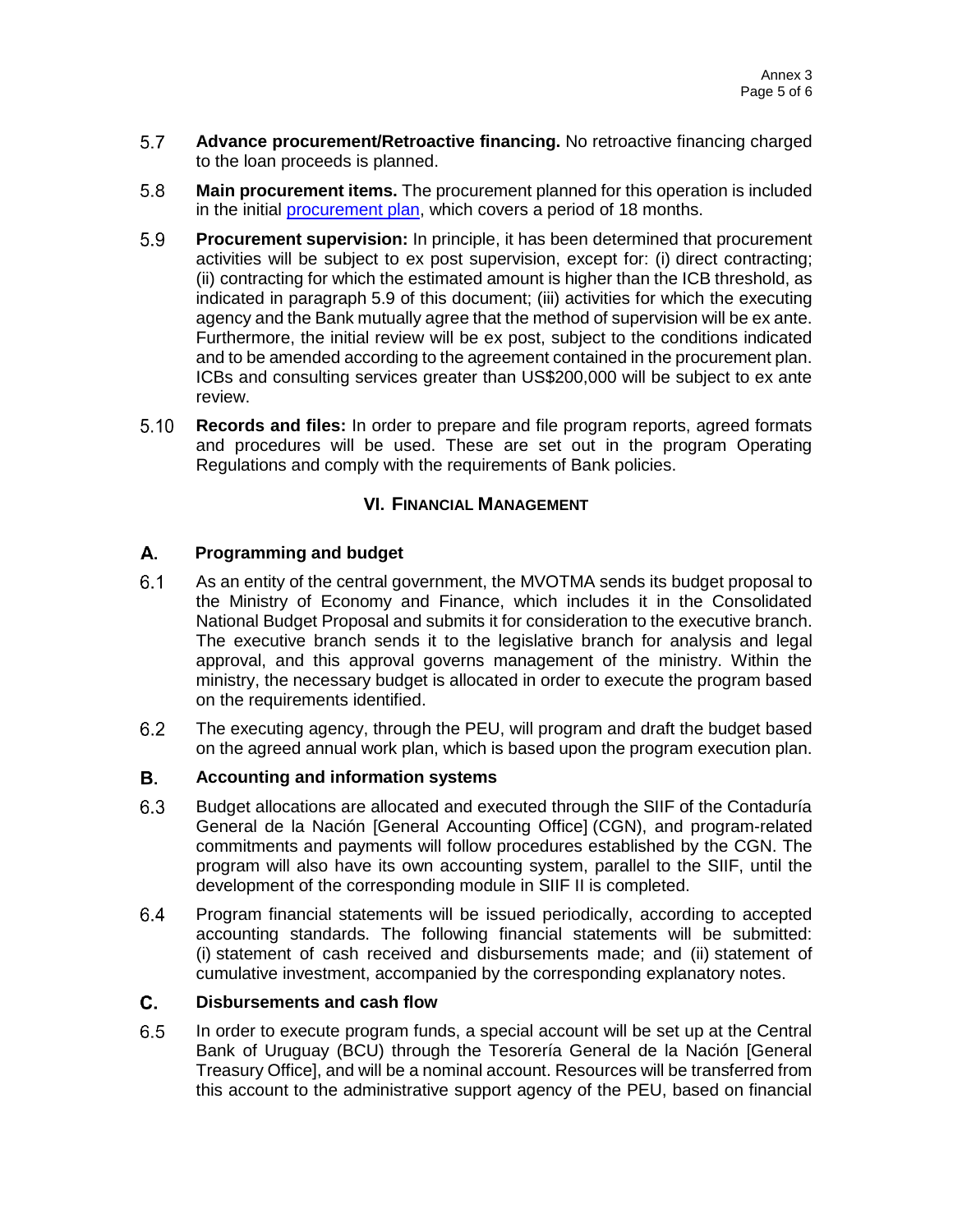planning, among other factors, and in accordance with the conditions previously established in the corresponding service contract between the PEU and MVOTMA.

 $6.6$ Disbursements will be made in the form of advances of funds, based on actual liquidity needs and supported by adequate financial projections. These advances will preferably be made every six months, once reporting has been filed for at least 80% of the amount advanced. Each disbursement request will be accompanied by financial planning spreadsheets and fund reconciliation. All disbursements will be processed electronically using *e-Disbursement*. The agreed exchange rate for converting payments made in local currency or other currencies to the loan contract currency will be the rate used to convert the amounts into pesos.

#### D. **Internal control**

- $6.7$ In accordance with the TOCAF, the TCR will exercise preventive intervention in all expenditures related to program execution. In a complementary manner, and according to current legal regulations, the MVOTMA is an entity that is monitored by the Auditoría Interna de la Nación [Internal Audit Office] (AIN). Throughout program execution, efforts will be made to coordinate with the AIN should the program be subject to review.
- $6.8$ The relationship between the MVOTMA and the administrative support agency, as well as other conditions relating to planning responsibilities, use of resources, application of regulations, and account records and reporting, will be set forth in the program Operating Regulations.

#### E. **External control and reports**

- $6.9$ In order to comply with the Bank's contractual requirement, annual program audits may be performed by the TCR, or by an independent audit firm acceptable to the Bank. The relationship between the TCR and the MVOTMA will be set forth in a service agreement letter, which will include the terms of reference agreed upon with the Bank.
- $6.10$ Financial audit reports will be submitted annually during the disbursement period by 30 April of each year and 120 days after the date of the final disbursement. Audits will be managed according to the guidelines set forth in document OP-273-6.

#### F. **Financial supervision plan**

- $6.11$ The financial supervision plan will cover the following:
	- a. Participation in the launch workshop organized by the project team.
	- b. Regular review of the annual work plan and financial plan prepared by the executing agency, through the PEU, as support for the requested advances.
	- c. Based on the portfolio risk evaluation, on-site financial visits may be carried out during program execution in order to evaluate the main financial aspects of the program, as well as control and management of program records. Disbursements will be subject to ex post review.